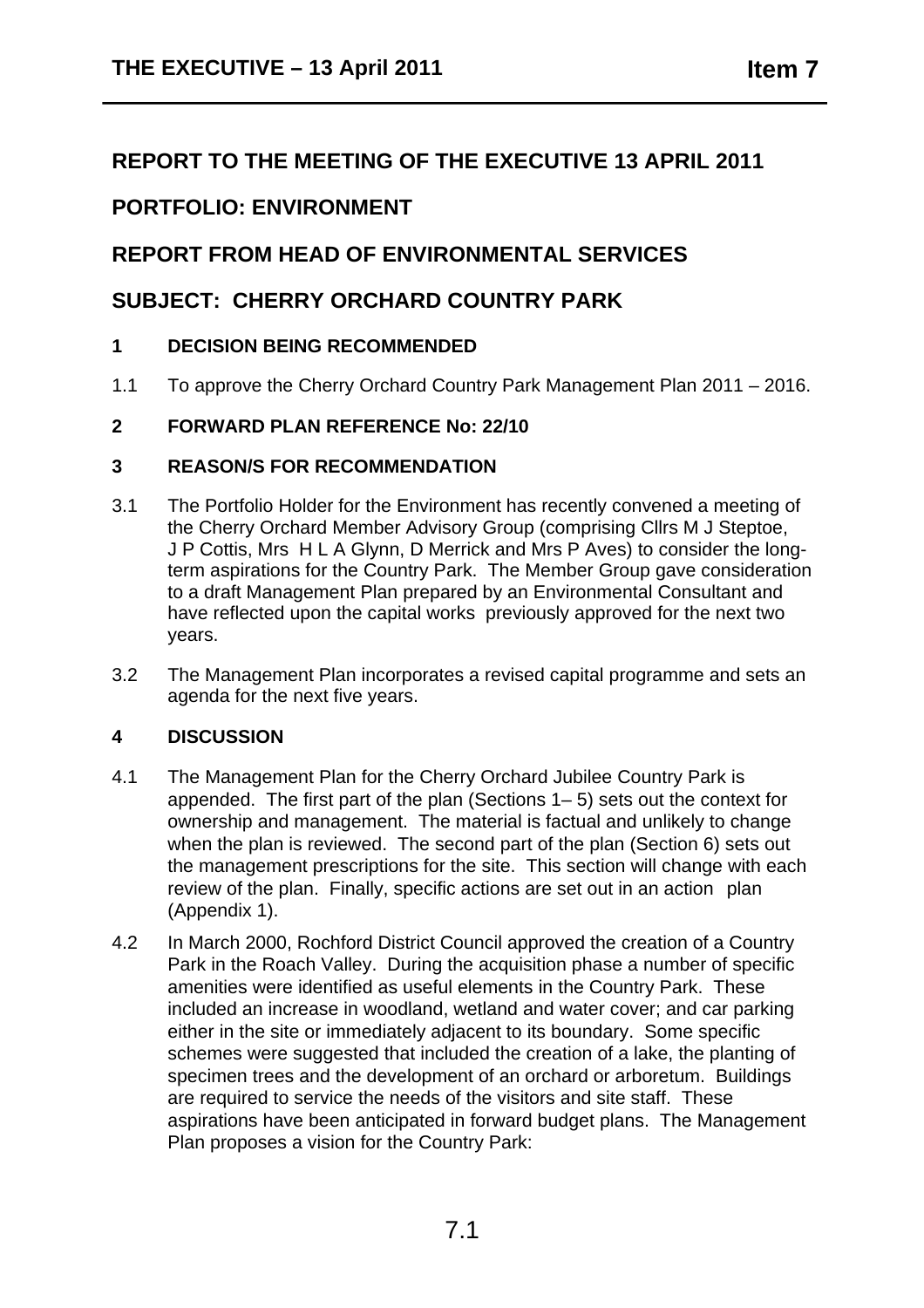**The Country Park will provide for visitors of all ages, abilities and interests, the Cherry Orchard Countryside Experience. Everyone will be able to see and be involved in what the living countryside is all about. This will be a living, sustainable and accessible landscape where wildlife, recreation and agriculture can all flourish.** 

- 4.3 To work towards this vision, the following aims have been created:-
	- To provide a welcoming, safe and accessible site for all.
	- To provide clean and well maintained facilities that enhances the visitors' experience.
	- To manage the Country Park in a sustainable manner for informal recreation.
	- To provide opportunities for community involvement in the Country Park.
	- To deliver education and event programmes to raise awareness about the Country Park and environmental issues.
	- To maintain and enhance the biodiversity of the Country Park.
	- To promote the health benefits of using the Country Park as well as the surrounding countryside.
	- To provide information about the Country Park for the visitor.
	- To implement effective management strategies.
- 4.4 Since the year 2000 a number of actions have been taken. There has been significant tree planting and the reversion of arable land into conservation/ amenity grassland. A lake has been excavated and a number of specimen trees and a memorial avenue planted. The opportunity has also been taken to survey the land and review its contribution to the region.
- 4.5 The landscape character of the valley is an important part of the region's heritage. Whilst detailed proposals are set out in the text but some general positions are established here:-
	- The contractual obligations of the Woodland Grant Schemes and Countrywide Stewardship Agreement will be met. However, all tree planting scheme layouts will build on the medieval land patterns, not detract from them.
	- Facilities for the public will only be introduced if they are a safety requirement or the need is established through local consultation. Information and interpretation for the site will be developed in a strategic and co-ordinated manner. Way marking (both on and off the site) and entrance signing will be carefully planned to enhance the environment as well as inform the public. A proliferation of signing will be avoided.
	- The site will be managed in accordance with the principles of sustainability in accordance with BS8555. External accreditation will be considered in order to guide managerial actions.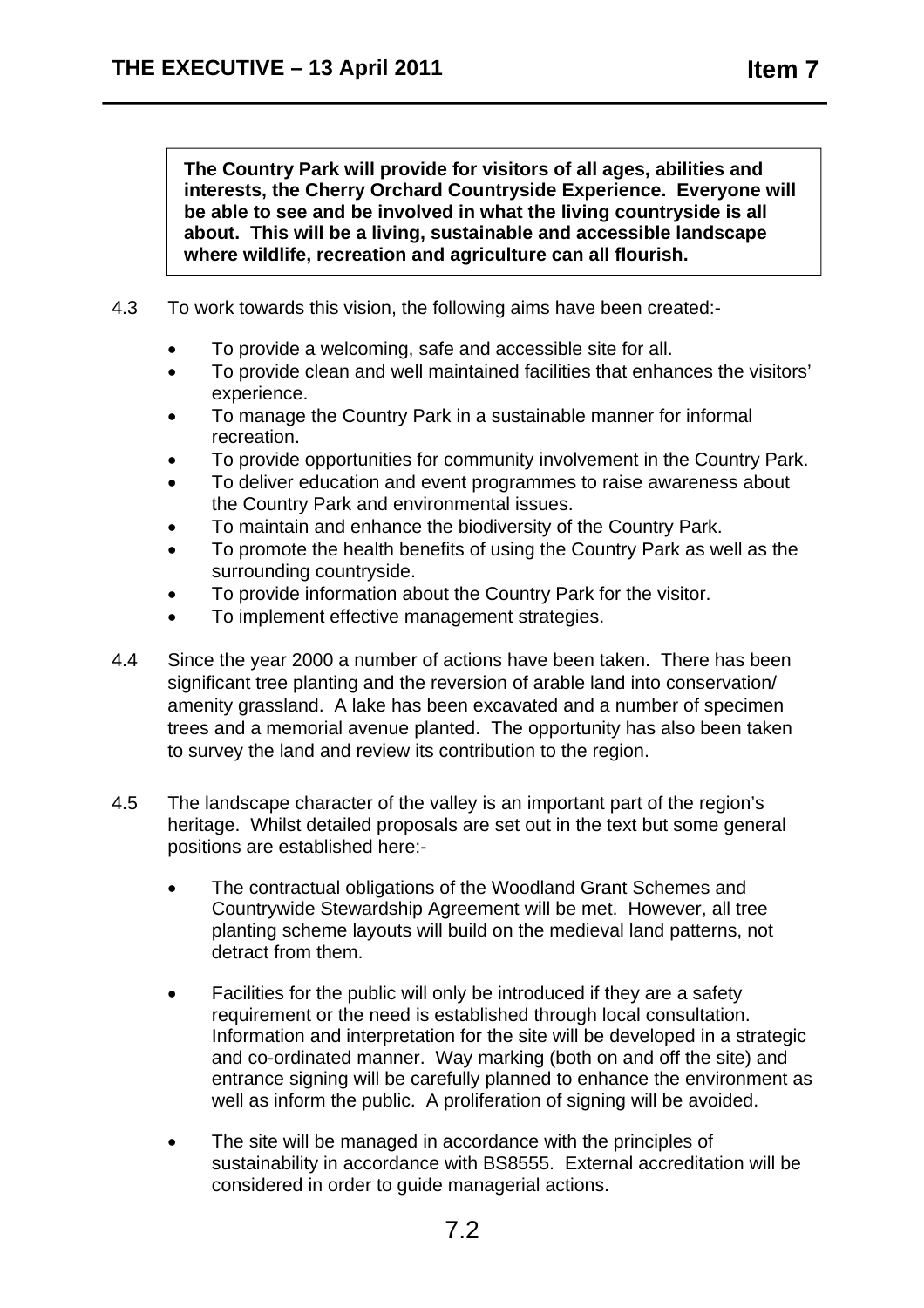- Car parking will be provided to enhance access from both the east and west of the site. But the intent is to encourage access via the rights of way network or public transport.
- The opportunities to develop partnerships associated with the site will be explored and supported. This will include links with the local community, its clubs, societies and schools. The Council will endeavour to support other agencies and Councils in achieving their targets, provided that a benefit to the Country Park accrues.
- Volunteering opportunities on the site will be developed and supported to ensure that local stakeholders feel able to contribute and own the site.

#### **5 ALTERNATIVE OPTIONS CONSIDERED**

5.1 To not adopt the Management Plan and achieve incremental and unstructured growth.

#### **6 ENVIRONMENTAL IMPLICATIONS**

6.1 The Management Plan, once adopted, will provide significant environmental benefits.

#### **7 RESOURCE IMPLICATIONS**

7.1 The Management Plan requires no additional funding. There are existing revenue and capital budgets available to deliver the proposed works.

#### **8 EQUALITY AND DIVERSITY IMPLICATIONS**

8.1 The proposed vision encourages an inclusive approach to ensure that the Country Park can be enjoyed by all.

I confirm that the above recommendation does not depart from Council policy and that appropriate consideration has been given to any budgetary and legal implications.

SMT Lead Officer Signature:

# **Head of Environmental Services**

#### **Background Papers:**

None.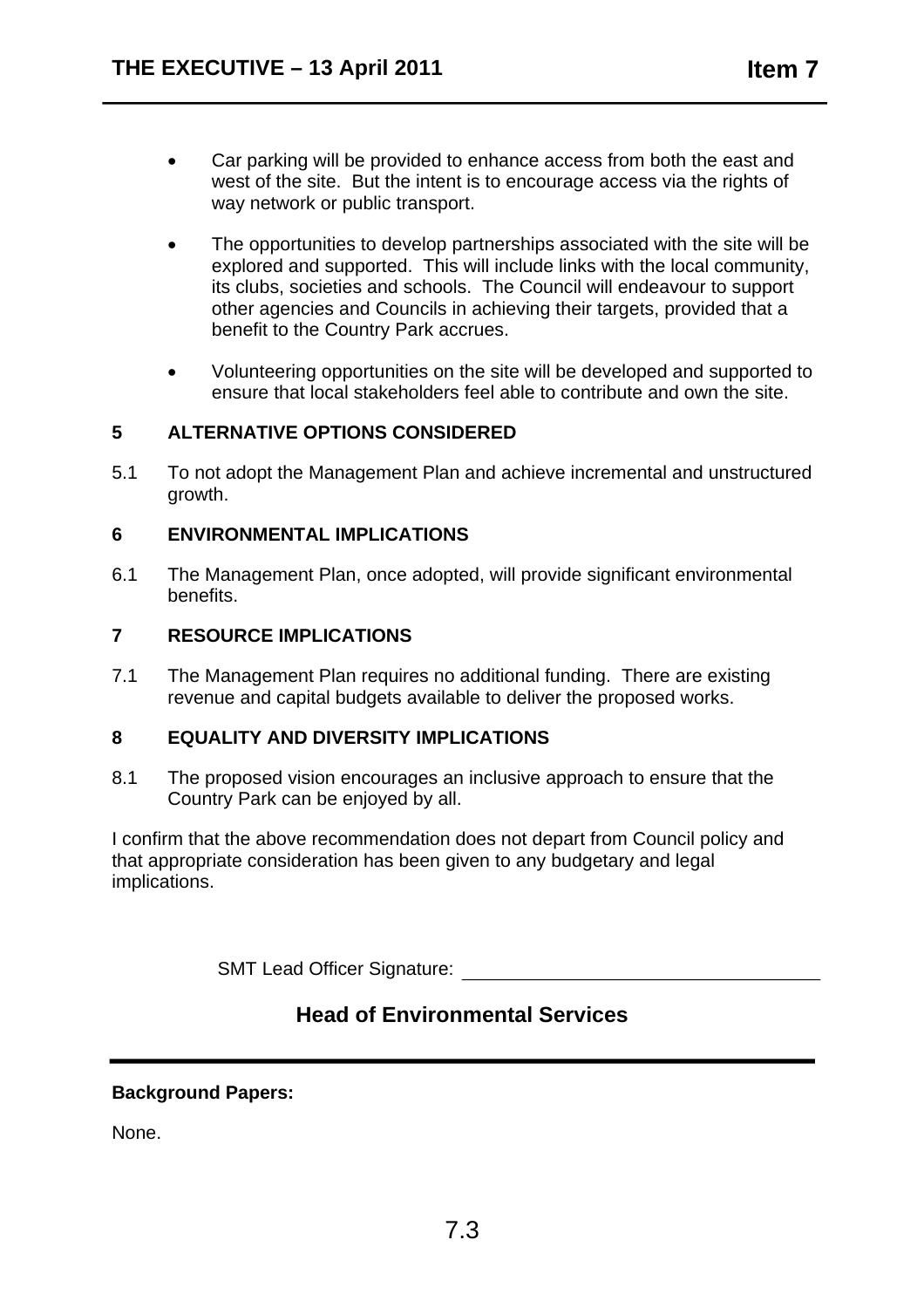For further information please contact Richard Evans, Head of Environmental Services, on:-

Phone:- 01702 318044 Email:- richard.evans@rochford.gov.uk

If you would like this report in large print, Braille or another language please contact 01702 318111.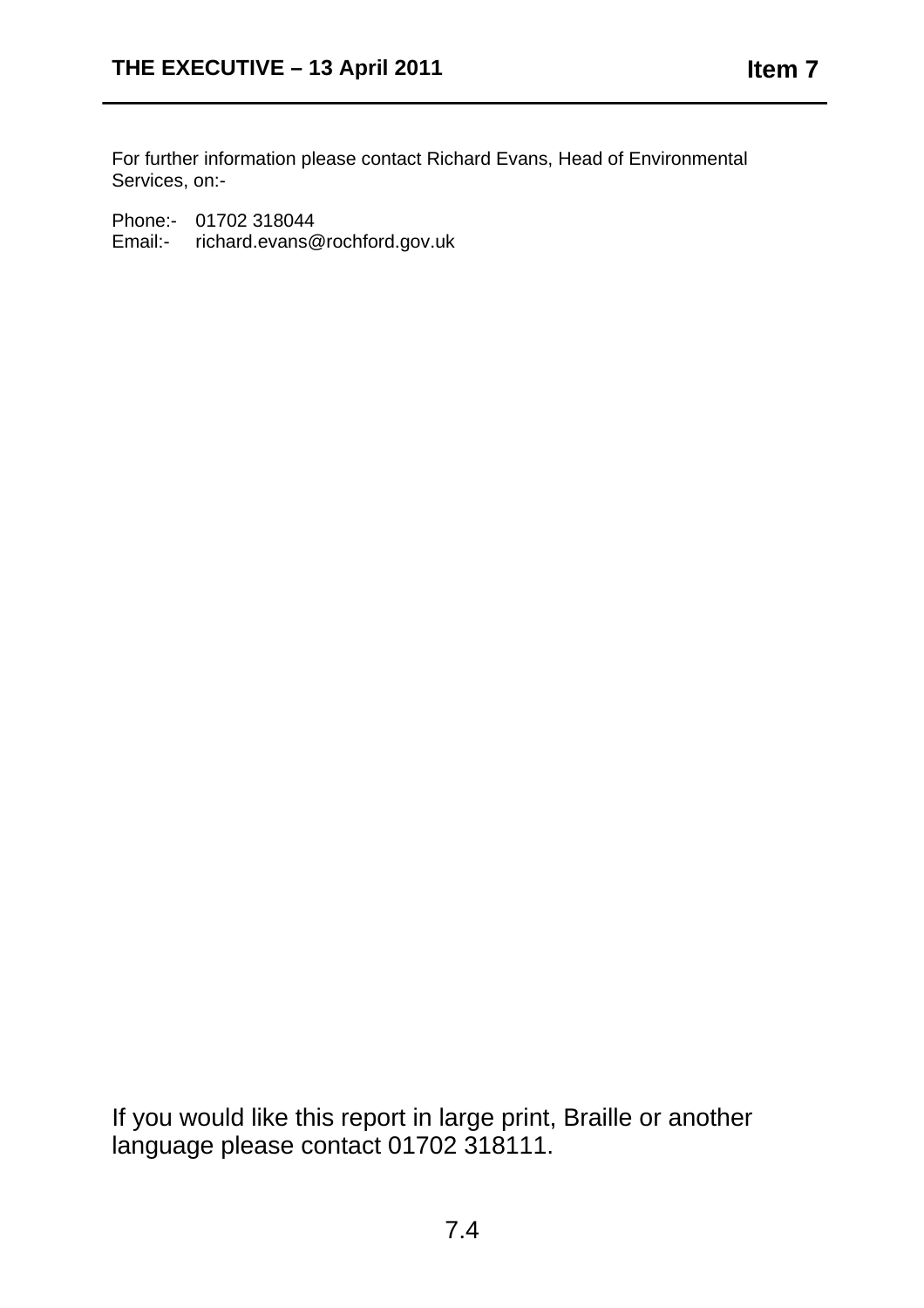# Cherry Orchard Jubliee Country Park Management Plan 2011-2016







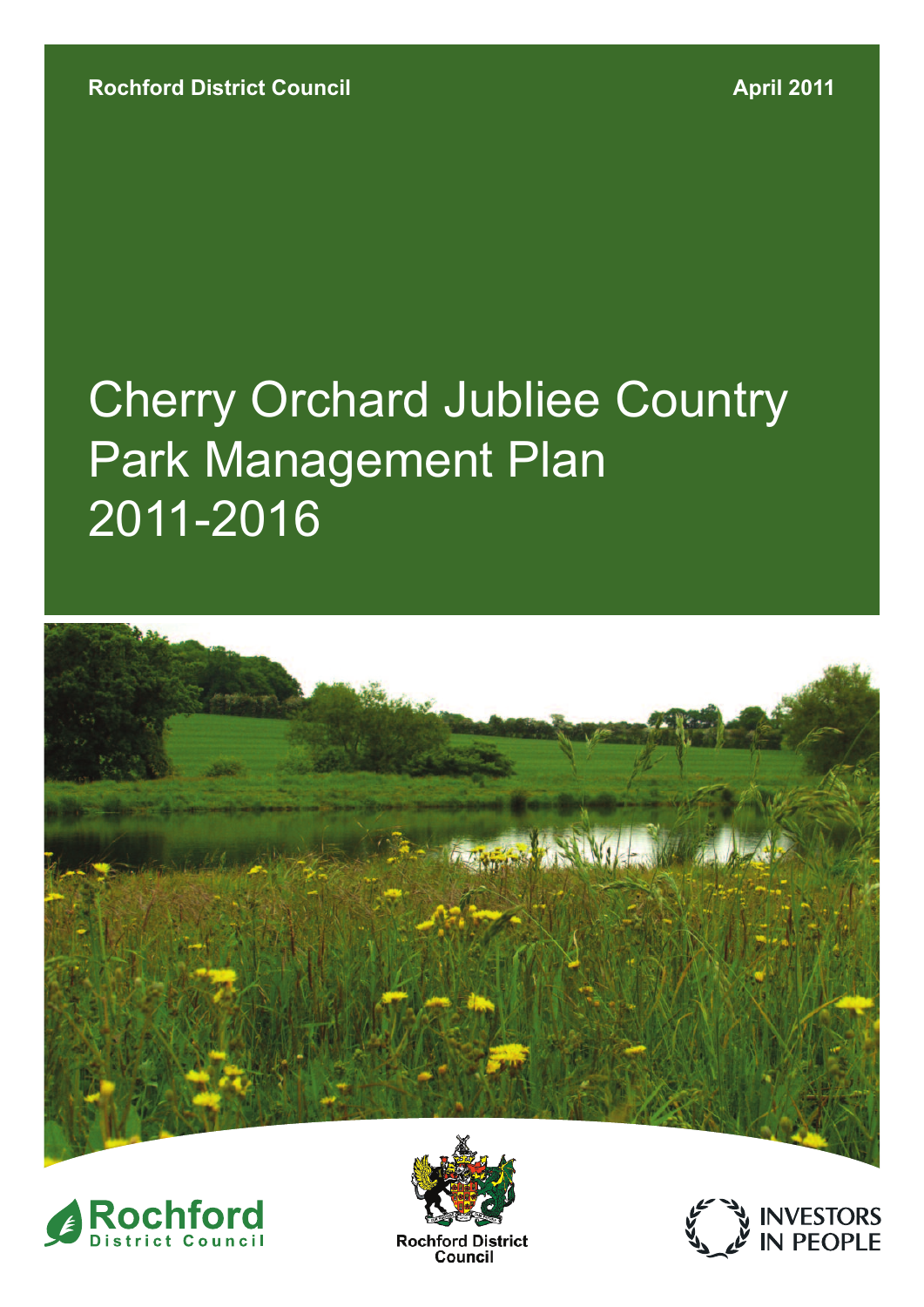**If you would like this information in large print, Braille or another language, please contact 01702 318111.**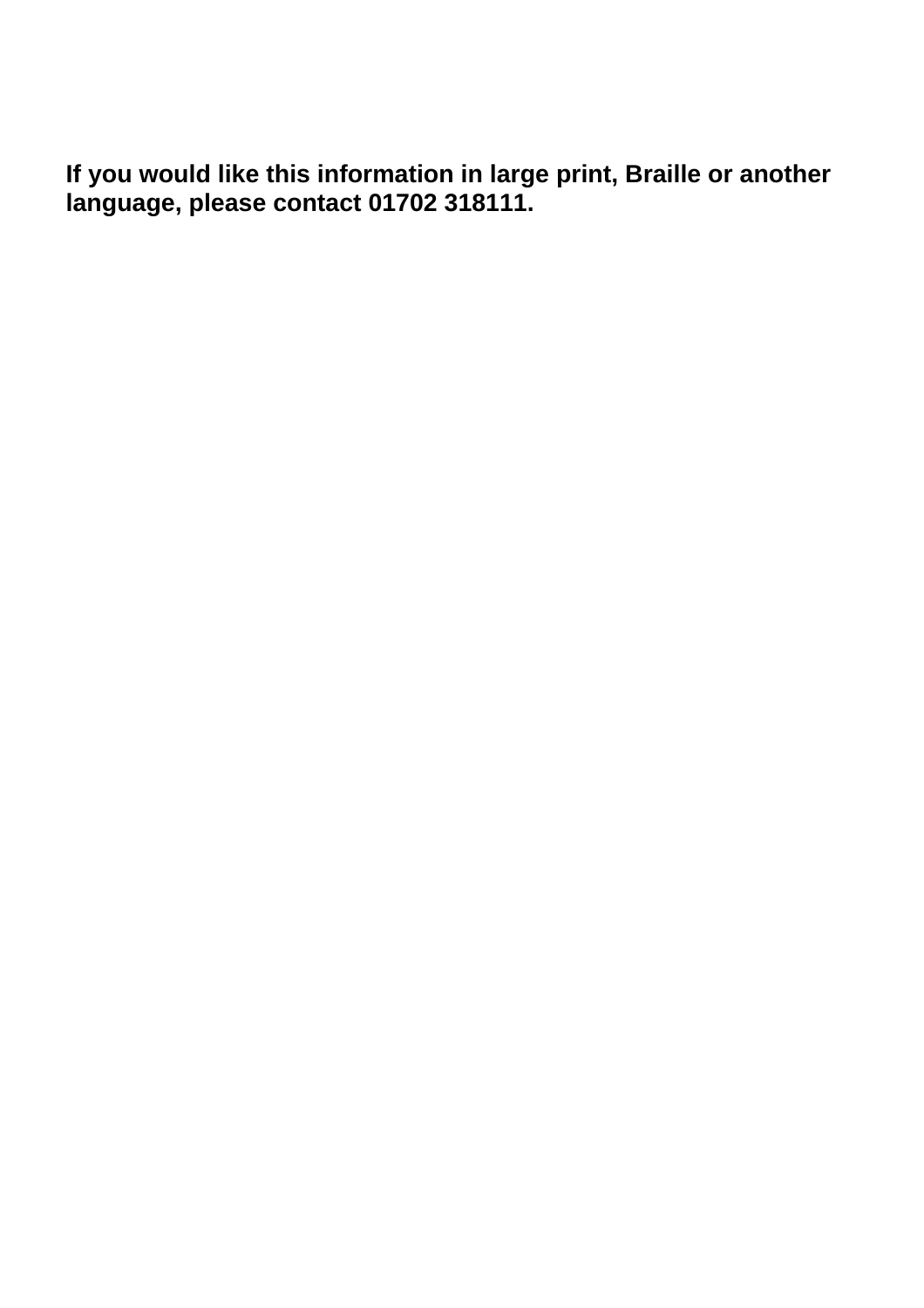# **Contents**

| $\overline{2}$ |                                                                   |  |
|----------------|-------------------------------------------------------------------|--|
|                |                                                                   |  |
|                |                                                                   |  |
|                |                                                                   |  |
|                |                                                                   |  |
|                |                                                                   |  |
|                |                                                                   |  |
|                |                                                                   |  |
|                |                                                                   |  |
|                |                                                                   |  |
|                |                                                                   |  |
|                |                                                                   |  |
|                |                                                                   |  |
|                |                                                                   |  |
|                |                                                                   |  |
|                |                                                                   |  |
|                |                                                                   |  |
|                | Map 4 - Management Compartment Boundaries of the Country Park 16  |  |
|                |                                                                   |  |
|                |                                                                   |  |
|                |                                                                   |  |
|                |                                                                   |  |
|                |                                                                   |  |
|                |                                                                   |  |
| 3              |                                                                   |  |
|                | The Site in Wider Perspective and Implications for Management  26 |  |
|                |                                                                   |  |

Page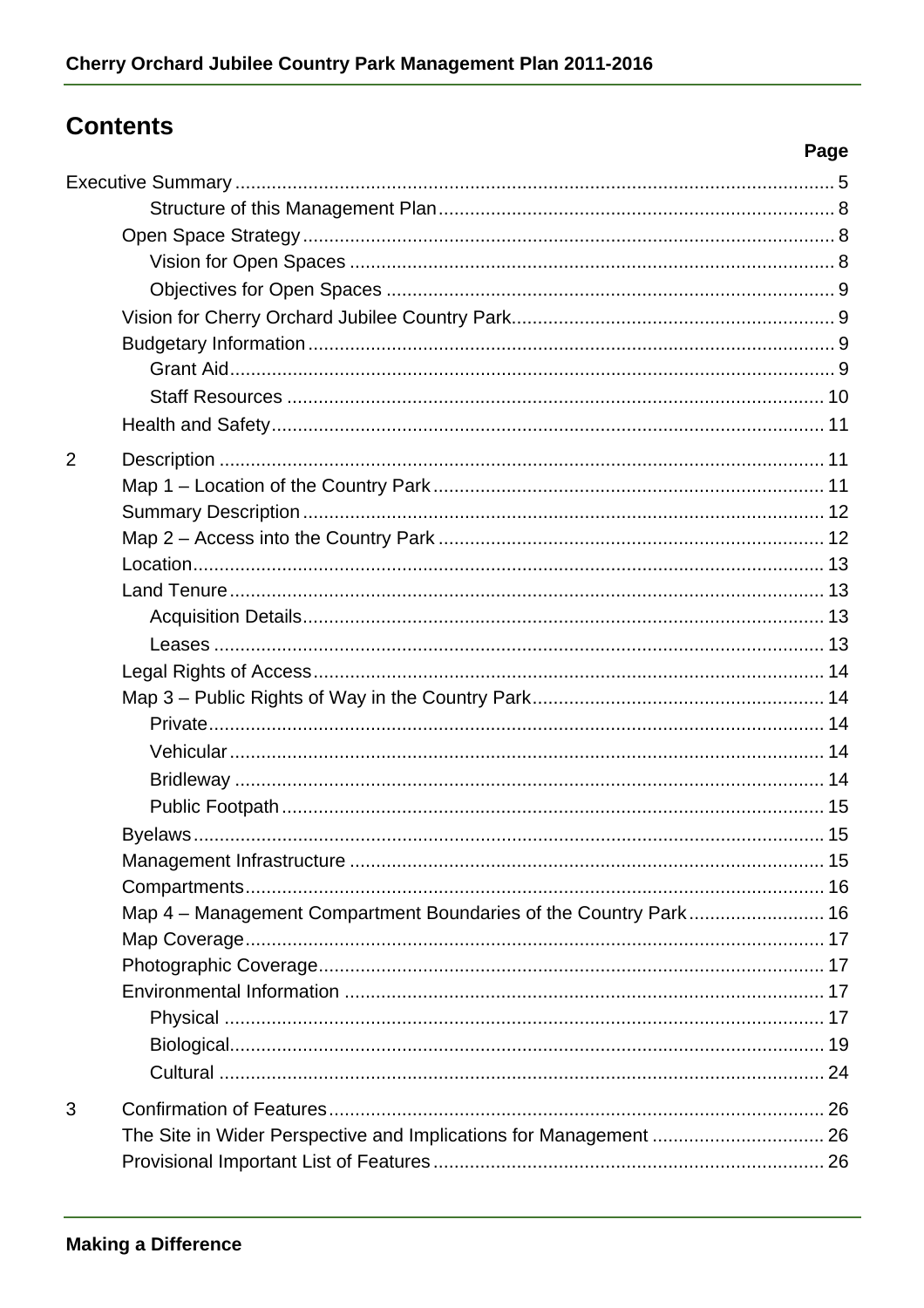| 4 |                                                                                 |  |
|---|---------------------------------------------------------------------------------|--|
|   |                                                                                 |  |
|   |                                                                                 |  |
|   |                                                                                 |  |
|   |                                                                                 |  |
|   |                                                                                 |  |
|   |                                                                                 |  |
|   | Environmental and Other Relationships which may Influence the Features  33      |  |
|   | Summary of Factors which Influence or may Influence the Features in General  34 |  |
| 5 |                                                                                 |  |
|   |                                                                                 |  |
|   |                                                                                 |  |
|   |                                                                                 |  |
|   |                                                                                 |  |
|   |                                                                                 |  |
|   |                                                                                 |  |
|   |                                                                                 |  |
|   |                                                                                 |  |
|   |                                                                                 |  |
|   |                                                                                 |  |
|   |                                                                                 |  |
|   |                                                                                 |  |
|   |                                                                                 |  |
|   |                                                                                 |  |
|   |                                                                                 |  |
|   |                                                                                 |  |
|   |                                                                                 |  |
|   |                                                                                 |  |
|   |                                                                                 |  |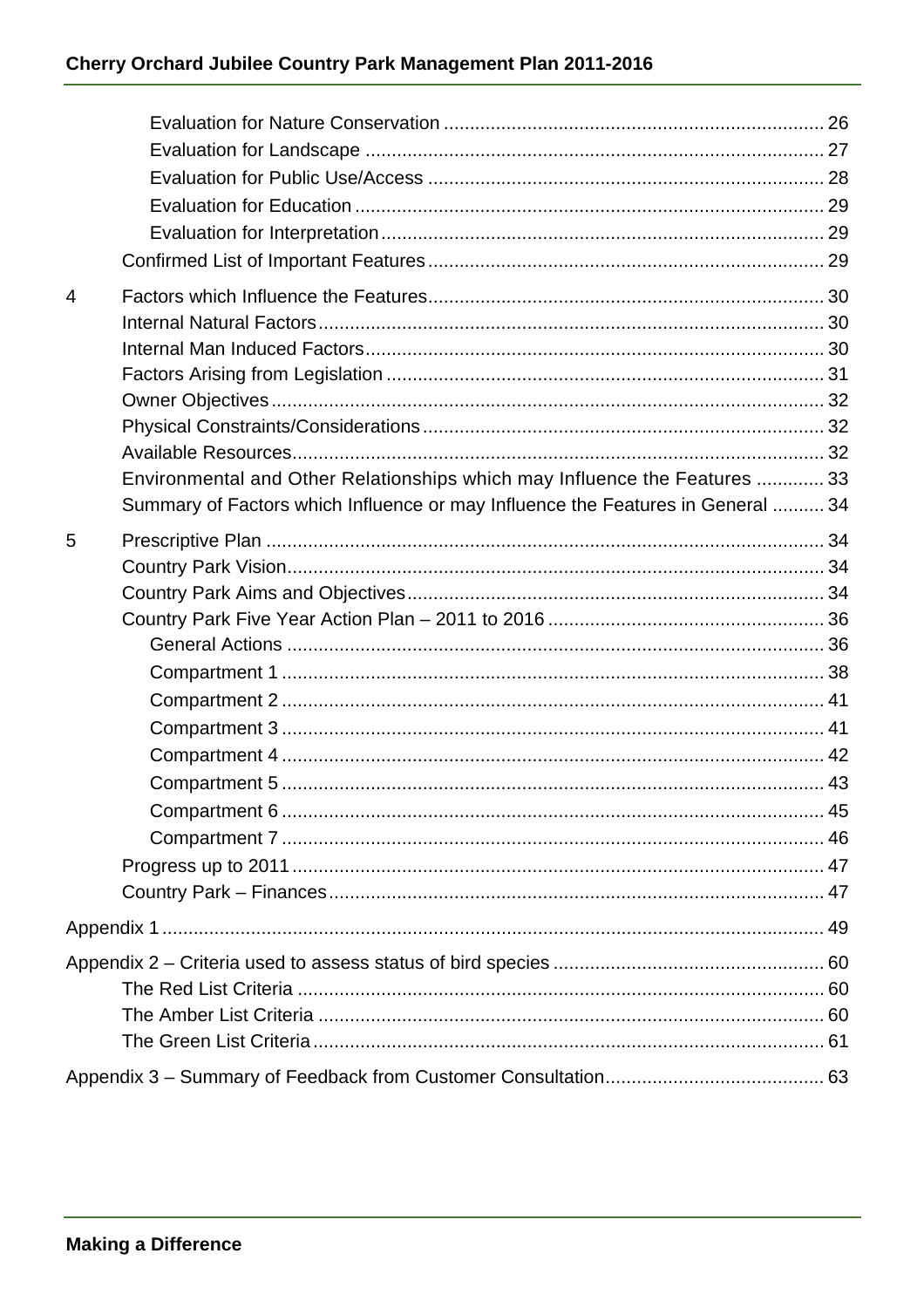# **Executive Summary**

This is a management plan for the Cherry Orchard Jubilee Country Park. The first part of the plan **(Sections 1– 5)** sets out the context for ownership and management. The material is factual and unlikely to change when the plan is reviewed. The second part of the plan **(Section 6)** sets out the management prescriptions for the site. This section will change with each review of the plan. Finally, specific actions are set out in an action plan **(Appendix 1)**.

In March 2000, Rochford District Council approved the creation of a Country Park in the Roach Valley. During the acquisition phase a number of specific amenities were identified as useful elements in the Country Park. These included an increase in woodland, wetland and water cover; and car parking either in the site or immediately adjacent to its boundary. Some specific schemes were suggested that included the creation of a lake, the planting of specimen trees and the development of an orchard or arboretum. Buildings are required to service the needs of the visitors and site staff. These aspirations have been anticipated in forward budget plans. The vision for the Country Park is as follows:

**The Country Park will provide for visitors of all ages, abilities and interests in the Cherry Orchard Countryside Experience. Everyone will be able to see and be involved in what the living countryside is all about. This will be a living, sustainable and accessible landscape where wildlife, recreation and agriculture can all flourish.** 

To work towards this vision, the following aims have been created:

- To provide a welcoming, safe and accessible site for all.
- To provide clean and well maintained facilities that enhances the visitors' experience.
- To manage the Country Park in a sustainable manner for informal recreation.
- To provide opportunities for community involvement in the Country Park.
- To deliver education and event programmes to raise awareness about the Country Park and environmental issues.
- To maintain and enhance the biodiversity of the Country Park.
- To promote the health benefits of using the Country Park as well as the surrounding countryside.
- To provide information about the Country Park for the visitor.
- To implement effective management strategies.

The Cherry Orchard Jubilee Country Park is situated in the rolling countryside of the Roach Valley in the south west of Rochford District. The site is a wonderful, tranquil open valley framed, in the main, with ancient woodlands and hedgerows, apart from at its eastern end where the suburban backdrop dominates. The 83.77 hectare (207 acre) park is newly created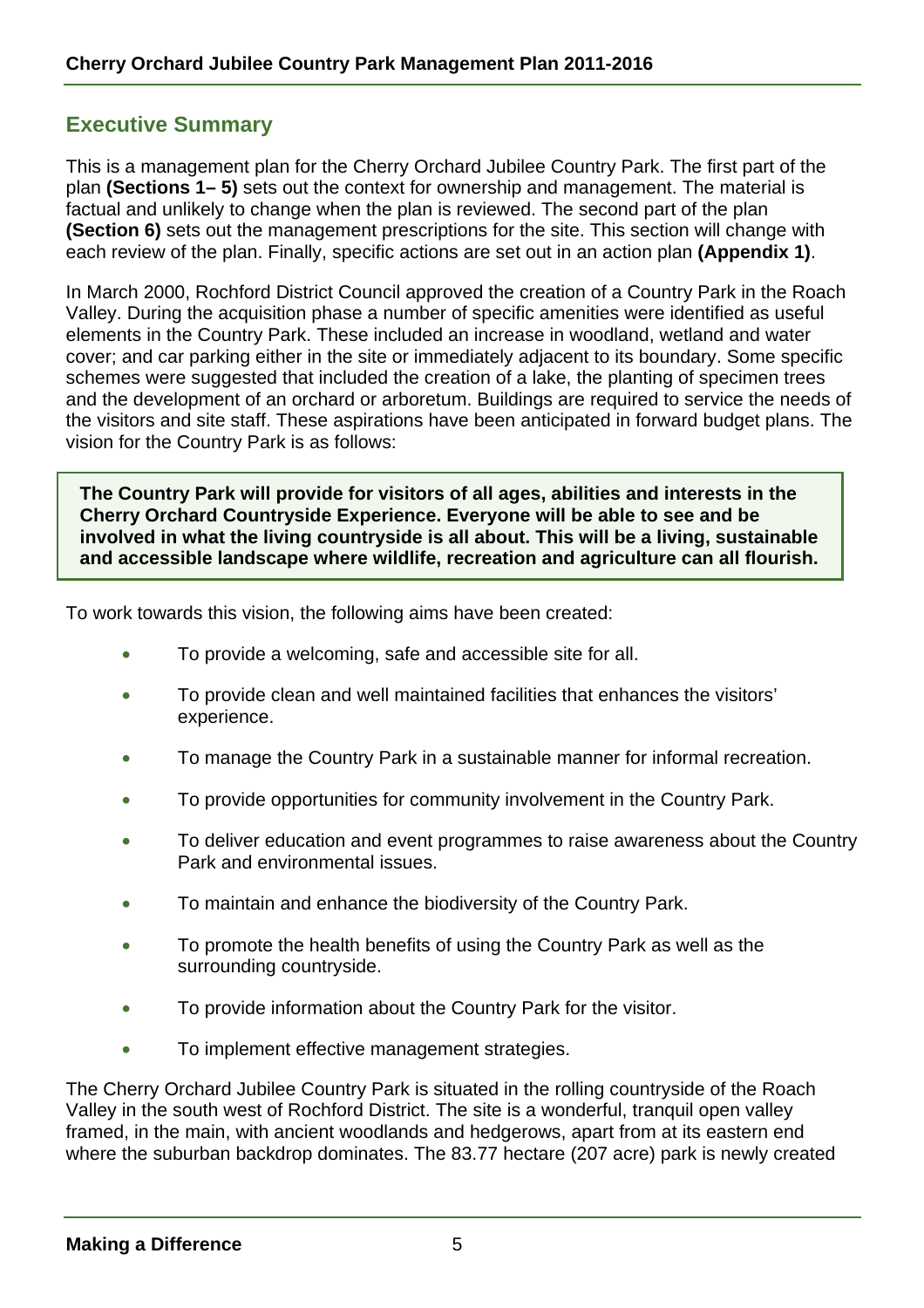and continues to mature, providing recreational facilities for residents and visitors to the area. The woodland, lake, open grassland and network of connecting paths and bridleways also provide habitat for a huge range of animals and plants. Immediately to the west of the site is the 16.6 hectare (41 acre) Grove Woods but only a part is in the ownership of Rochford District Council (approximately 4 hectares (9.9 acres)). It would be beneficial for the Council to either purchase or lease other parts of Grove Wood to ensure appropriate management of the woods in the long term and to provide secure routes through the woods from the proposed car park in Grove Road Recreation Ground.

Since the year 2000 a number of actions have been taken. There has been significant tree planting and the reversion of arable land into conservation/amenity grassland. A lake has been excavated and a number of specimen trees and a memorial avenue planted. The opportunity has also been taken to survey the land and review its contribution to the region.

The landscape character of the valley is an important part of the region's heritage. All actions should strengthen this character and not detract from it. The need to improve access to and within the site is clearly proven. The aspiration to increase wetland areas needs to be approached with caution. It is not yet certain what facilities the public would want on the site.

**Opportunities** – The site is owned by the Council without any constraint. The site is close to a large local population who will clearly benefit from access to open land. The surrounding area is well served by the rights of way network. There could be opportunities arising from the redevelopment of the London Southend Airport, the Stonebridge Park vision and the site lies within the Thames Gateway 'Greengrid' area.

**Constraints** – The medieval layout of the land is still visible and should not be lost. The importance of the landscape is recognised in policy documents. The valley is prone to flooding and there is a presumption against development in such areas. The river has significant ecological potential and this will limit the use of its water and bank-side features. Vehicular access to the site is very difficult being constrained either by existing development or by heavy traffic. The Council has entered into formal agreements with Defra, Natural England and the Forestry Commission. Those agreements have obligations attached.

**Proposals** – Detailed proposals are set out in the text but some general positions are established here:

- The contractual obligations of the Woodland Grant Schemes and Countryside Stewardship Agreement will be met. However, all tree planting scheme layouts will build on the medieval land patterns, not detract from them.
- Facilities for the public will only be introduced if they are a safety requirement or the need is established through local consultation. Information and interpretation for the site will be developed in a strategic and coordinated manner. Way marking (both on and off the site) and entrance signing will be carefully planned to enhance the environment as well as inform the public. A proliferation of signing will be avoided.
- The site will be managed in accordance with the principles of sustainability in accordance with BS8555. External accreditation will be considered in order to guide management actions.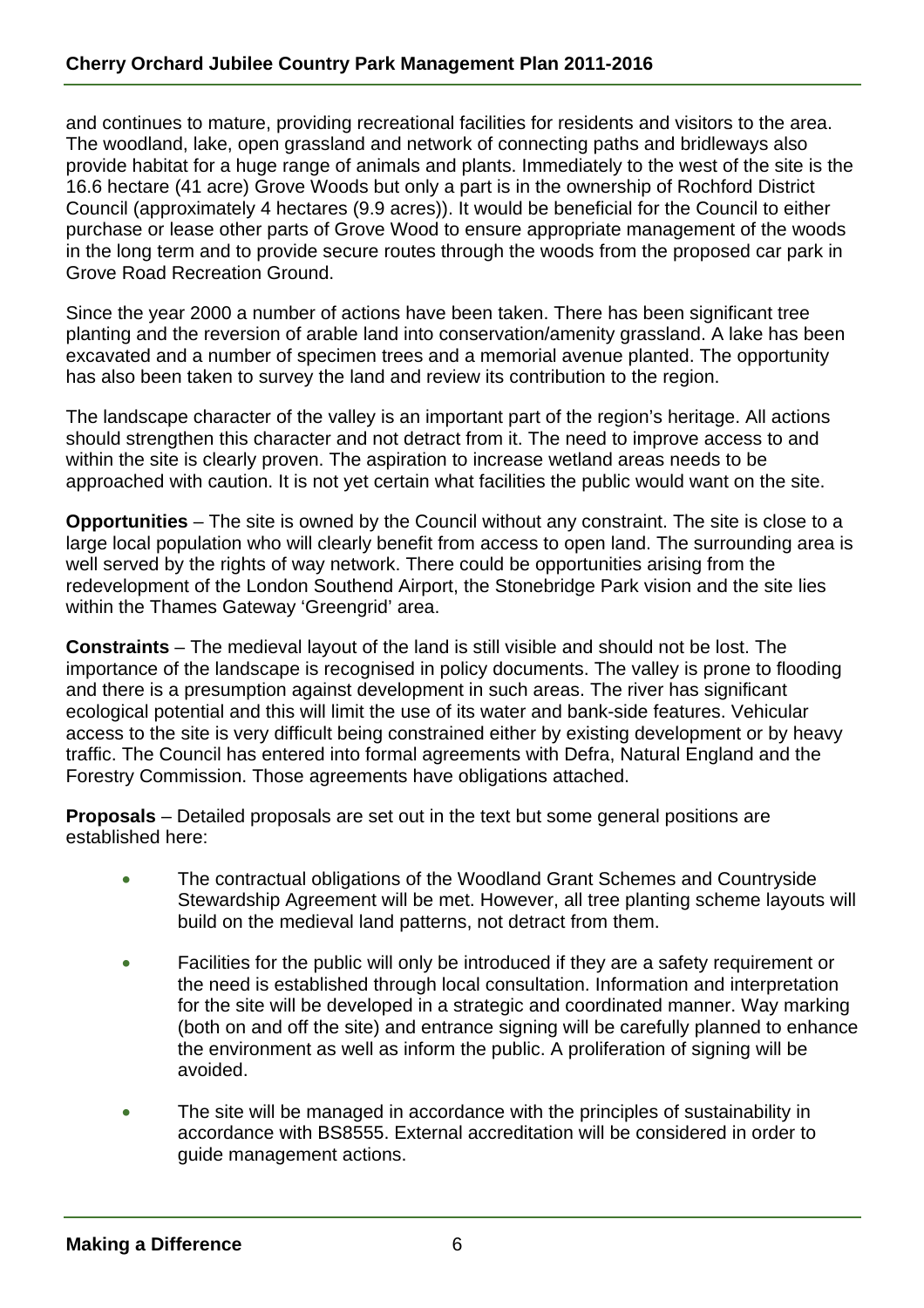- Car-parking will be provided to enhance access from both the east and west of the site. But the intent is to encourage access via the rights of way network or public transport.
- The opportunities to develop partnerships associated with the site will be explored and supported. This will include links with the local community, its clubs, societies and schools. The Council will endeavour to support other agencies and councils in achieving their targets provided that a benefit to the Country Park accrues.
- Volunteering opportunities on the site will be developed and supported to ensure that local stakeholders feel able to contribute and 'own' the site.

**Finances** – On the 25 January 2011, the Council agreed that £460,000 is to be provided as part of the capital budget in the Medium Term Financial Strategy for the Country Park.

| Indicative capital expenditure programme                                             |          |  |  |
|--------------------------------------------------------------------------------------|----------|--|--|
| 2010-11                                                                              |          |  |  |
| Car park and temporary roadway off Cherry Orchard Way                                | £40,000  |  |  |
| Aboretum of fruit trees year 1                                                       | £10,000  |  |  |
| 2011-12                                                                              |          |  |  |
| Service building and or other staff and public facilities                            | £140,000 |  |  |
| Permissive route for horses and pedestrian through New England Wood to Flemings Farm | £45,000  |  |  |
| Grove Woods additional car parking                                                   |          |  |  |
| Aboretum of fruit trees year 2                                                       |          |  |  |
| Provision of notice boards, signs and waymarks                                       |          |  |  |
| 2012-13                                                                              |          |  |  |
| Construction of wetland                                                              | £35,000  |  |  |
| Arboretum of fruit trees year 3                                                      | £10,000  |  |  |

A revenue budget of £8,500 pa has been established to cover routine maintenance.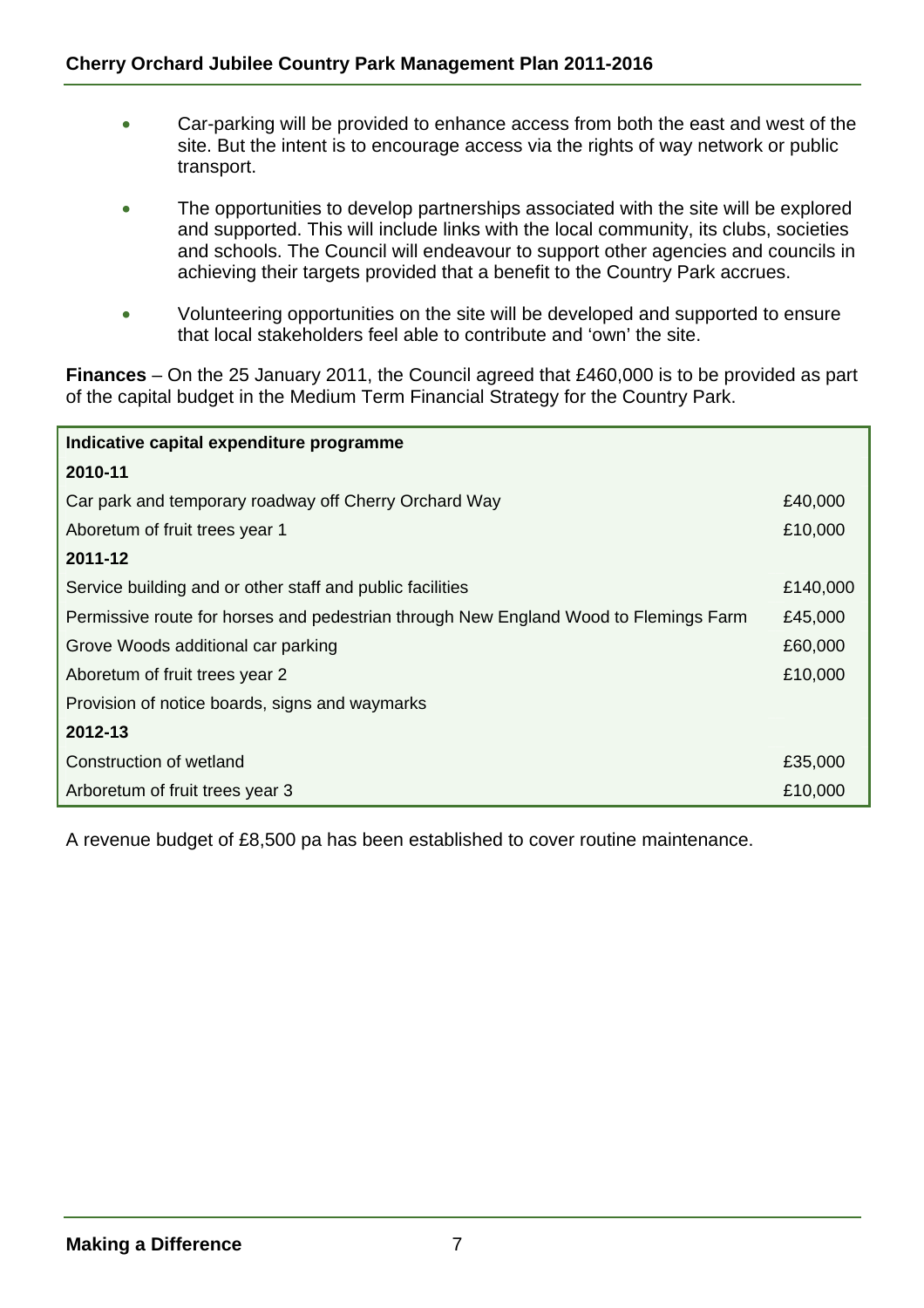#### **Introduction**

- 1.1 This is a management plan for the Cherry Orchard Jubilee Country Park. In March 2000, Rochford District Council approved the creation of a Country Park in the Roach Valley. The identified objectives were to create a countryside experience that would:
	- Provide access to the whole of the site for all sections of the community but especially for those groups with access ability issues.
	- Retain the open space and natural contour of the land.
	- Remove the intensive agriculture from the valley.
	- Increase the ecological importance and biodiversity of the site in a managed way.

#### **Structure of this Management Plan**

- 1.2 The first part of this plan sets out the context for ownership and management. The site is described and the constraints and obligations noted. The material is factual and unlikely to change when the management plan is reviewed in the future, though there is still a need to collect some data, particularly in relation to biodiversity. The features that make the site special are stated, as are the factors that might affect the condition of these features.
- 1.3 The second part of the plan sets out the management prescriptions for the site. Long term aspirations are considered but the section is designed to have only a five year life. This section will change with each review of the management plan. Specific actions are set out in an action plan (shown as Appendix 1).

#### **Open Space Strategy**

1.4 In 2009 the Council published an Open Space Strategy that forms a part of the evidence for the emerging Local Development Framework. That strategy recognises that country parks are important for the community in providing defined areas where people can enjoy the countryside. Such natural and semi-natural green-spaces are also important in supporting environmental sustainability, creating and preserving valuable natural habitats for wildlife, increasing biodiversity and wildlife conservation and providing a local educational resource.

#### **Vision for Open Spaces**

1.5 The Council's vision for open spaces is to:

Create safe, accessible high quality environments for residents and visitors, providing a diverse mix of retail, leisure, community and other uses, as appropriate, to meet local needs.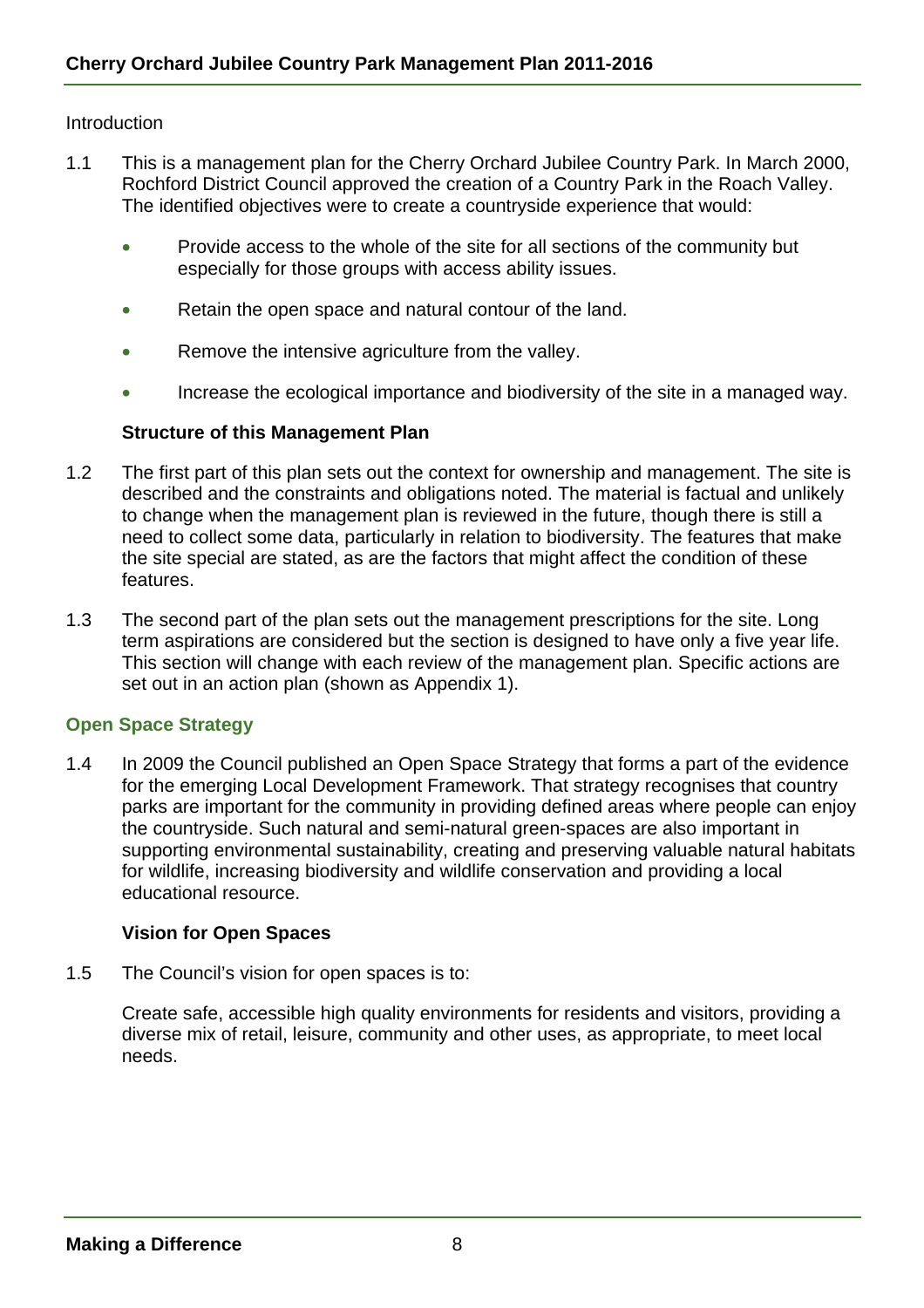#### **Objectives for Open Spaces**

- 1.6 To work towards this vision, the objectives may include the following:
	- A range of evening leisure uses to enhance the vibrancy of centres providing increased activity and natural surveillance throughout the day;
	- Enhancement of community facilities and other local facilities such as healthcare;
	- Provision of a range of additional youth facilities where appropriate;
	- Promote a retail offer which caters for a variety of local needs;
	- Improved links to existing and new public open space;
	- Enhancements to visual amenity and legibility of spaces as appropriate; and
	- Improved connectivity between important local spaces.

#### **Vision for Cherry Orchard Jubilee Country Park**

1.7 It is proposed to update the objectives in paragraph 1.1 to a new vision.

"The Country Park will provide for visitors of all ages, abilities and interests the Cherry Orchard Countryside Experience. Everyone will be able to see and be involved in what the living countryside is all about. This will be a living, sustainable and accessible landscape where wildlife, recreation and agriculture can all flourish".

#### **Budgetary Information**

- 1.8 A capital provision of £460,000 has been confirmed for inclusion in the Medium Term Financial Strategy in respect of projects within the Cherry Orchard Country Park between 2010/11 and 2012/13. This is subject to projects being approved.
- 1.9 Discussions are on-going with Essex County Council to secure match funding (up to £45,000) for a permissive route through Grove Wood, New England Wood and the Country Park; no funding has been agreed at this time.
- 1.10 A revenue budget of £8,500 pa has been established to cover routine maintenance.

#### **Grant Aid**

- 1.11 Thames Gateway South East has provided £52,000 for signage within the park. There is the opportunity to seek funding towards a permissive route by redirecting public footpath currently passing through Flemings Farm and extinguishing existing rights.
- 1.12 Essex Community Foundation agreed to provide £16,000 to provide a woodland block adjacent to the B1031 2009/10.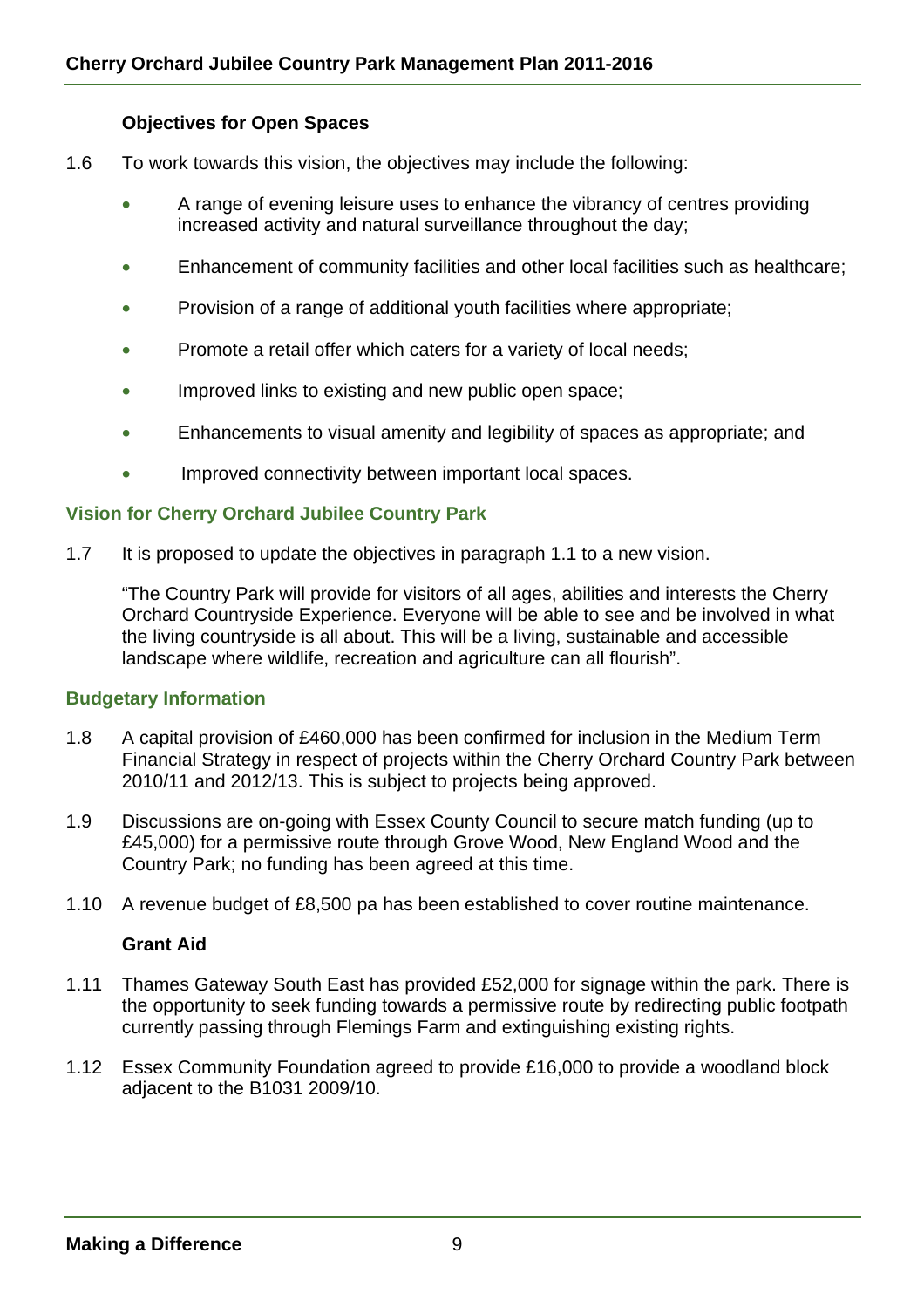- 1.13 In 2001/02, the Forestry Commission agreed a Woodland Grant Scheme (WGS) for the site that started in 2001 and ends in 2016. In 2009/10, the Commission agreed a further WGS for the site that started in 2009 and ends in 2024. Subject to the satisfactory completion of the conditions set out in the agreement, the Country Park receives a payment of £112,677 spread over the life of the 2001 agreement and £89,000 spread over the life of the 2009 agreement.
- 1.14 Defra has agreed a Countryside Stewardship Scheme for the site that started in 2004 and ends in 2014. Subject to the satisfactory completion of the conditions set out in the agreement, the Country Park receives an annual payment in the order of £7,000 (2004 prices).

#### **Staff Resources**

1.15 The Country Park is still in development and does not yet have site based staff.

Site Management

- The site's development is directed by the Street Scene and Open Spaces Manager (5% of time);
- Management coordination is by the Parks and Open Spaces Officer (10% of time);
- Site action is led by the Assistant Public Open Spaces Officer (20% of time);
- Essential maintenance is carried out by a member of staff working out of Hockley Woods; and
- A Woodlands Team is available as directed.

Central Staff Resources

- The Council employs a range of staff to provide specialist skills across the District. They support and enable field staff to carry out their duties on site.
- The Council's ground maintenance contractor<sup>1</sup> empties the litter and dog bins on site.

Volunteers:

• A Country Park Friends Group has been established, currently comprised of 70 volunteers.

**Seetec** 

• Working in partnership with the Department of Work and Pensions through Jobcentre Plus, there are Seetec workers who carry out some development and maintenance tasks such as woodland planting and fencing.

l

 $1$  Connaught at the time of writing.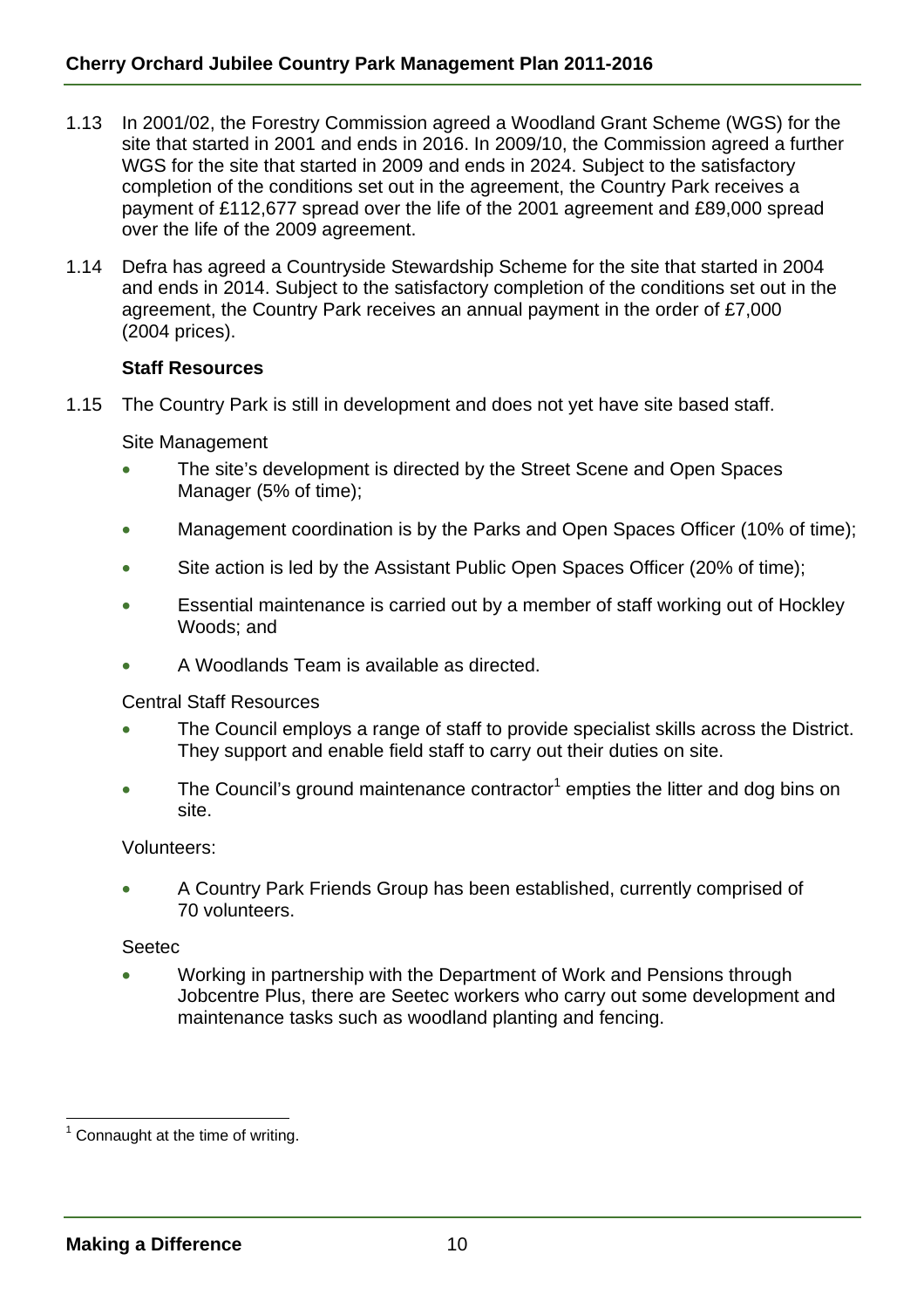1.16 The Woodland Assistant is part funded from capital until 2012, subsequently to which it will be funded from the core budget.

## **Health and Safety**

1.17 The Council aims to ensure that the highest health and safety standards are maintained throughout the district, protecting employees, the self-employed and the public through a combination of education and enforcement.

# **2 Description**



**Map 1 – Location of the Country Park**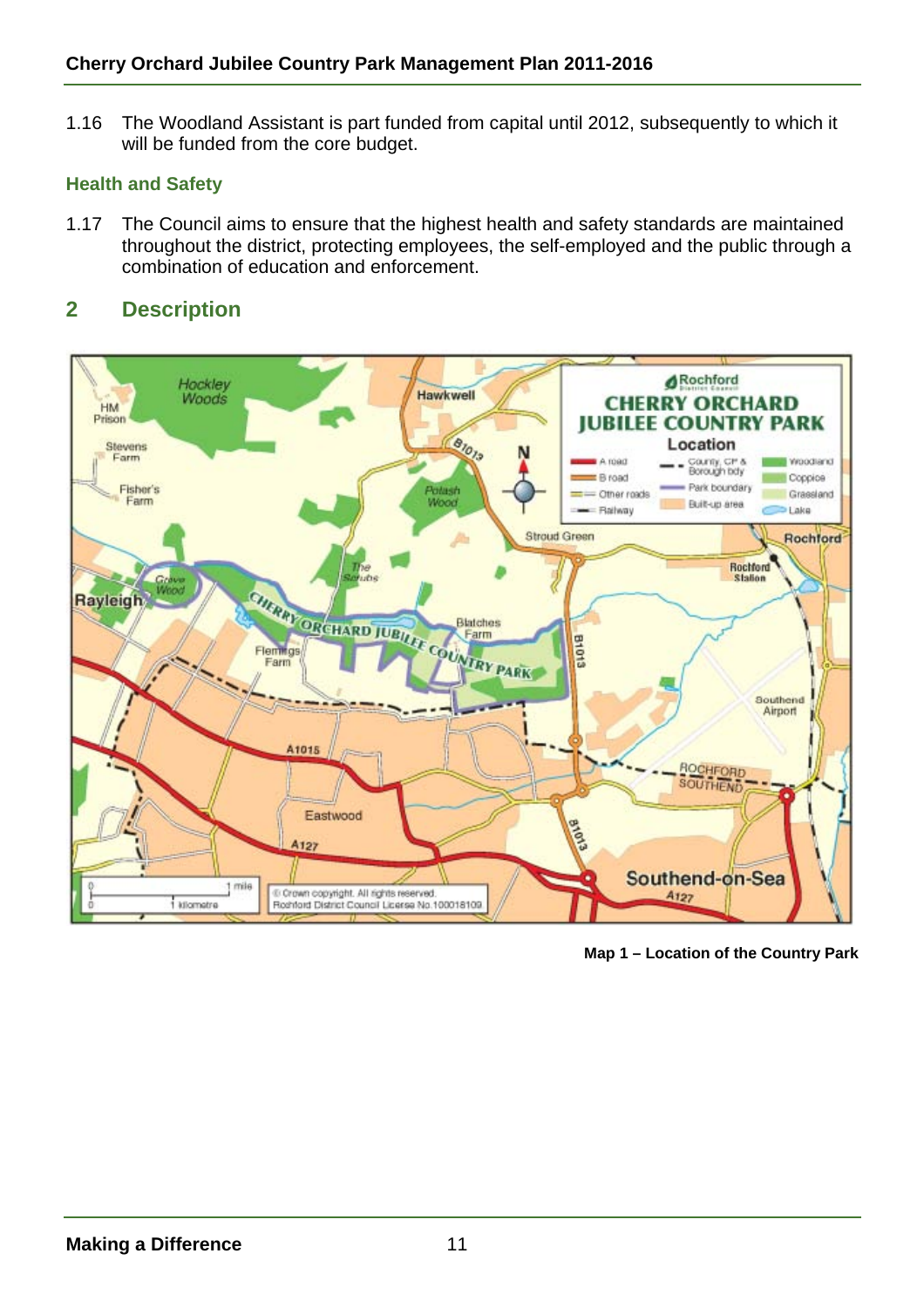#### **Summary Description**

- 2.1 The Cherry Orchard Jubilee Country Park is situated in the rolling countryside of the Roach Valley and is surrounded by the urban areas of Rayleigh, Hockley, Rochford and Southendon-Sea, in the south west of Rochford District **(Map 1)**.The 83.77 hectare (207 acre) park is newly created and continues to mature, providing recreational facilities for residents and visitors to the area. The woodland, lake, open grassland and network of connecting paths and bridleways also provide habitat for a huge range of animals and plants.
- 2.2 Immediately to the west of the site is the 16.6 hectare (41 acre) Grove Woods but only a part is in the ownership of Rochford District Council (approximately 4 hectares (9.9 acres)). This makes possible access into the Cherry Orchard Jubilee Country Park from the west. It would be beneficial for the Council to either purchase or lease other parts of Grove Wood to ensure appropriate management of the woods in the long term and to provide secure routes through the woods from the proposed car park in Grove Road Recreation Ground and to Hockley Woods **(Map 2 for all access points)**.
- 2.3 The Country Park lies in some of the most beautiful countryside in South Essex and makes the most of an exceptional rolling setting to create a mix of open grassland and woodland a habitat for many plant and animal species.



**Map 2 – Access into the Country Park**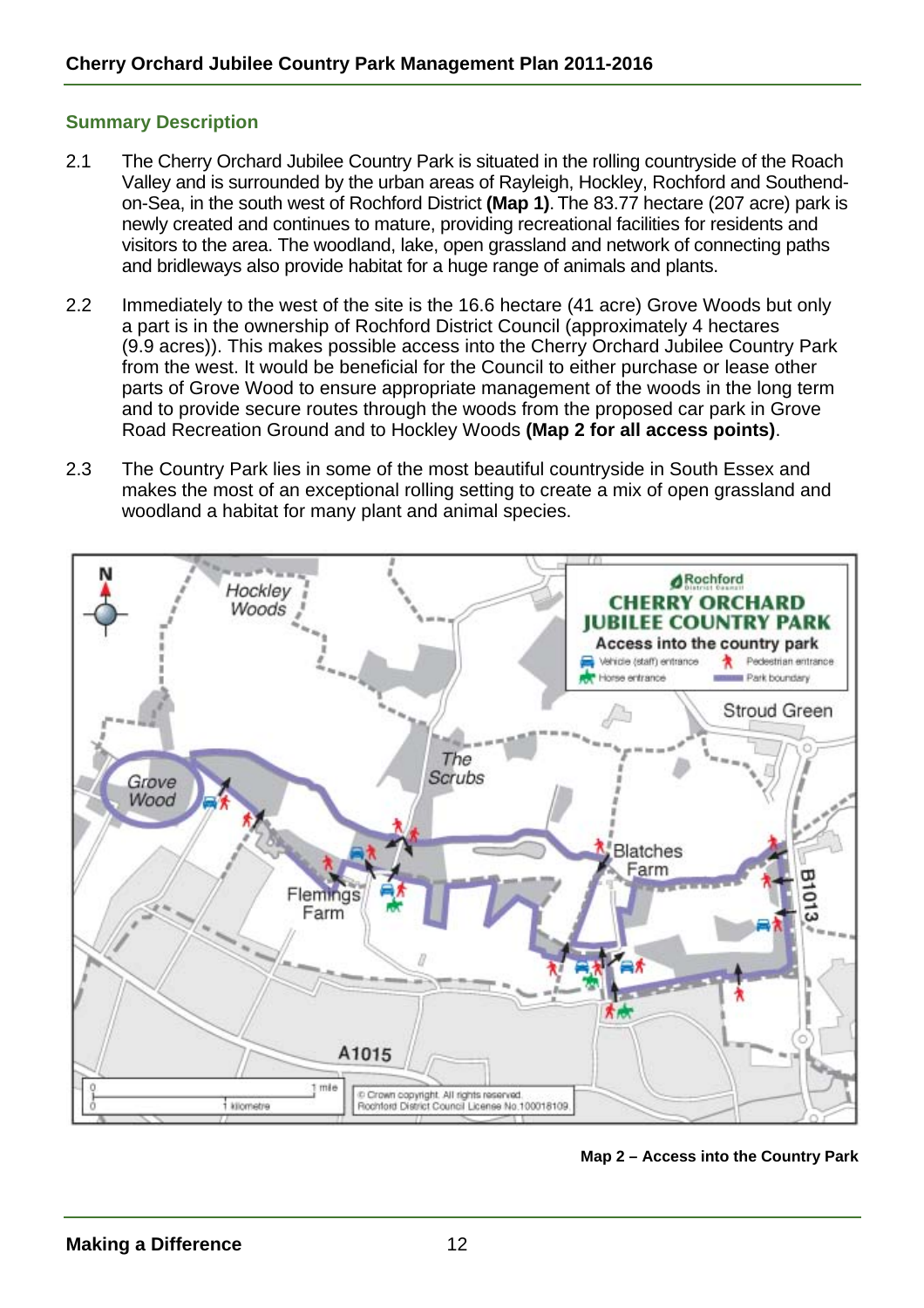#### **Location**

2.4 Just south of the River Roach, between Rayleigh and Rochford in south east Essex.

| Site name:                 | <b>Cherry Orchard Jubilee Country Park</b>              |
|----------------------------|---------------------------------------------------------|
| County:                    | Essex                                                   |
| District:                  | Rochford                                                |
| <b>Planning Authority:</b> | <b>Rochford District Council</b>                        |
| <b>Grid Reference:</b>     | TQ 834903                                               |
| Area:                      | 83.77 hectares                                          |
| Owner:                     | <b>Rochford District Council</b>                        |
| Manager:                   | <b>Rochford District Council Environmental Services</b> |

#### **Land Tenure**

2.5 This is not a legal document. Please refer to the original tenure documents before taking any decisions or action which may have legal implications. The Country Park is owned by Rochford District Council.

#### **Acquisition Details**

| 2002 | Agricultural land either side of the private Blatches Farm acquired from<br><b>Essex Country Council</b>                          | 42.04 ha   |
|------|-----------------------------------------------------------------------------------------------------------------------------------|------------|
| 2008 | New England Wood acquired from R&W Avery                                                                                          | $3.92$ ha  |
| 2008 | Agricultural land between New England Wood and Blatches Farm<br>acquired from R&W Avery                                           | $15.28$ ha |
| 2008 | Agricultural land to south east (including area previously used by the<br>shooting club) of Blatches Farm acquired from R&W Avery | 18.61 ha   |
| 2008 | Agricultural land to the north east acquired from Stolkin and Clements                                                            | $3.92$ ha  |

#### **Leases**

2.6 There are no leases on the land.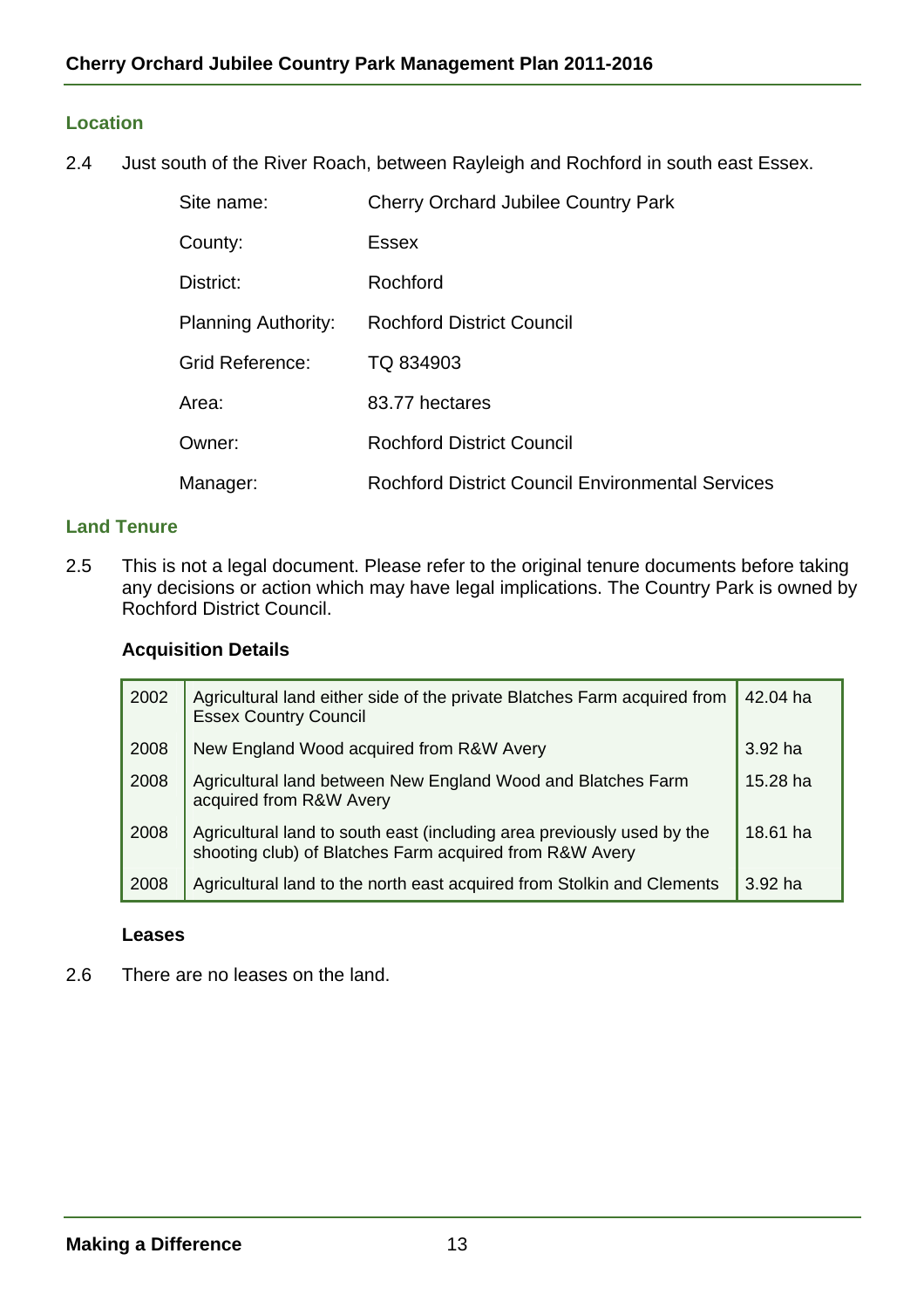# **Legal Rights of Access**



 **Map 3 – Public Rights of Way in the Country Park** 

#### **Private**

2.7 The road leading to Blatches Farm is owned by the farm. The Council has a right of access on this road.

#### **Vehicular**

2.8 One public byway (Route 2 Rochford Parish) crosses the Country Park from Flemming's farm Road in the south to Gusted Hall Lane in the north **(Map 3)**. It is tightly bounded by a ditch and hedge within the Country Park and does not give any opportunity for vehicular access into the park.

#### **Bridleway**

2.9 There are a number of bridleways in and around the Country Park that allow good access for horse **(Map 3)**. Two public bridleways pass through the park. Route 51 (Rochford Parish) passes west from Blatches Chase to Flemming's Farm, road (via Byway 2). Route 54 (Rochford Parish) links the eastern end of Route 51 to Eastwood in the south.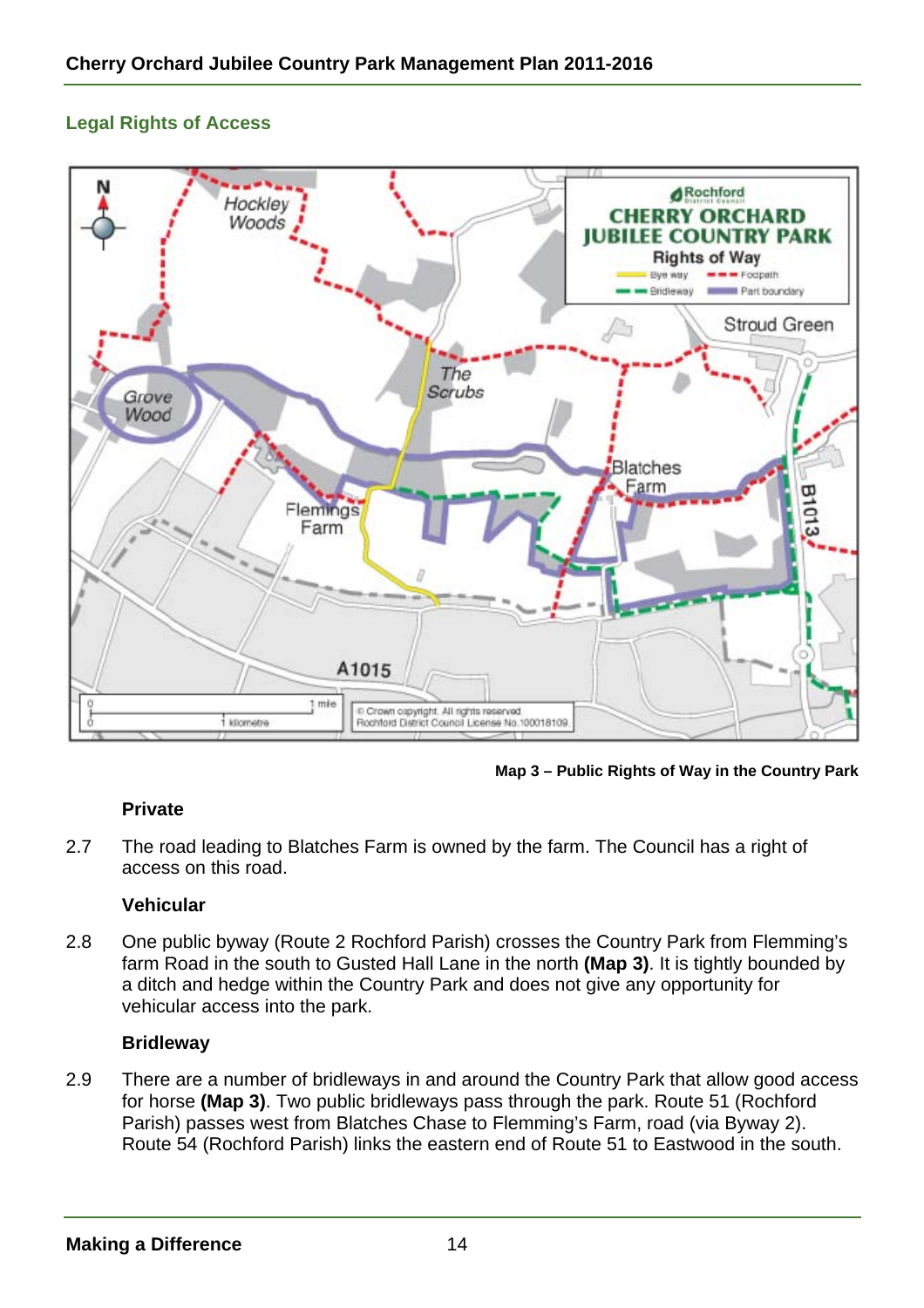- 2.10 There are three bridleways along the south eastern boundary of the Country Park. Route10 (Rochford parish) is on the boundary of the Rochford District and Southend Borough with links into Eastwood. Route 48 (Rochford parish) runs along the B1013 Cherry Orchard Way, just outside the park and connecting to Route 10. Route 52 (Rochford Parish) is a short connecting spur just outside the southeast corner of the park.
- 2.11 Route 1 (Rochford Parish upgraded to Bridleway 57 Rochford Parish<sup>2</sup>) lies to the north of the Country Park but connects to Byway 2 in The Scrubs and passes in an easterly direction passed Primrose Wood and into Ark Lane, Rochford, ensuring a good link to the wider area.

#### **Public Footpath**

- 2.12 There are a number of footpaths in and around the Country Park that allow good pedestrian access **(Map 3)**. Route 4 (Rochford Parish) passes along the park's northern border Blatches to the Cherry Orchard Way and is a part of the. Route 30 (Rochford Parish) passes east along the southern boundary from Flemming's Farm to join Route 51 (Rayleigh Town) which links to Hillside Road. Route 46 (Rochford Parish) passes north from Noblesgreen, through the park to Blatches and Route 4.
- 2.13 Route 1 (Rochford Parish), to the north of the Country Park, is an extension of Bridleway 57 and runs from The Scrubs towards Hockley Woods, giving good regional access. Route 3 (Rochford Parish) again lies to the north of the park but it links Bridleway 57 to Footpath 4 at Blatches.
- 2.14 Routes 1, 3, 4 and 57 are a part of the Roach Valley Way circular walk promoted by Essex County Council. See Figure 2 for all access points to the Country Park and Figure 3 for public rights of way.
- 2.15 Route 50 (Rayleigh Town) links Connaught Road (adjacent to Grove Wood) to Route 1 (Rochford Parish) via Route 44 (Rochford Parish).

#### **Byelaws**

2.16 The Council is currently preparing general Byelaws for public open spaces which, when enacted, will apply to the Cherry Orchard Jubilee Country Park.

#### **Management Infrastructure**

2.17 The site is managed by the Rochford District Council Environmental Services who employ one full-time staff to run the site. There are no depot or staff facilities on site but routine maintenance equipment is available from Hockley Woods. This includes a pickup van, tractor and trailer, bandit and rotary PTO driven movers, strimmers and chainsaws. Other machinery is available from elsewhere in the Council. Contractors are occasionally employed on site.

l 2 At the time of writing, the upgrading of Footpath 1 (Rochford) to bridlepath 57 (Rochford) is under appeal with the Secretary of State.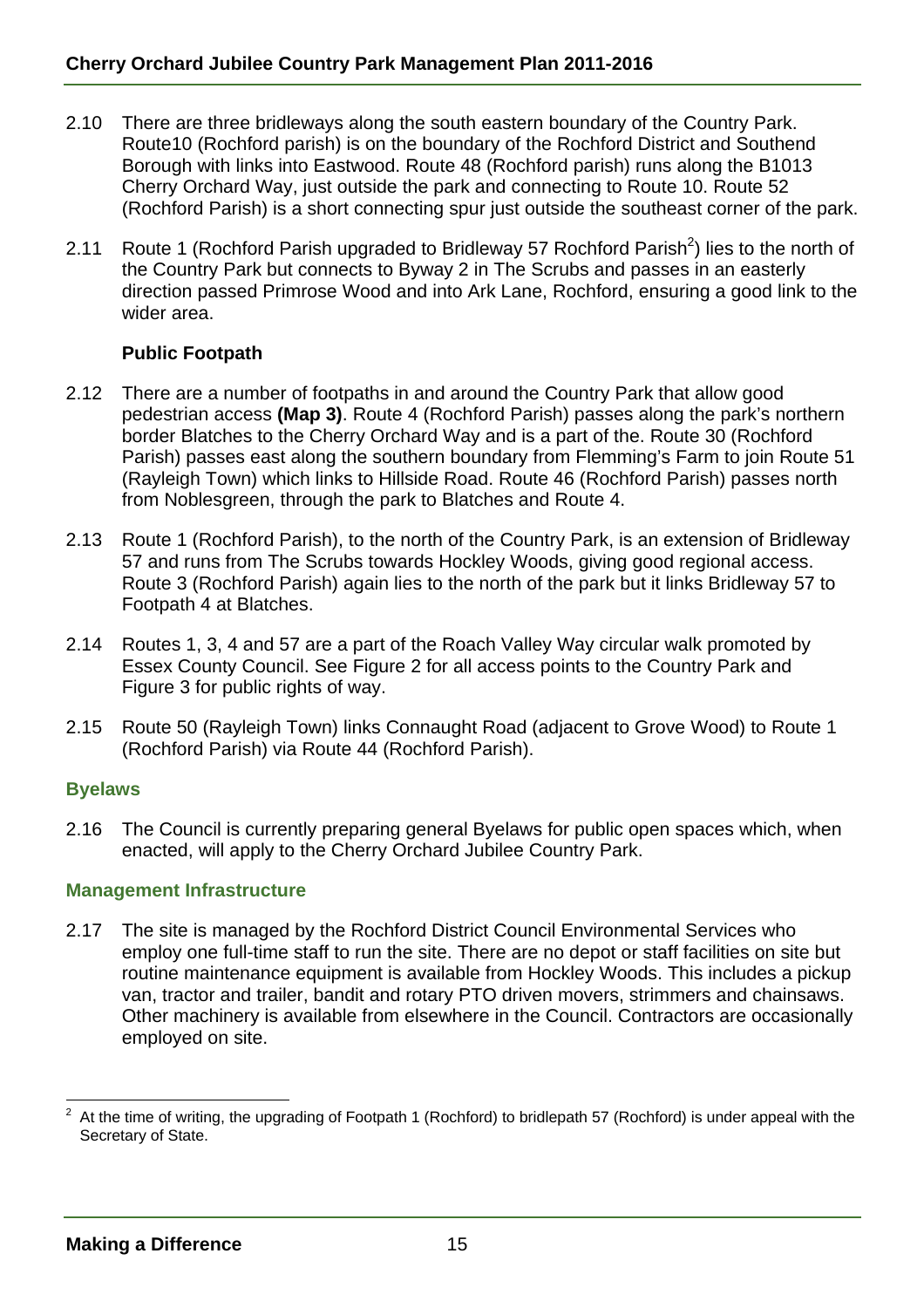#### **Compartments**

2.18 The site has been divided into seven distinct management compartments **(Map 4)**.



**Map 4 – Management Compartment Boundaries of the Country Park** 

| <b>Management compartments</b> |                          |               |                  |
|--------------------------------|--------------------------|---------------|------------------|
| <b>Number</b>                  | <b>Name</b>              | <b>Number</b> | <b>Name</b>      |
|                                | <b>Brickearth Fields</b> | 5             | Arable lands     |
|                                | <b>Trafalgar Fields</b>  | 6             | New England Wood |
|                                | <b>Plantations</b>       |               | Grove Wood       |
|                                | <b>Lake Fields</b>       |               |                  |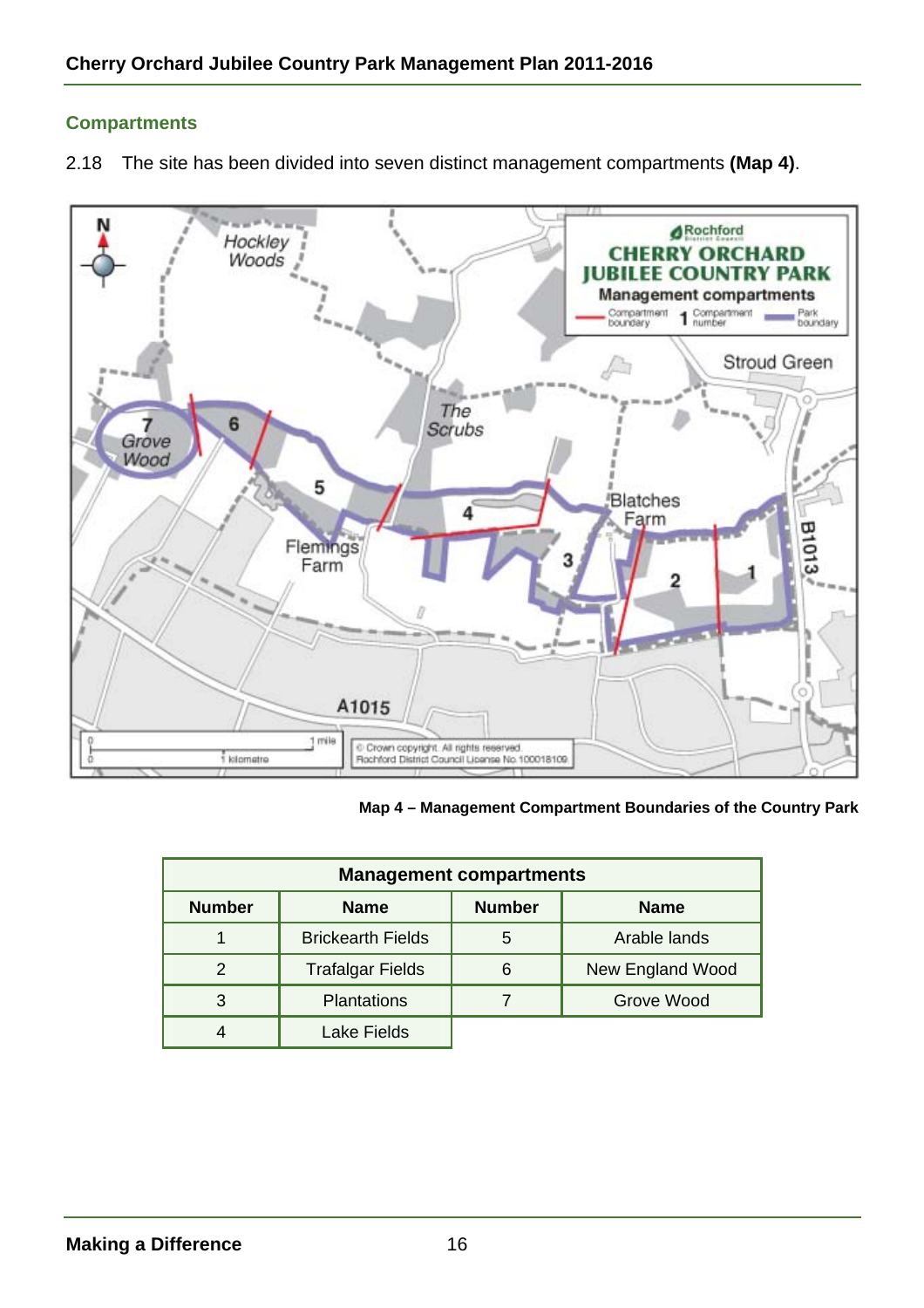#### **Map Coverage**

- 2.19 Ordnance Survey
	- 1:50000 Sheet 178 Thames Estuary
	- 1:25000 Sheet 175 Southend-on-Sea and Basildon
	- 1:25000 Sheet 176 Blackwater Estuary
- 2.20 British Geological Survey

1:50000 Sheet 258 Southend-on-Sea and Foulness

#### **Photographic Coverage**

2.21 Currently, there is no accessible photographic library for the site.

#### **Environmental Information**

#### **Physical**

#### **Climate**

2.22 Average rainfall is less than 500mm/year, the county average being around 600mm/year. Great Wakering, which lies about six miles to the east of the Country Park, is reputed to be the driest place in England. Low humidity levels contribute to the general lack of ferns, mosses and lichens; where they do occur, they do so in dark, sheltered places, such as New England Wood. Exposed parts of the site are prone to the effects of wind but, where there is shelter, summer temperatures are higher than average.

#### **Hydrology**

- 2.23 The northern boundary of the Country Park is marked by a stream that flows east into the River Roach. The river lies within a small and narrow channel being approximately one metre in width throughout its length. The river meanders down the valley. Past engineering works have restricted the stream to a fast flowing water course with any flooding being very temporary. The channel substrate is largely gravel with pockets of silt in the deeper areas. Its banks are typically 1-2 metres in height. The bank slopes vary, being vertical along much of the southern bank and less steep along the north bank. There are a number of natural channel and bank features, including gravelly riffles, gravel side bars and low earth cliffs.
- 2.24 There are a few large ditches on site, especially at the western end between New England Wood and the former agricultural land, and along the southern boundary. These may be remnants of a more extensive ancient network of drainage and boundary features. There is some evidence of limited waterlogging on site which suggests some impeded drainage.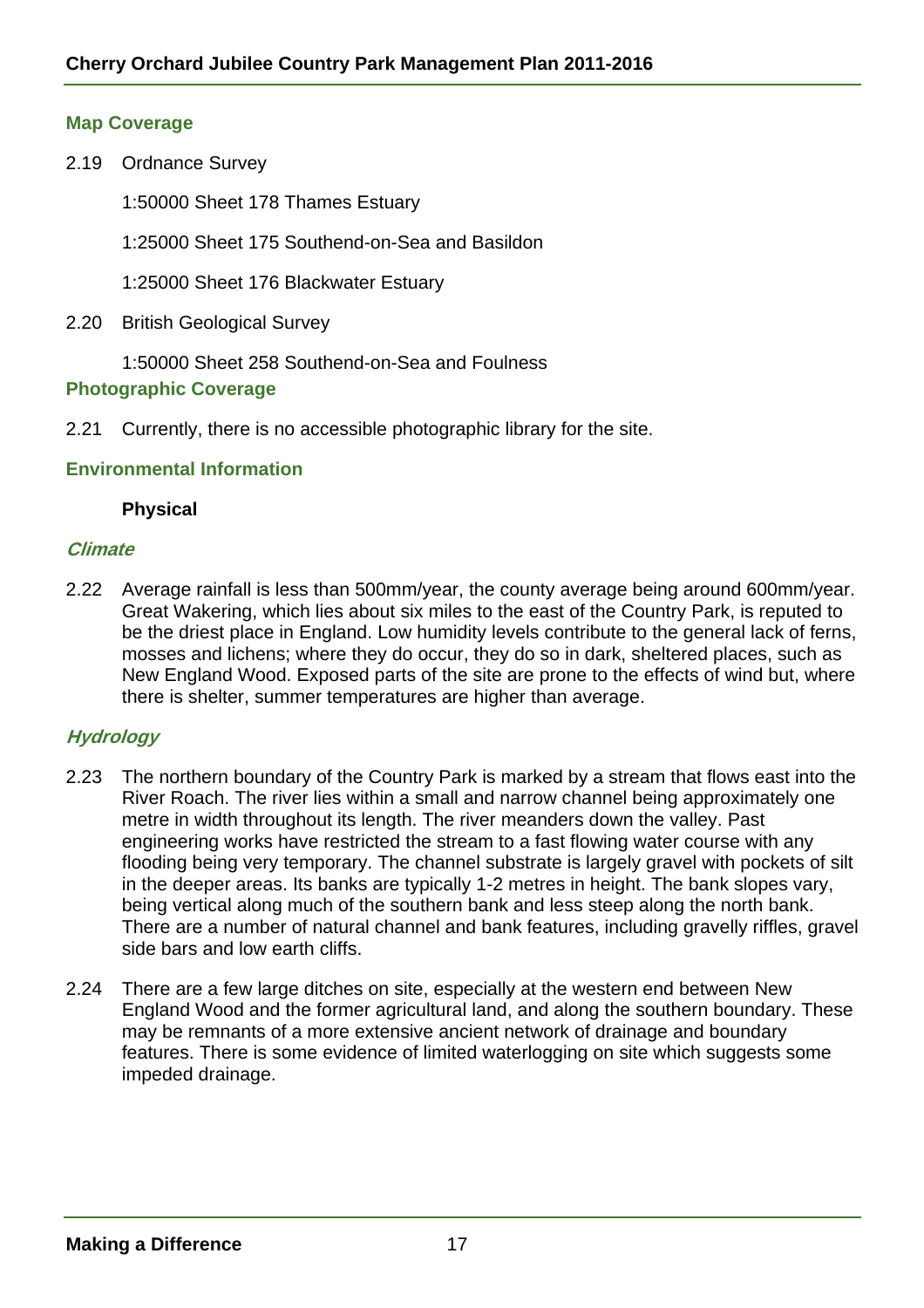2.25 In 2002, a 320 metre lake was created in the central section of the Country Park on land adjacent to Blatches Farm (average length 320 metres, average width 37 metres and water depth varies from  $1 - 3$  metres). Water to fill and maintain the lake is taken by pipe from the stream on the northern boundary (under Environmental Licence during the winter only). The outfall from the lake is by pipe back into the stream.

#### **Geology**

2.26 The geological map shows that the site has a base of London Clay, generally overlain with Bagshot Beds. Most of the site is made up of head or brickearth<sup>3</sup>. There are river terrace deposits of clay and silt in compartments 1 and 2; the section of river in compartment 1 is alluvium (clay, silt, sand and gravel). Compartments 3 and 5 (southern section) have a drift covering of clay and silt. Compartments 4, 5 (northern section), 6 and 7 are covered with clay, silt, sand and gravel.

#### **Geomorphology/Landform**

2.27 The site, being north east facing, lies on the southern side of a gently undulating fluvial valley. At its highest point, on the southern boundary, lies at 40 metres above mean sea level; the western boundary, in New England Wood, is at 30 metres and the land falls gently away to the eastern boundary, which lies at 15 metres. Within the site there are shallow dips and slopes but the feel is of a wide open space gently falling away to the north east.

#### **Soils**

- 2.28 The soils naturally found on site are 'brown earths' and 'stagnogley' soils. Brown soils (brown earths) are deep, well-drained (especially where brick-earth is present), fertile soils with no distinguishing features. They provide some of the best agricultural land as they are easy to work.
- 2.29 Stagnogley soils are slowly permeable, seasonally waterlogged soils. They are sometimes called **surface water gleys** because the cause of the drainage problem is the rainwater not being able to drain through quickly enough. These are usually clay soils. The lack of oxygen penetration into the soil causes the iron to be reduced and take on the bluish colours. Mottling indicates a zone through which the water table fluctuates, whereas the uniform bluish horizon is below the permanent water table.
- 2.30 Parts of the site are reclaimed from old mineral workings. Here the top soil is London clay with some brick-earth residue. Their characteristics are similar to stagnogley soils.

l 3 Head is the term for slipped deposits of Bagshot Beds over London Clay. Brickearth is loess (silt) washed down from the surrounding hills.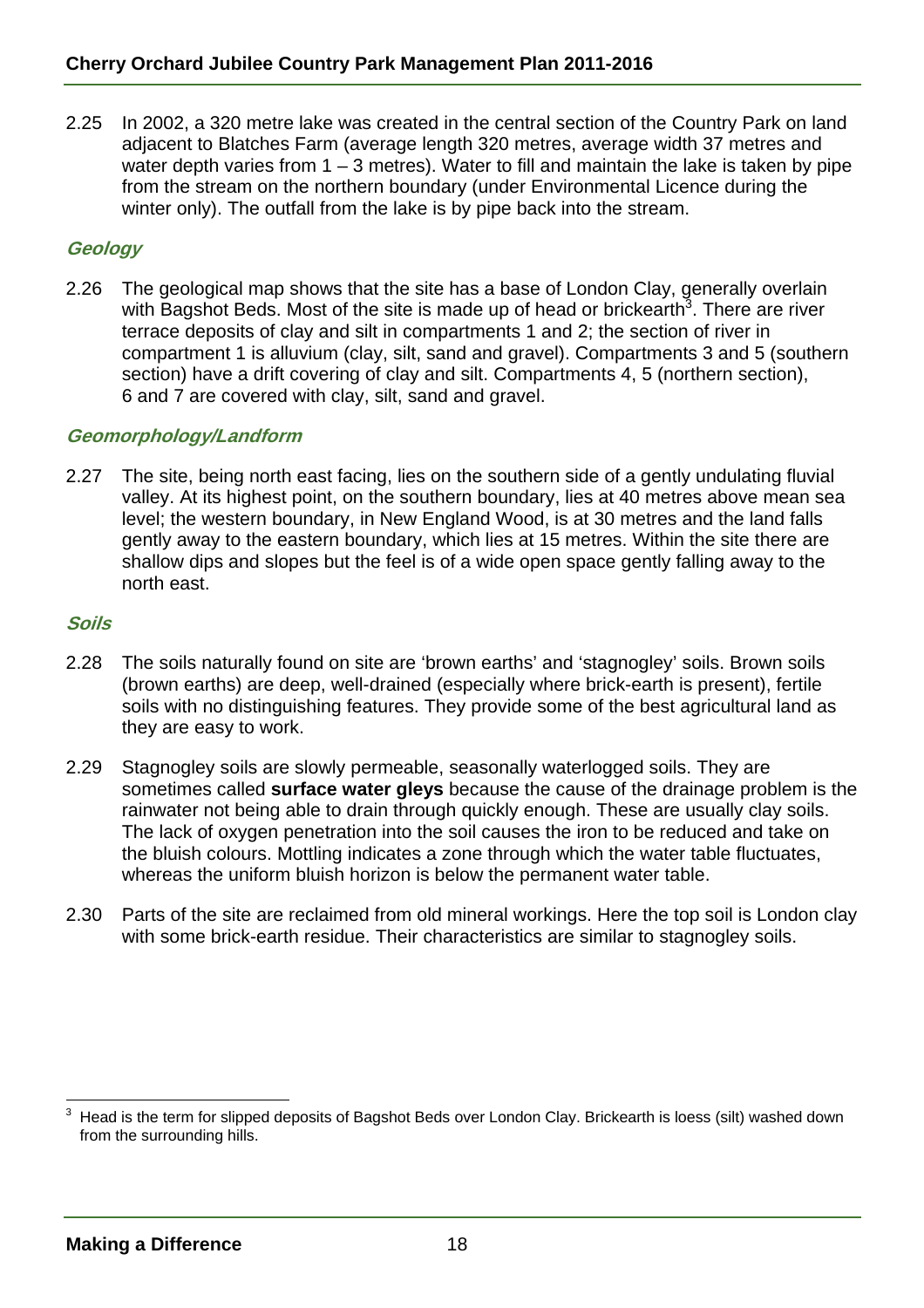#### **Biological**

- 2.31 There has not yet been a comprehensive wildlife or Phase 1 Habitat survey on site. The species listed in this section have been recorded during occasional visits. The site will host many more species. There has been no survey of the invertebrate or fish life, mosses, lichens or fungi.
- 2.32 In future revisions of this management plan, only habitat communities and indicator or species of note will be recorded in this section.

#### **Flora**

- 2.33 A preliminary ecological assessment was carried out in February 2010 (Essex Ecological Services 2010).
- 2.34 New England Wood contained:

| <b>Common name</b>         | <b>Latin name</b>         |  |  |
|----------------------------|---------------------------|--|--|
| Tree canopy                |                           |  |  |
| Pedunculate Oak            | Quercus robur             |  |  |
|                            | <b>Abandoned coppice</b>  |  |  |
| Ash                        | <b>Fraximus excelsior</b> |  |  |
| Hornbeam                   | Carpinus betula           |  |  |
| <b>Silver Birch</b>        | Betula pendula            |  |  |
| <b>Understorey</b>         |                           |  |  |
| <b>Holly</b>               | Ilex aquifolium           |  |  |
| <b>Ground layer</b>        |                           |  |  |
| <b>Bramble</b>             | Rubus fruiticosus         |  |  |
| Dog's Mercury              | Mercurialis perennis      |  |  |
| <b>Red Campion</b>         | Silene dioica             |  |  |
| Common nettle              | Urtica dioica             |  |  |
| Herb Robert                | Geranium robertianum      |  |  |
| <b>Wood Avens</b>          | Anemone nemorasa          |  |  |
| <b>Yellow Archangel</b>    | Lamiastrum galeobdolon    |  |  |
| <b>Early Purple Orchid</b> | Orchis masula             |  |  |
| Common Twayblade           | Twayblade listera ovata   |  |  |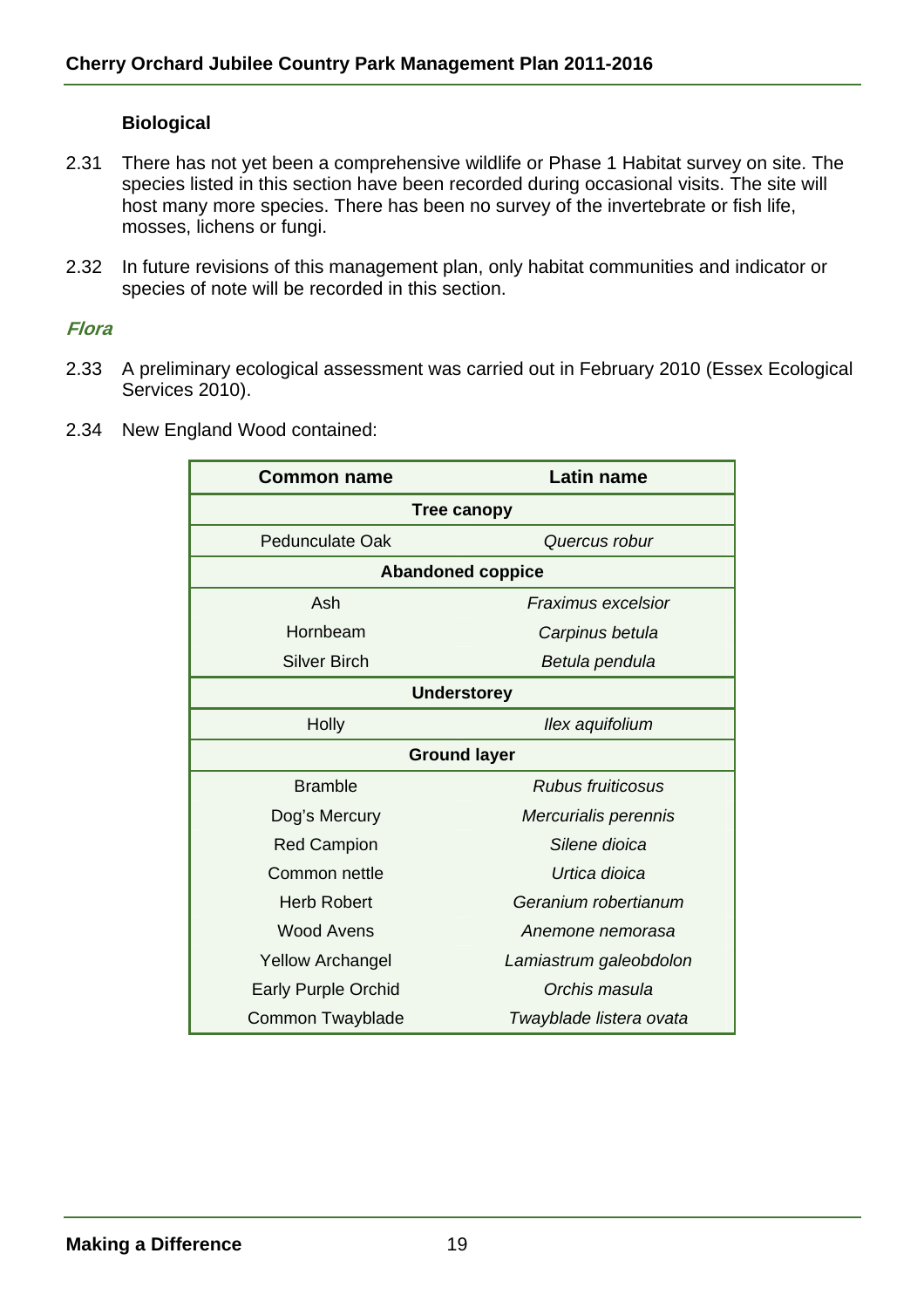# 2.35 The former arable land contained:

| <b>Common name</b>           | Latin name                |  |
|------------------------------|---------------------------|--|
| <b>Open land</b>             |                           |  |
| Cock's Foot                  | Dactylis glomerata        |  |
| Common Couch                 | Elytrigia repens          |  |
| Dandilion                    | Taraxacum officinale agg. |  |
| Groundsel                    | Senecio vulgaris          |  |
| <b>Perennial Rye-grass</b>   | Lolium perenne            |  |
| Ragwort                      | Senecio sp.               |  |
| <b>Scarlet Pimpernel</b>     | Anagallis arvensis        |  |
| <b>Scentless Mayweed</b>     | Tripleurospermum inodorum |  |
| <b>Spear Thistle</b>         | Cirsium vulgare           |  |
| <b>Hedgerow</b>              |                           |  |
| <b>Bramble</b>               | <b>Rubus fruiticosus</b>  |  |
| Elder                        | Sambucus nigra            |  |
| Hawthorn                     | Crataegus monogyna        |  |
| Pedunculate Oak              | Quercus robur             |  |
| Willow                       | Salix sp.                 |  |
|                              | <b>New plantation</b>     |  |
| <b>Common Spotted Orchid</b> | Dactylorhiza fuchsii      |  |

Specimen trees planted on site:

| <b>Common name</b>    | Latin name    |
|-----------------------|---------------|
| Black Poplar x 3      | Populus nigra |
| Pedunculate Oak x 200 | Quercus robur |

Woodland Scheme trees planted on site:

| <b>Common name</b>              | Latin name                |  |
|---------------------------------|---------------------------|--|
| <b>Mixed Native Broadleaves</b> |                           |  |
| Ash                             | <b>Fraximus excelsior</b> |  |
| English Oak                     | Quercus robur             |  |
| <b>Field Maple</b>              | Acer campestre            |  |
| Hornbeam                        | Carpinus betula           |  |
| Lime (small leafed)             | Tilia cordata             |  |
| <b>Silver Birch</b>             | Betula pendula            |  |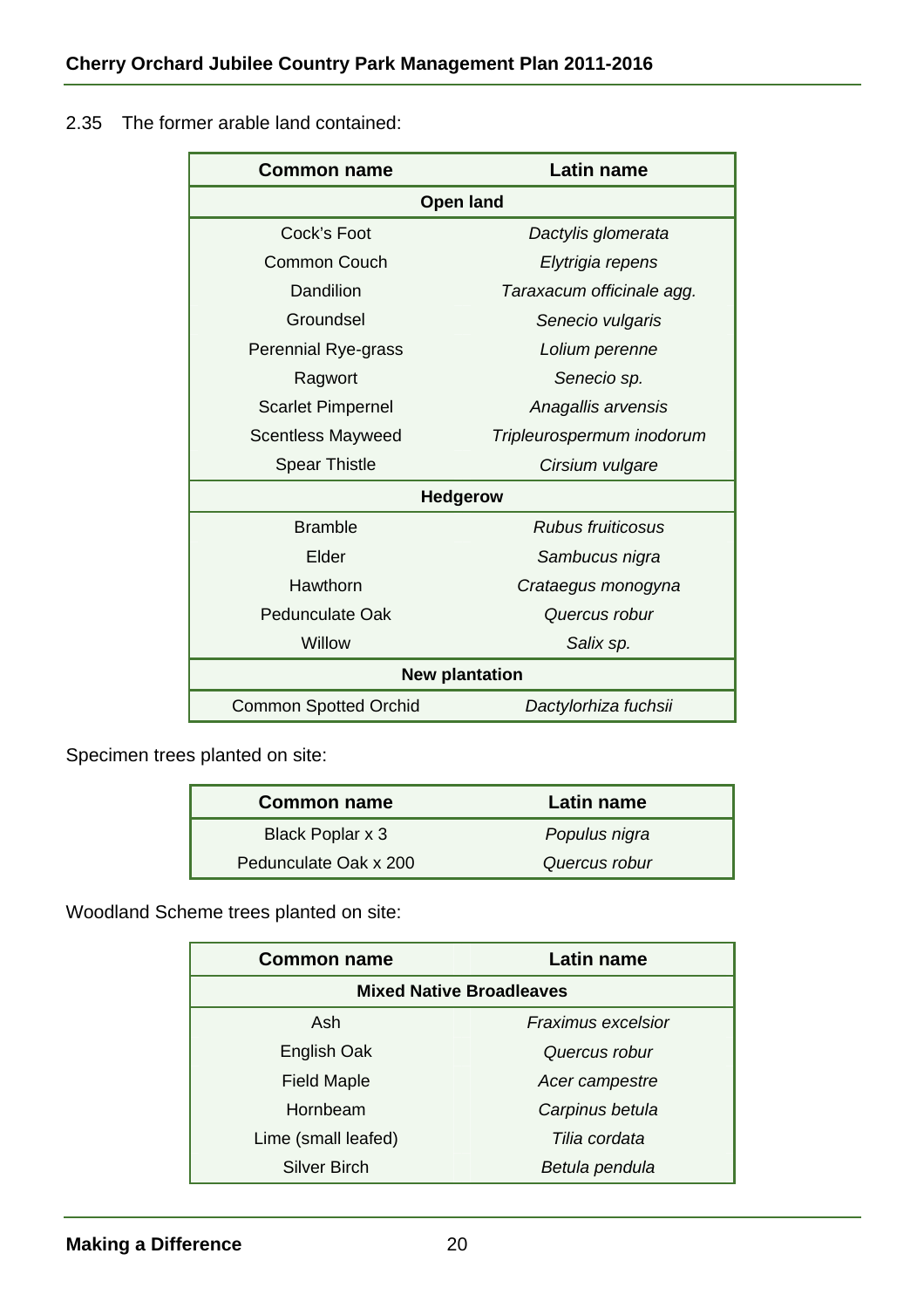| <b>Common name</b>              | Latin name               |  |
|---------------------------------|--------------------------|--|
| <b>Mixed Native Broadleaves</b> |                          |  |
| <b>Sweet Chestnut</b>           | Castanea sativa          |  |
| <b>Wild Cherry</b>              | Prunus avium             |  |
| <b>Wild Service</b>             | Sorbus torminalis        |  |
| <b>Willow (Cricket Bat)</b>     | Salix coerulea           |  |
| Willow (Goat)                   | Salix caprea             |  |
| <b>Woody Scrubs</b>             |                          |  |
| Crab Apple                      | Malus sylvestris         |  |
| Dog Rose                        | Rosa canina              |  |
| Dog Wood                        | Cornaceae spp            |  |
| Hawthorn (Midland)              | Crataegus oxyacanthoides |  |
| Hazel                           | Corylus avellana         |  |
| Holly                           | Ilex aquifolium          |  |
| Spindl                          | Euonymus europaeus       |  |

#### **Fauna**

#### **Birds**

- 2.36 A survey was conducted in 2006 (Ekins 2006). The criteria used in assessments of this sort are intended to ensure that listings reflect each species' global and European status as well as that within the UK; and additionally measure the importance of the UK population in international terms. The survey used as its base the national review undertaken in 2002. This national review was updated in 2009<sup>4</sup>.
- 2.37 For these reviews, species are placed on three lists: the Red, Amber and Green. An international convention has established the criteria for entries onto these lists (Appendix 2). Species shown on the red and amber lists are at some form of risk but their presence on a site is an indicator of its ecological importance (RSPB et al 2009). In 2006, six BAP Red List species were found:

| <b>Common name</b>   | Latin name         |
|----------------------|--------------------|
| <b>Bullfinch</b>     | Pyrrhula pyrrhula  |
| <b>House Sparrow</b> | Passer domesticus  |
| <b>Skylark</b>       | Alauda arvensis    |
| Song Thrush          | Turdus philomelos  |
| Starling             | Sturnus vulgaris   |
| Yellowhammer         | Emeriza citronelle |

4 See **www.bto.org/psob/index.htm#population**

l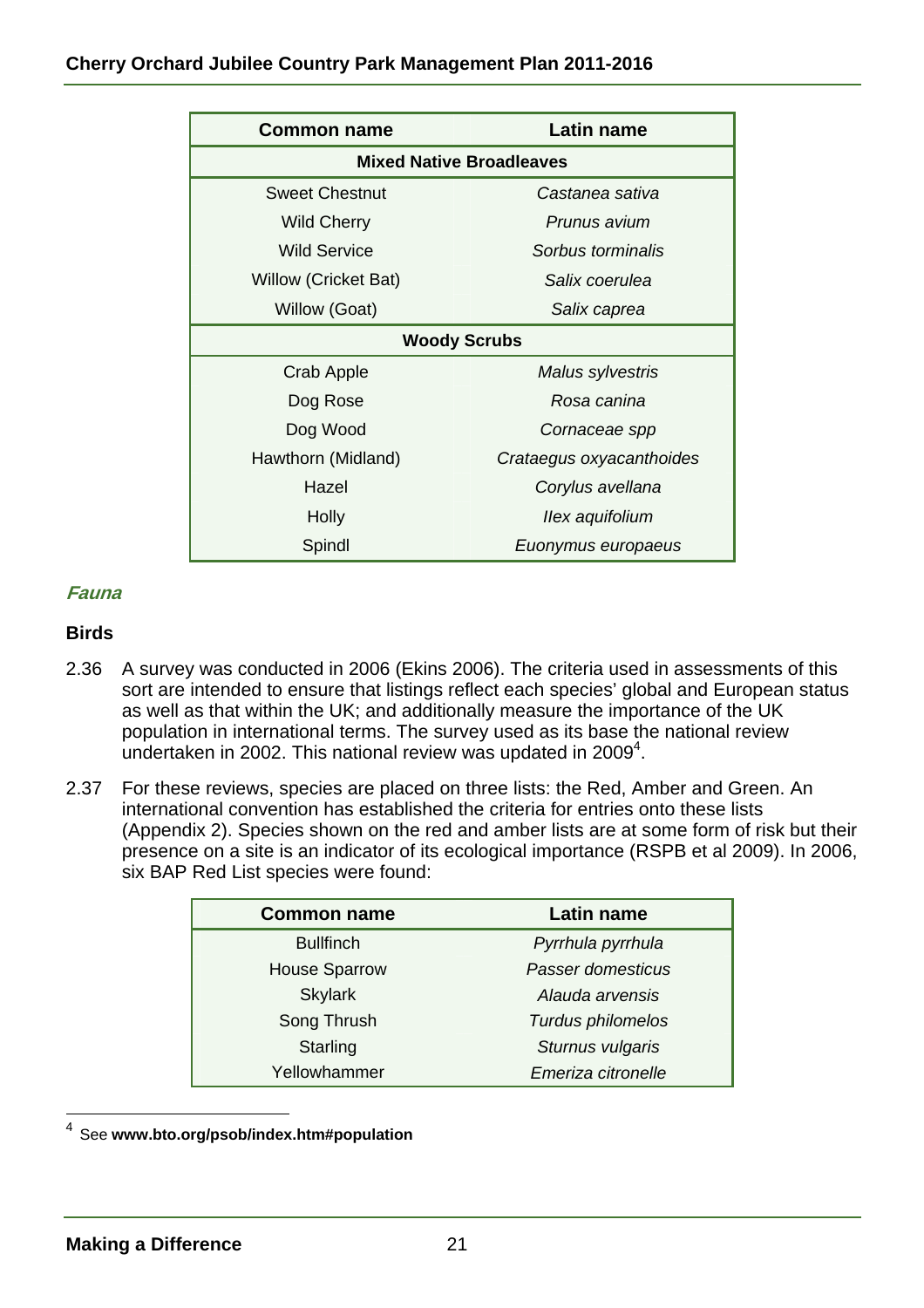| <b>Common name</b>                  | <b>Latin name</b>    |
|-------------------------------------|----------------------|
| <b>Dunnock</b>                      | Prunella modularis   |
| Green Woodpecker                    | Picus viridis        |
| Mistle Thrush                       | Turdus viscivorus    |
| Species added to Amber List in 2009 |                      |
| Firecrest                           | Regulus ignicapillus |

2.38 Three BAP Amber List species were found:

2.39 Other birds seen on site (Green List):

| <b>Common name</b>              | Latin name               |
|---------------------------------|--------------------------|
| <b>Blackbird</b>                | Turdus merula            |
| <b>Blue Tit</b>                 | Parus caeruleus          |
| Chiffinch                       | Fringilla coelebus       |
| <b>Common Buzzard</b>           | <b>Buteo buteo</b>       |
| Coot                            | Fulica atra              |
| Cormorant                       | Phalacrocorax carbo.     |
| <b>Field fare</b>               | Turdus pilaris           |
| Goldfinch                       | Carduelis carduelis      |
| <b>Great Spotted Woodpecker</b> | Dendrocopos major        |
| <b>Great Tit</b>                | Parus major              |
| Greenfinch                      | Carduelis chloris        |
| <b>Grey Partridge</b>           | Perdix perdix            |
| Heron                           | Ardea cinerea            |
| <b>Kestral</b>                  | <b>Falco tinnunculus</b> |
| Magpie                          | Pica pica                |
| Mallard                         | Anas platyrhynchos       |
| <b>Meadow Pipits</b>            | Athus pratensis          |
| Moorhean                        | Gallinula choropus       |
| <b>Mute Swan</b>                | Cygnus olor              |
| <b>Ring Ouzel</b>               | Turdus torquatus         |
| Sparrowhawk                     | <b>Accipiter nisus</b>   |

2.40 Though not currently found on site, the low earth banks of the stream provide potential nesting habitat for Kingfisher (*Alcedo atthis*).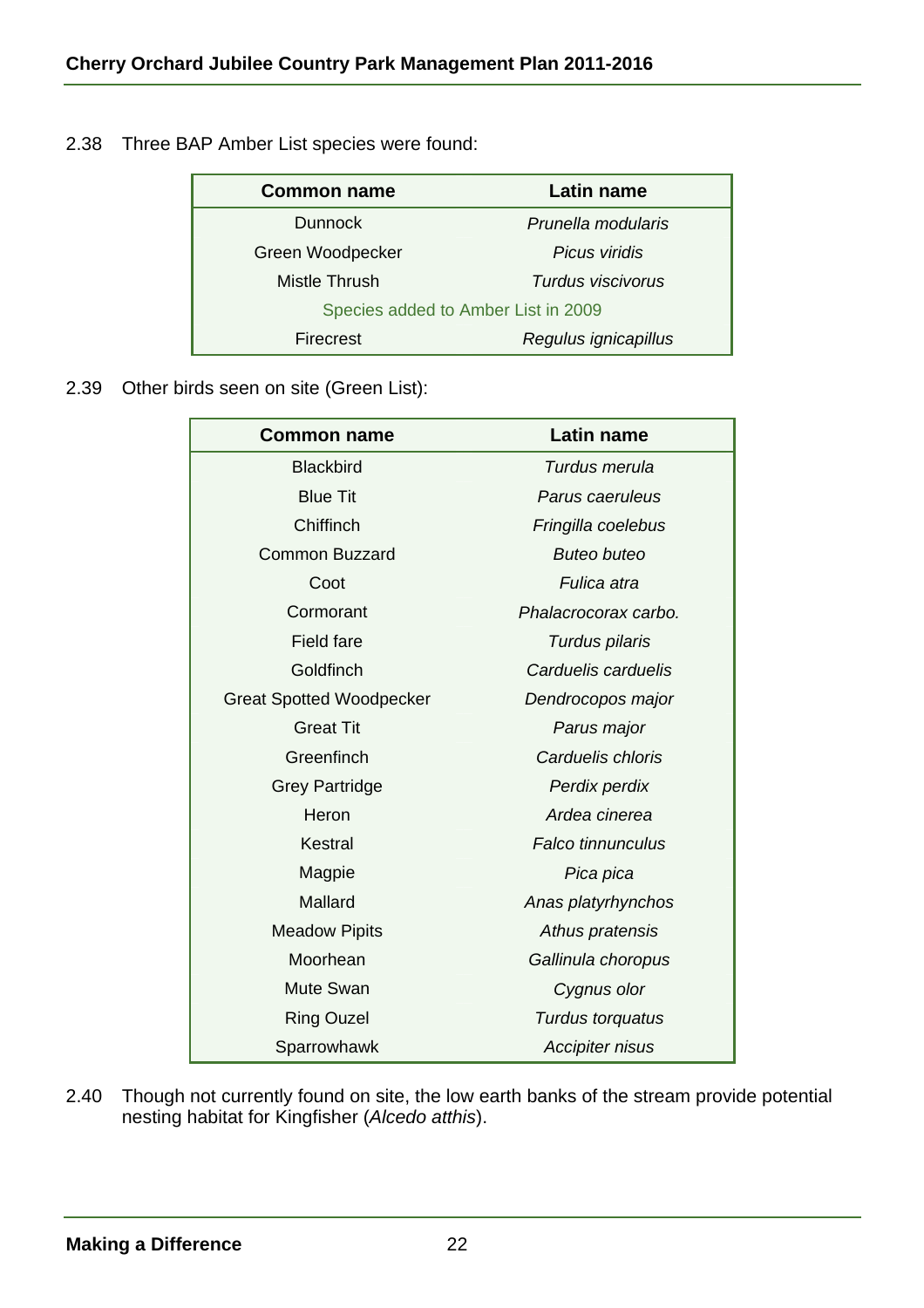# **Amphibians and Reptiles**

| <b>Common name</b>        | Latin name                |
|---------------------------|---------------------------|
| Adder                     | Vipera berus              |
| Common Frog               | Rana temporaries          |
| <b>Common Newt</b>        | Tritusus vulgaris         |
| <b>Grass Snake</b>        | Natrix natrix heletica    |
| <b>Great Crested Newt</b> | <b>Triturus cristatus</b> |

#### **Mammals**

2.41 During a survey in 2002 (Dobson 2002), three species of bat were recorded:

| <b>Common name</b>        | Latin name                |
|---------------------------|---------------------------|
| Brown long-eared Bat      | Plecotus auritus          |
| <b>Common Pipistrelle</b> | Pipistrellus pipistrellus |
| Soprano Pipistrelle       | Pipistrelus pygmaeus      |

2.42 Other mammals recorded (see Brooks L 2008, Dobson 2002):

| <b>Common name</b>   | <b>Latin name</b>       |
|----------------------|-------------------------|
| <b>Badger</b>        | Meles meles             |
| <b>Brown Rat</b>     | Rattus norvegicus       |
| <b>Fox</b>           | Vulpes vulpes           |
| <b>Grey Squirrel</b> | Scirius carolinensis    |
| Harvest Mouse        | <b>Micromys minutus</b> |
| Hedgehog             | Erinaceus europaeus     |
| Mole                 | Talpa europaea          |
| Muntjac Deer         | Muntiacus reevesi       |
| Rabbit               | Oryctolagus cuniculus   |
| Stoat                | Mustela ermine          |
| Vole (Field)         | Microtus agrestis       |
| Vole (Water)         | Arvicola terestris      |
| <b>Water Shrew</b>   | Neomys fodiens          |
| Weasel               | Mustela nivalis         |
| Wood Mouse           | Apodemus sylvaticus     |

2.43 Badgers are protected under the Protection of Badgers Act 1992. Water Voles and all bat species in Britain are protected under the Wildlife and Countryside Act 1981 (Schedule 5).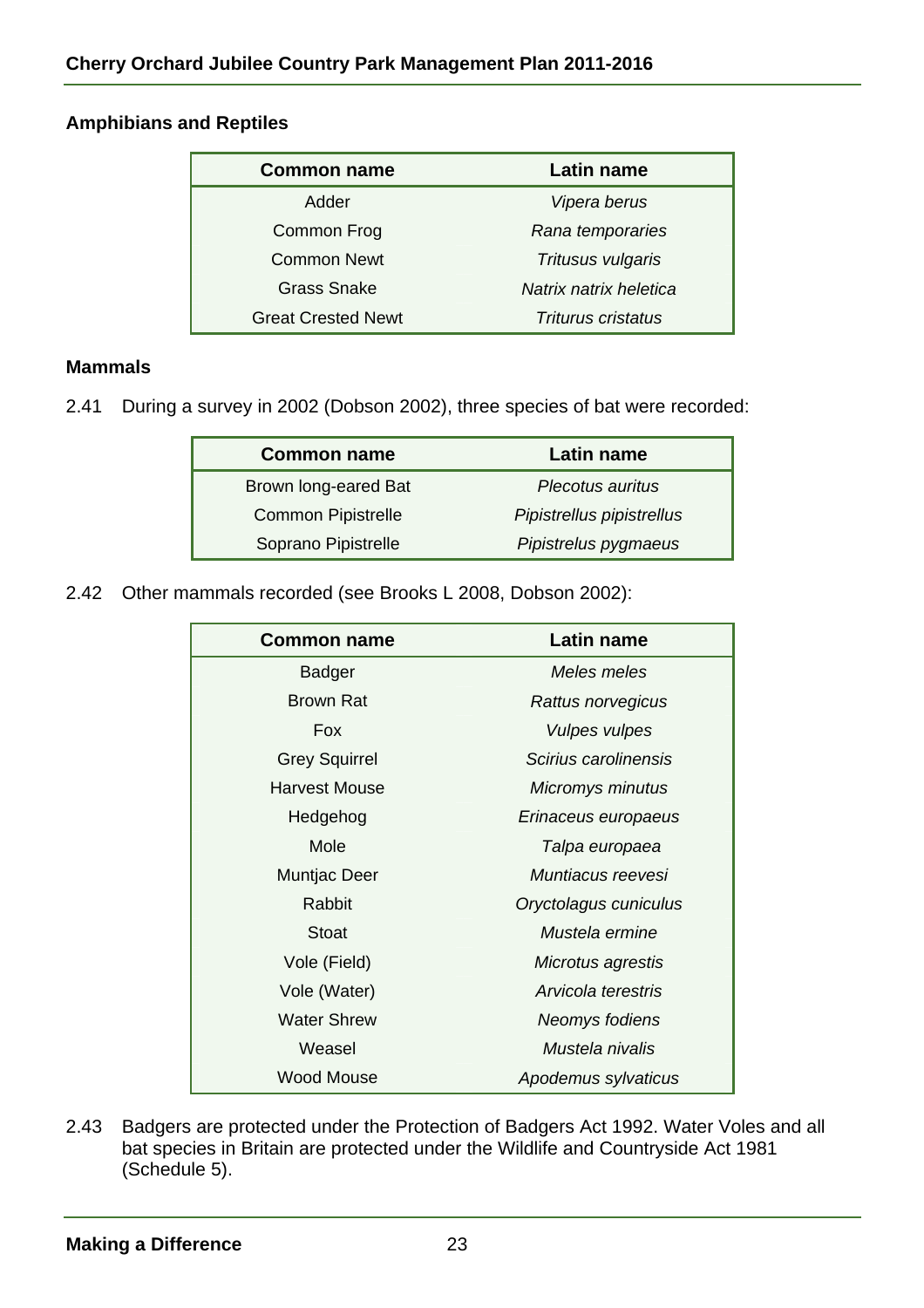2.44 Water Vole (*Arvicola terrestris*) is declining in the Country Park. New England Wood is potentially a suitable Dormice (*Muscardinus avellanarius*) habitat and the stream is potentially suitable for Otters (*Lutra lutra*). Pine Marten (*Martes martes*) has been recorded nearby.

#### **Insect**

2.45 During a 2010 survey two UK BAP species of bumblebee were recorded foraging within the clover in compartment 2.

| <b>Common name</b>      | Latin name      |
|-------------------------|-----------------|
| Brown-banded carder bee | Bombus humuilis |
| Shrill carder bee       | Bombus sylvarum |

# **Cultural**

# **Archaeology/Past Land Use**

- 2.46 There are no Scheduled Ancient Monuments but four sites are recorded in the Sites and Monuments Record. All are situated to the east of the eastern part of the site and include two prehistoric sites, one post medieval and an uncertain finding.
- 2.47 To the east of the site was the former Cherry Orchard Lane Brickworks. Some clay extraction for the brickworks was undertaken on the site and a part of the route of the former Butterly Building Materials railway used for this extraction is visible along the eastern boundary of the site. This railway was the last brickworks railway operating in England.
- 2.48 Historically, the rest of the land has not been dominated by one single land owner or system of management but by a large number of owners managing in different ways. This has resulted in an irregular field pattern laid down to various forms of agriculture. However, Oliver Rackham (Woods of South-East Essex) demonstrates a long history and static pattern of woodlands in the area, with the ancient New England Wood being actively coppiced over the centuries and up until the 1970's.
- 2.49 In recent years, the open land has been used for agriculture. The land to the west has been under intensive arable farming and that to the east has been grazed, most recently by horses. There was a small rifle shooting range in the eastern section until acquisition for a Country Park.

#### **Present Land Use**

2.50 Permission has been granted for change of use on the bulk of the site from agriculture to recreation. The site is currently managed as a Country Park, with emphasis put on its conservation status, and its opportunities for informal recreation. One part of the open land adjacent to New England Wood may remain as agricultural land, complete with all the obligations and benefits. Defra will expect the landowner to ensure that the agricultural value is not degraded but may be willing to offer some (limited) support for its management.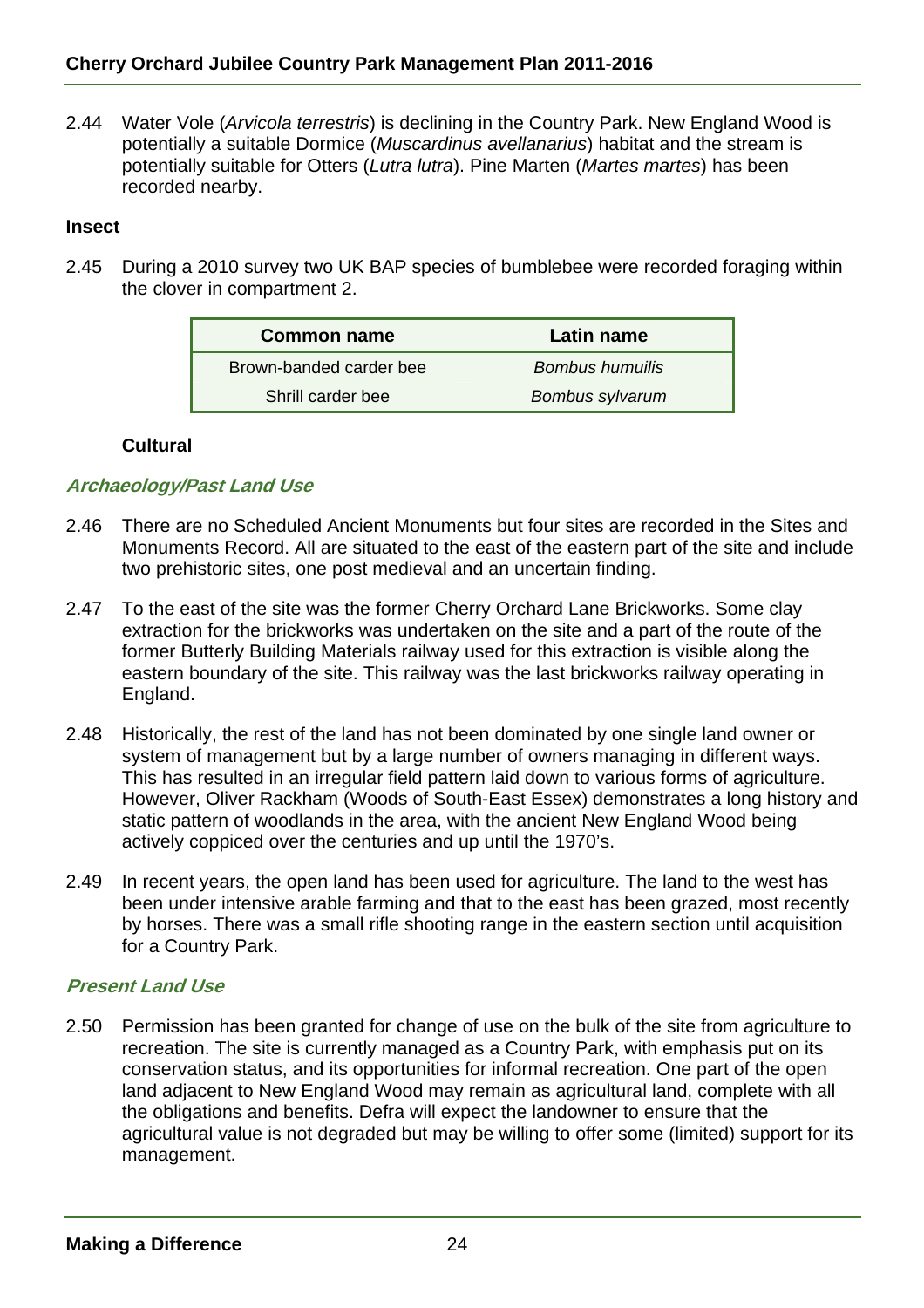2.51 The bulk of the site is laid down to conservation grassland or left for natural regeneration to grassland. There has been extensive planting of woodland shelter belts throughout the site. A wildlife lake has been created in the central section.

#### **Present Conservation Status**

- 2.52 New England Wood is a Local Wildlife Site with District wide importance. It is an ancient woodland typical of the county except that it is a rare example of an ancient wood in a flat valley bottom, where others in the area are on ridges. The woodland is also a Biodiversity Action Plan (BAP) habitat, falling within the Lowland Mixed Deciduous Woodland (UK BAP) and Ancient Woodland (Essex BAP) categories. Grove Wood is a County Wildlife Site.
- 2.53 The former agricultural land is currently of low ecological value, having only recently been abandoned as intensively cultivated or grazed farmland.

#### **Landscape**

2.54 The European Landscape Convention, 2000, defines landscape as 'an area, as perceived by people, whose character is the result of the action and interaction of natural and/or human factors'. A Landscape Character Assessment has been prepared for the Country Park that describes the landscape of the site and the surrounding area (Landscape Planning Ltd. 2006). The western part of the site lies within an undulating landscape of large arable fields and a pattern of mature woodland sloping into a stream valley. It is a quiet area strongly influenced by natural landscape elements. The eastern part is significantly affected by the presence of visible and audible off-site land uses, including a road, lighting, over-head cables, housing and commercial premises.

#### **Public Interest/Community Relations**

2.55 A 'Friends of the Cherry Orchard Jubilee Country Park' Group has been established with a working committee formed from volunteers. The Council conducted a public consultation exercise in 2007 with regard to the planned future expansion of the country park, 1237 replies were received of which 76% supported the initiative without reservation and only 1.75% opposed. The full results are shown in Appendix 3.

#### **Interpretation Use/Facilities**

2.56 There are only limited interpretation facilities at present. A site leaflet is available and there is a dedicated page on the Rochford District Council website. An on-site information board provides some explanation of the planting of the Battle of Trafalgar Memorial Oaks.

#### **Recreational Use/Facilities**

2.57 Recreational use of the site is unknown but is perceived to be reasonably high. The most popular recreational activities are informal e.g. dog walking; walking; fishing; riding and cycling. Facilities provided for recreation include: paths, gates, surfaced horse and cycle rides, entrance signs, information boards, life rings, litter bins and dog waste bins. Picnic benches are to be provided shortly. There is currently no car park onsite.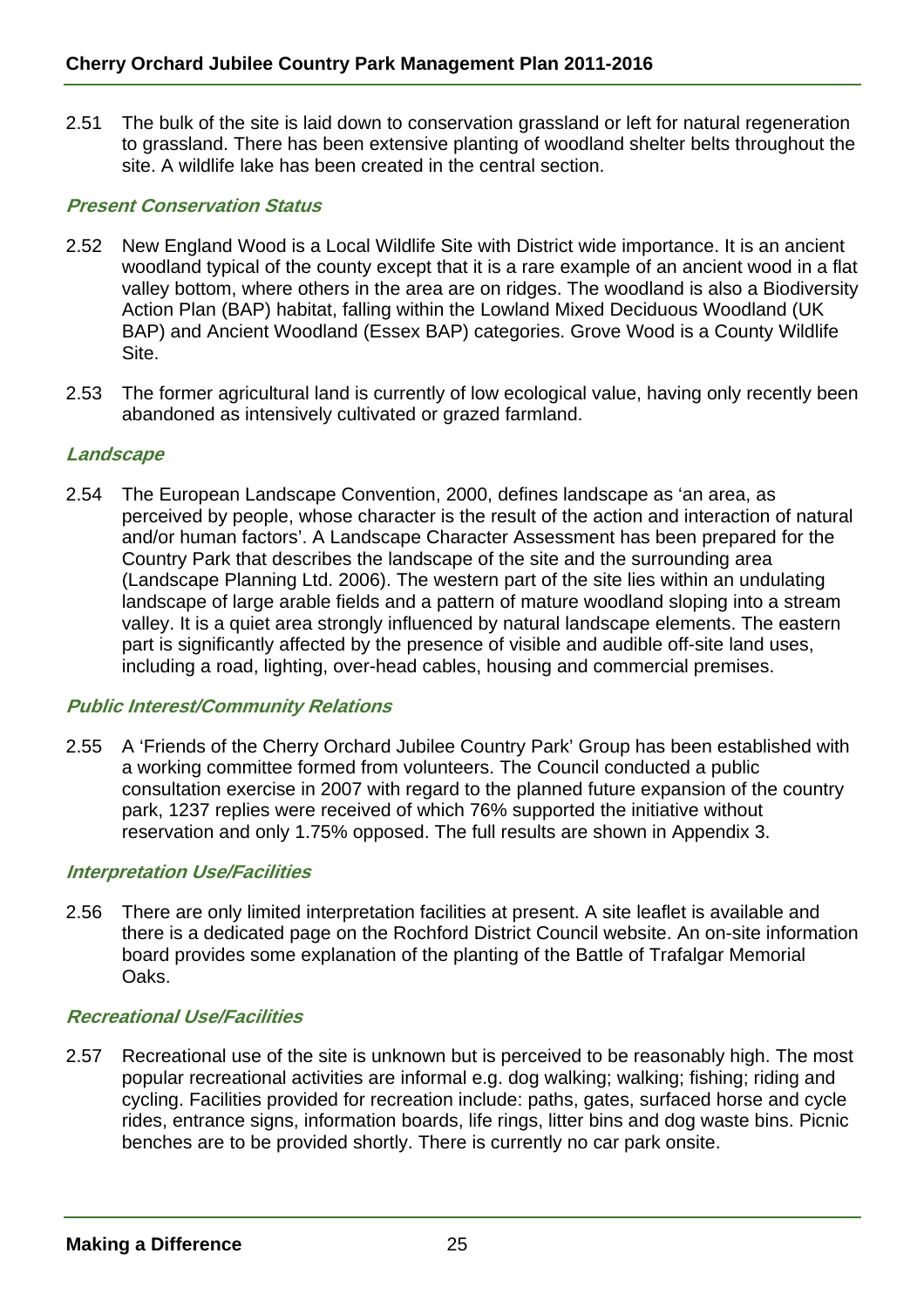# **3 Confirmation of Features**

#### **The Site in Wider Perspective and Implications for Management**

- 3.1 In managing the site, the Council has to meet all its legal obligations, especially regarding Health and Safety, both for employees and the visiting public. All work on site is covered by Codes of Practice with risk assessments carried out for each area of work. A series of checks are done, normally annually, to ensure that the Country Park is safe, including inspection of all furniture, paths, fencing and dangerous trees.
- 3.2 In developing Cherry Orchard Jubilee Country Park, the Council recognises the significant contribution it will make to the Thames Gateway Green Grid and to the breadth of informal leisure and recreational opportunities available for the public. In the longer term, the Council is looking to further increase opportunities for informal recreation in the Upper Roach Valley by linking the Country Park with Hockley Woods to the north.
- 3.3 The site lies along the district boundary with Southend-on-Sea and the current use is primary from this neighbouring Borough (from the community of Eastwood). This is partly a result of the location of the current access points. With the acquisition of the land towards the east, there is the potential to provide access from Rochford itself and for the motor car.

#### **Provisional Important List of Features**

#### **Evaluation for Nature Conservation**

#### **Size**

3.4 The Country Park covers an area of 83.77 ha (plus land in Grove Wood). This can be broken down by habitat:

| <b>Ancient Woodland</b> | $3.92$ ha                              |
|-------------------------|----------------------------------------|
| Mature Woodland         | (Min 4.4 ha; max 16.6 ha - Grove Wood) |
| Young plantation        | 30.81 ha                               |
| Open grassland          | 47.75 ha                               |
| Hedge/Ditch             | 6.1 Km                                 |
| Open water              | 1.29 ha                                |
| <b>River margins</b>    | $2.5$ Km                               |

#### **Diversity**

3.5 There are three diverse habitats, grassland, woodland and water. A part the woodland is mature but all the other habitats are newly formed. Species are colonising these habitats; either naturally or by introduction. The ecological diversity is therefore in flux for the time being.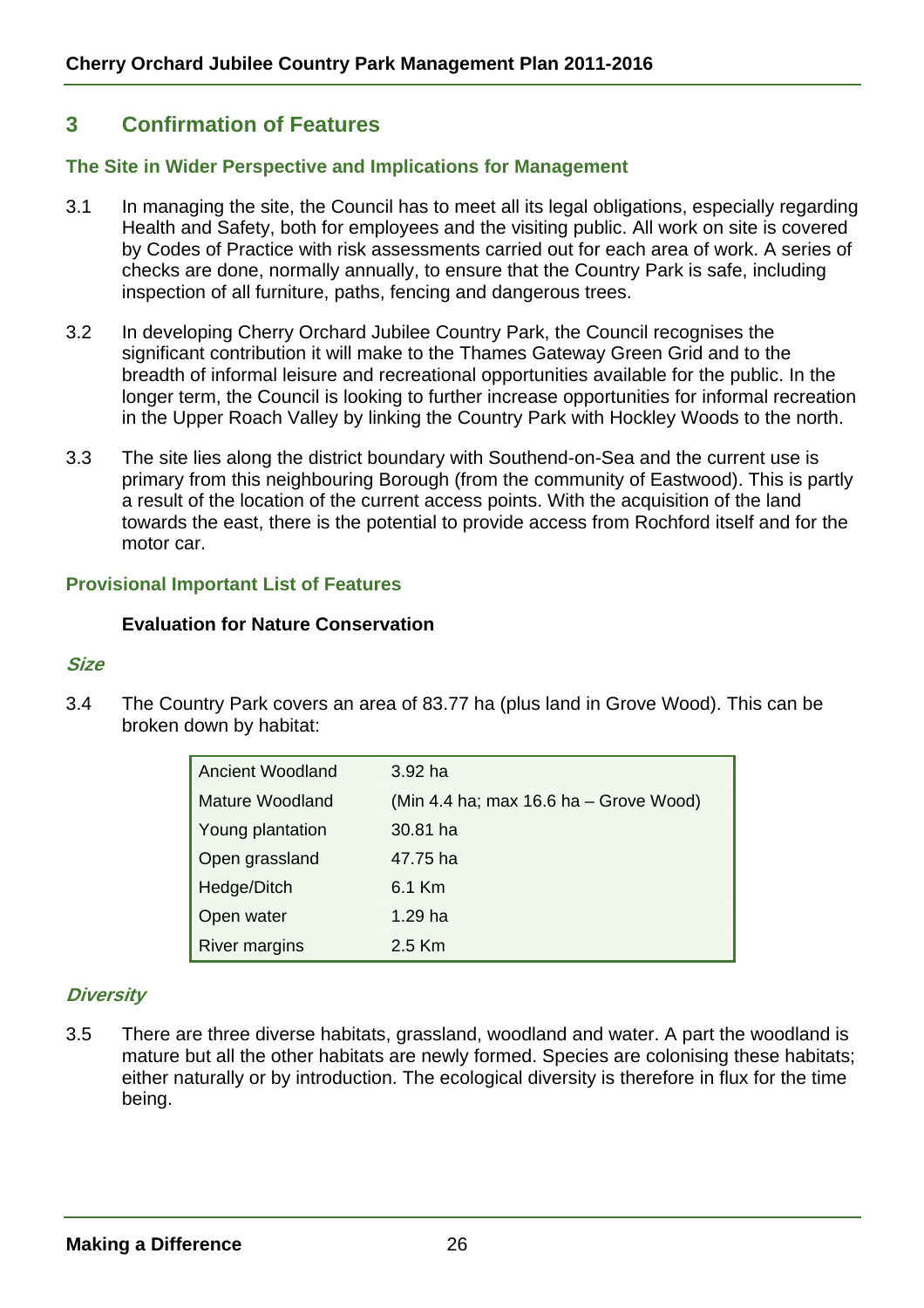#### **Naturalness**

3.6 The habitat is not natural. New England Wood is ancient woodland but has been the subject of active management for coppice over a very long period. There are some remnant hedge banks and ditches that may be ancient but again they have been actively managed. The riverine habitat has been significantly modified by drainage and engineering works, partly associated with the sewerage works outfall, and all other habitats have been created since 2001.

#### **Rarity**

3.7 There are no rare habitats on site. County BAP habitats including ancient woodland. County BAP species including Bullfinch, Dunnock, Green Woodpecker, House Sparrow, Mistle Thrush, Skylark, Song Thrush, Starling, Yellowhammer, Brown-banded carder bee, Shrill carder bee and great-crested newt. Protected species including badger, water vole, adder, great-crested newt and bats.

#### **Fragility**

3.8 Overall, the site is fairly robust and can easily accommodate the current visitor numbers. The new woodland plantations will be at risk from vandalism in their early years. The principle water body is artificial and will be at risk of both drying out and silting up. The river banks are susceptible to erosion during flood conditions or where there is poaching of the ground (from livestock or people). The most important habitat is the grassland and it is crucial that the mowing regimes are suitable to achieve the desired sward conditions. Grasslands can quickly deteriorate, especially by scrubbing over if they are under-mown for more than a few years.

#### **Typicalness**

3.9 The site reflects a common pattern of rural land use in Essex – pastural, agricultural and woodland management.

#### **Recorded History**

3.10 Management records are good since the land was purchased (2002 for phase 1; 2009 for phase 2) and kept on file. Little is known about the management of the land prior to purchase except for basic details of grazing and cultivation by the previous agricultural tenant. There are no records for New England Wood.

#### **Evaluation for Landscape**

3.11 The extent and quality of the landscape in and around the Country Park is recognised in the Rochford District Replacement Local Plan (2006), as it is designated as a Special Landscape Area (Policy NR1). In the plan it is stated that such areas are of great landscape value resulting from a combination of features such as vegetation cover and landform. Their conservation is important to the district as well as the county's natural heritage and there is a presumption against development unless it accords with the character of the area concerned.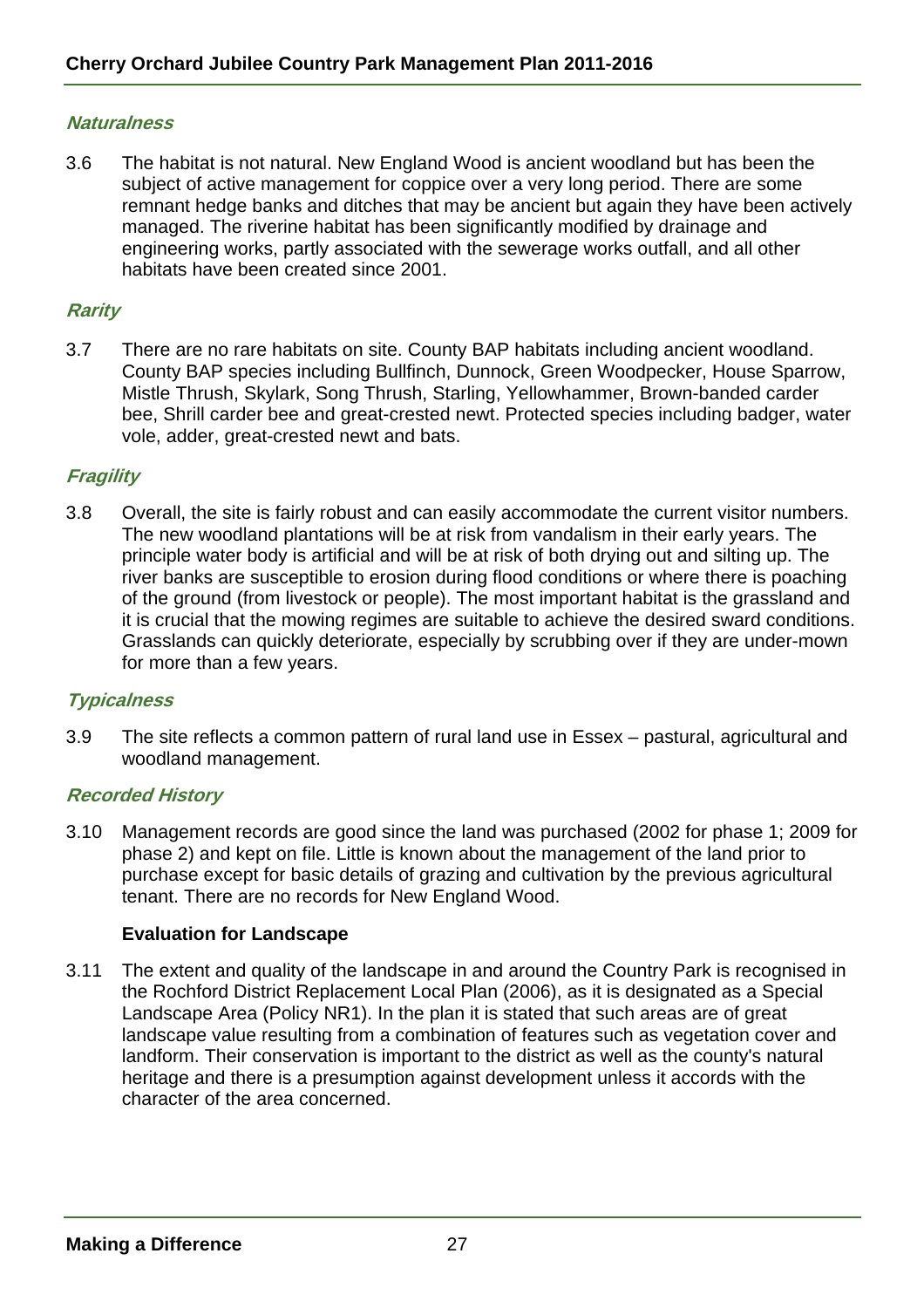3.12 A site-specific Landscape Character Assessment was undertaken by Landscape Planning Ltd. in December 2006 to support the extension of the Country Park. Though it concentrated upon the land to be acquired it gives a good insight into the whole of the site.

## **Eastern Section**

3.13 The eastern section is affected significantly by off-site land uses which are visible and audible; including the road, lighting, housing and commercial premises (including the brickworks). Overhead power wires cross the site and are clearly visible. It does not have a strong sense of place. There are four recorded archaeological sites (prehistoric and medieval) in this section. The area is generally flat and was formally under rough grazing. Ground levels are uneven, mainly the result of past mineral workings for the Cherry Orchard Lane Brickworks. Towards the centre of this section there is an excavated area, once used as a shooting range. The area has a transient feel to it. This section is currently defined by the proximity of the surrounding land uses. It has an urban fringe feel. The principle influences on the landscape character are the undefined uses of the area, the unmanaged yet unnatural appearance, the strong human influences and the views out into the built environment.

# **Central section**

3.14 The central section includes the original land purchase. The former agricultural land has been replaced by areas new native woodland, grassland managed for ecological diversity and a newly created lake. It lays either side of Blatches Farm, which is a collection of residential and farm buildings in private ownership.

#### **Western Section**

3.15 The western section of the site lies within an undulating landscape of large arable fields and a pattern of mature woodland sloping into a stream valley. It is a quiet area and whilst managed, is strongly influenced by natural landscape elements. The site is a large flat area formerly under arable crops, edged by trees, with mature ancient woodland. This area has few landscape elements. The association of the site with the river, woodland, topography and adjacent fields play a principle influence in defining landscape character and provides an important setting to the area. This section has a calm, established and managed feel. Human activity is generally not audible and the influence of the native vegetation is very strong.

# **Evaluation for Public Use/Access**

3.16 The lack of a major area in the countryside open for unrestricted access in the area to the north of Southend is recognized in the Replacement Structure Plan and in the Rochford District Replacement Local Plan (2006). The provision of a new Country Park is to provide an accessible and strategically important informal recreational resource (Policy LT3).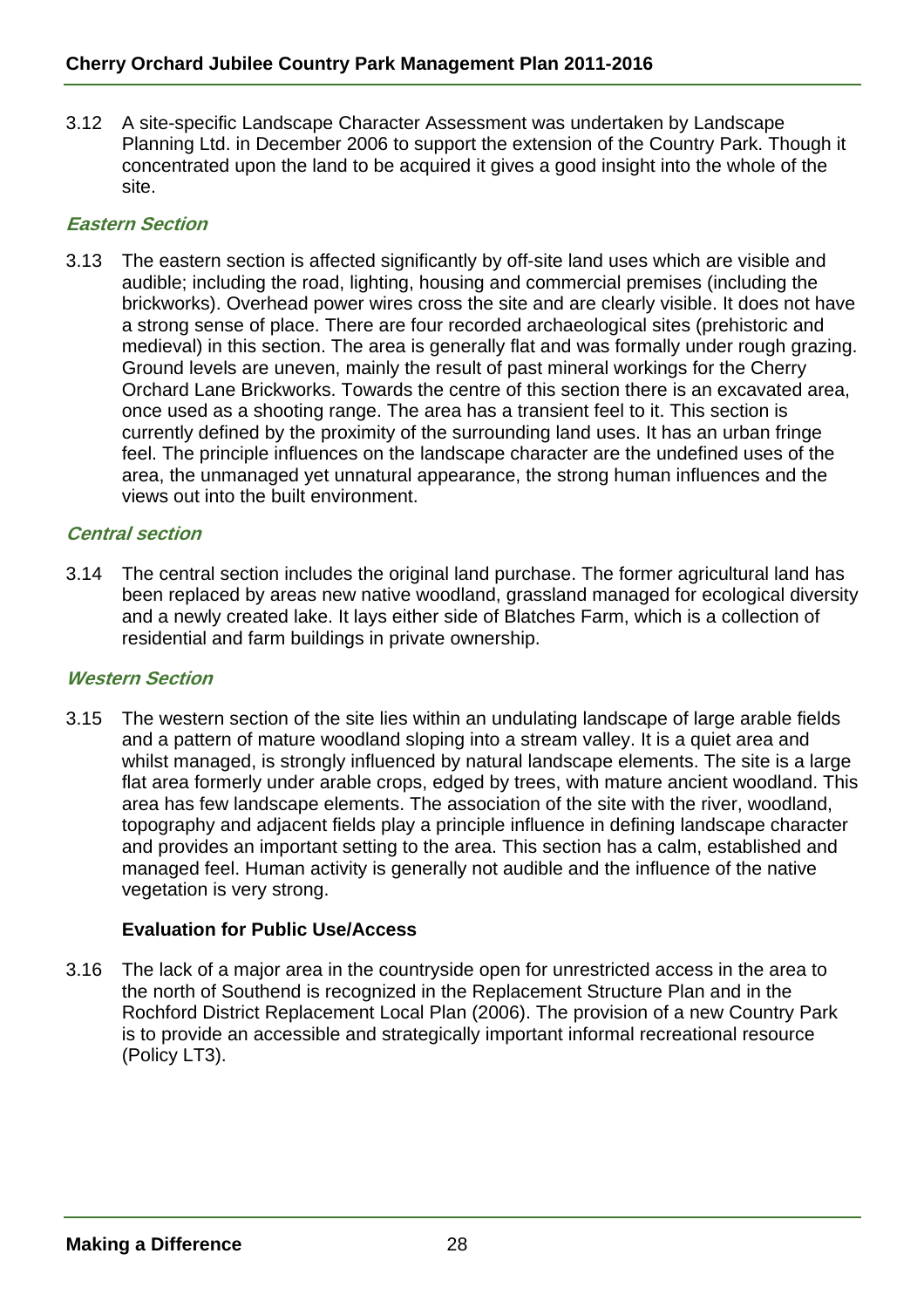- 3.17 The Country Park may be reached via the public footpath network from: Gusted Hall Lane, Hawkwell; Hockley Woods, Hockley; Cherry Orchard Way (B1013), Rochford; and Blatches Chase, Leigh-on-Sea. There are some bus networks that pass the public footpaths running into the Country Park. Regional initiatives will generate new networks (such as the Thames Gateway Greengrid Strategy<sup>5</sup>).
- 3.18 There is a mixture of hard surfaces and wide mown pathways through the woodland to encourage people to use the space. An extensive bridleway has been created for horse riders to provide a safe route through the Country Park, taking the horses off the road for a time. The bridleway joins to Main Road, Hawkwell by the astronomy centre.

#### **Access Issues**

3.19 There is currently no onsite car parking facility for the Country Park – the nearest car park is in Edwards Hall Park, Bosworth Road, which is open during park opening hours. There are no reliable data on visitor use of the site.

#### **Evaluation for Education**

3.20 There is currently no education programme in operation on the site though it is used for scouting and guiding activities; and informally by a range of schools. Its proximity to schools and other venues offers a significant potential to the educational sector. Even with limited resources, an effective programme can be developed, provided that the education sector is a willing partner.

#### **Evaluation for Interpretation**

3.21 There is currently only very limited site interpretation, either on-site or remotely. There are a few sign boards, a basic leaflet and a simple web-page. The diversity of the site's landscape setting lends itself to an interpretative story, with the undeveloped rural land to the west and the industrial history to the west. The proximity to the urban fringe present a significant opportunity to present information to a population often cut off from the natural world. But there would have to be a significant investment in resources for the site's interpretation to be effective.

#### **Confirmed List of Important Features**



l 5 The Greengrid Strategy is promoted by the Greengrid Partnership and funded by the Office of the Deputy Prime Minister's Sustainable Communities Plan put forward in 2003 for delivering growth in the Thames Gateway.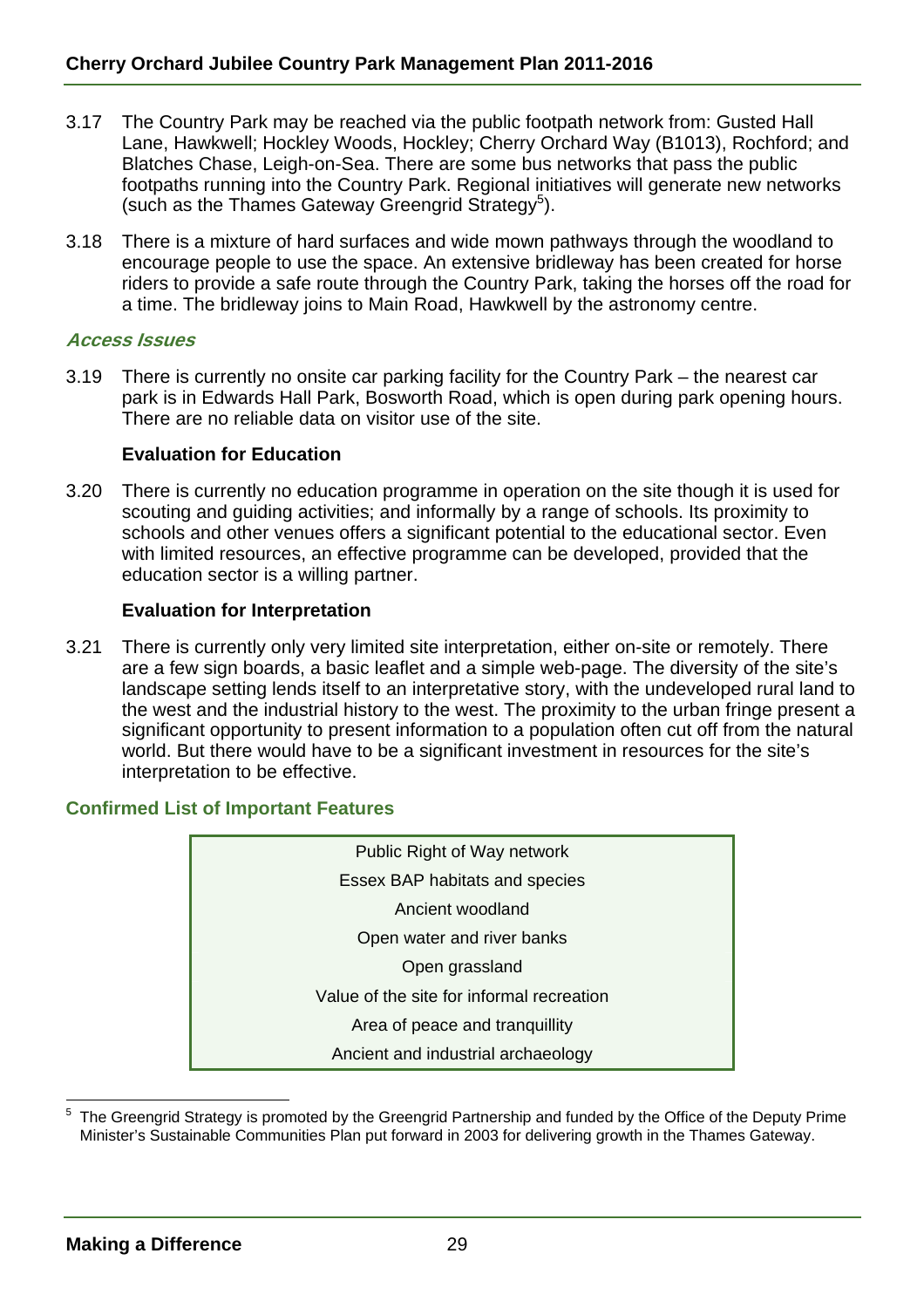# **4 Factors which Influence the Features**

#### **Internal Natural Factors**

- 4.1 Natural succession is the most important process affecting the Country Park and one that needs constant management. Without active management, the grassland will quickly revert to scrub and eventually woodland. A number of the access points/routes are bounded by hedgerows. Without regular management, these quickly become overgrown and both physically impede access and reduce evaporation, so allowing surfaces to become waterlogged.
- 4.2 Mature trees in the Ancient Woodland (Unit 6) may drop limbs as water levels change or during stormy conditions. This is a potential hazard to park users and regular inspection by an arboroculturist is required.
- 4.3 Several plants and animals found in the Country Park can have a significant influence, especially if they occur in large numbers. The Country Park is an ideal habitat for rabbits though they are not present in large numbers at the moment. Grazing by rabbits brings the benefit of close cropped turf adjacent to scrub. A problem can occur if the numbers increase to such that they overgraze plants and damage tree bark. There is a deer herd within the region that can move freely through the park. All newly planted trees are guarded against potential deer damage though there is no evidence of such damage on site.
- 4.4 There are five injurious weeds which are classified under The Weeds Act 1959. These are:
	- common ragwort (*Senecio jacobaea*);
	- spear thistle (*Cirsium vulgare*);
	- creeping thistle (*Cirsium avense*);
	- broadleaved dock (*Rumex obtusifolius*); and
	- curled dock (*Rumex crispus*).

Ragwort and dock is found throughout the site (except compartment 6); spear thistle is found in compartment 5. The Council is required to ensure that these plants do not spread onto agricultural land or become mixed with animal fodder.

#### **Internal Man Induced Factors**

4.5 The Council has chosen to enter into a Countryside Stewardship Agreement (CSA) and Woodland Grant Schemes (WGS). There is a need to ensure that the contractual prescriptions are met. This requires regular contact with the Forestry Commission and Natural England. The CSA requires active management to achieve and maintain an area of neutral grassland with good hedgerows suitable for wildlife and well-maintained rights of way free of obstruction. The WGS requires the planting and maintenance of seed sourced native broadleaf trees with a scrub understory with unfettered public access to the new woodland. The public are to be given information about the schemes.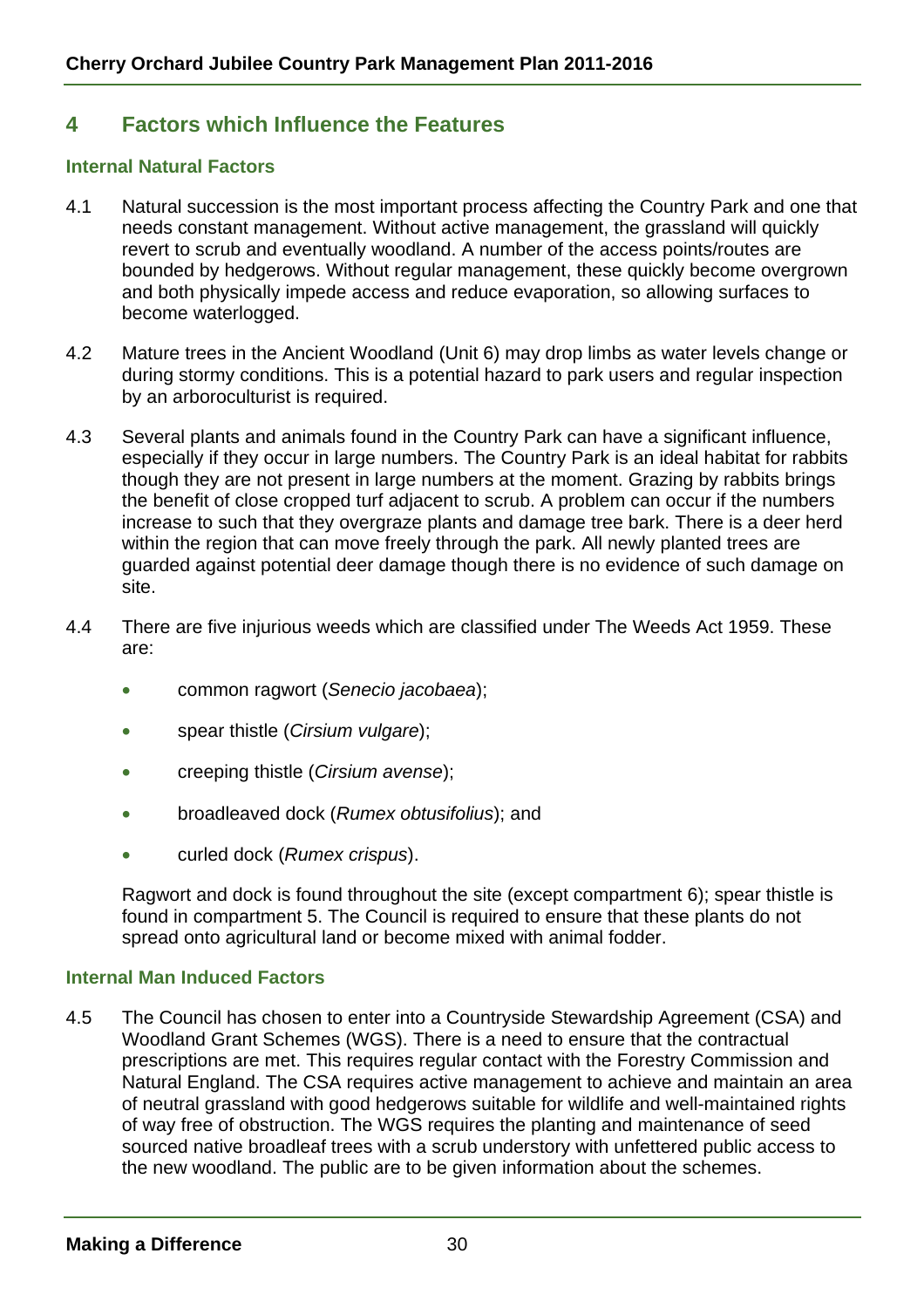- 4.6 Visitor pressure has the potential to disturb wildlife and cause erosion. In practice, the majority of visitors keep to the maintained path network in the Country Park, which generally avoids areas sensitive to wildlife.
- 4.7 Creation of lake and its intake/outtake. Management implications for land, water and stream.

#### **Factors Arising from Legislation**

#### **Highways Acts**

- 4.8 Highways include byways, bridleways and footpaths. These are rights of way; people have the right to pass and re-pass along them without obstruction or hindrance, even where they pass over 'private' land. There are some rights of way on the land. The maintenance of a right of way is generally the responsibility of the Highway Authority (Essex County Council) (Highways Act 1980 s41&130 $^6$ ). The surface of the right of way belongs to the Highway Authority but the sub-soil belongs to the adjoining landowners (Highways Act 1980 s263).
- 4.9 The landowner cannot do anything to restrict the use and enjoyment of the right of way without the permission of the Highway Authority. Site management actions and visitor events must take this into consideration.

#### **Wildlife Acts**

4.10 There are a number of Acts protecting wildlife in general and species in particular. Several protected species occur in the Country Park including adder, badger, water vole and bats. Water voles are found nearby and may colonise the site. Their requirements need to be considered and the necessary licences obtained before management work is carried out.

#### **Water Acts**

l

4.11 The Environment Agency is responsible for flood protection, water quality and fisheries. Their consent is required to extract water from the river into the lake and discharge the overflow back into the river.

#### **Reservoirs Act 1975**

4.12 A lake has been created in compartment 4 and it is estimated that it is comprised of 27,000 cubic metres of water. Such a body of water may be classed as a "raised reservoir" under the Reservoirs Act 1975 if it is capable of holding water above the natural level of any part of the adjoining land. The land to the east slopes away from the 'dam' of the lake and it is likely that the lake is a reservoir as defined by the Act.

<sup>6</sup> This is dependent on when and how the right of way was created. Some routes created before 1949 and some dedicated by the landowner since 1949 are not maintainable at public expense.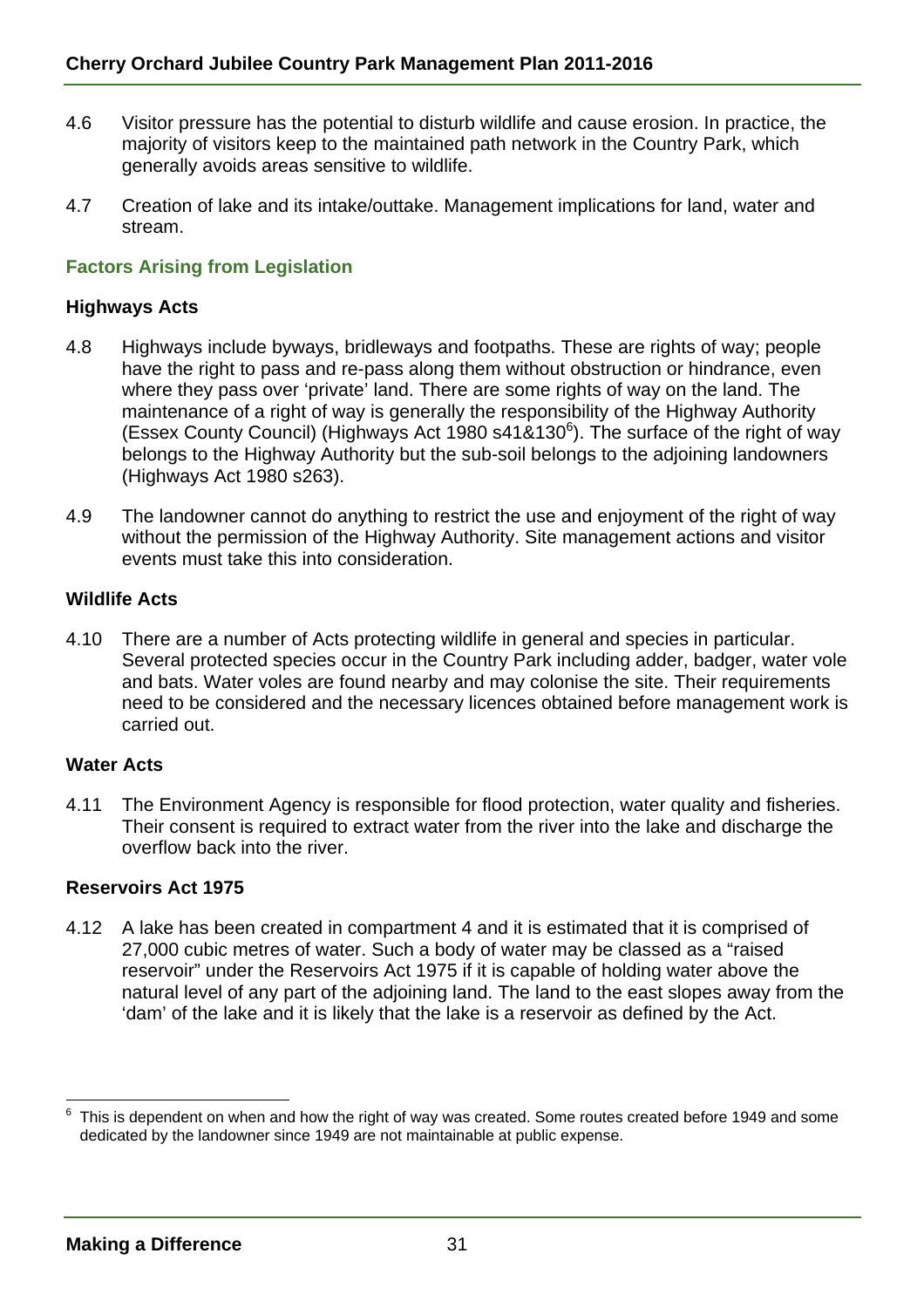4.13 In addition, the Act defines a "large raised reservoir" as one capable of holding more than 25,000 cubic metres of water above the adjoining land. The lake may hold 27,000 cubic metres of water but surveys have not yet shown what volume is held above the adjoining land. If the lake is a large raised reservoir, then it must be regularly inspected by an independent civil engineer. The first inspection must be within two years of construction and thereafter the inspections must be within ten years.

## **Planning Acts**

4.14 Much of the open land was formally in agricultural use. A change of use to a Country Park is held to be a 'material change of use' under the planning acts and so requires planning permission. Permission has been granted for the bulk of the land but one area adjacent to New England Wood is not shown on the permissions granted. It may still be agricultural land, complete with all the obligations to manage it as such. Country Park activities that require access onto this land will each need approval unless the 28 day rule applies (14 days if it is vehicular related). This means that a notice board or structure could only be placed, or a non-agricultural activity undertaken, on the land without permission for 28 days in any year.

#### **Owner Objectives**

- 4.15 The Replacement Local Plan (2006) commits Rochford District Council to the provision of Cherry Orchard Jubilee Country Park to provide an accessible and strategically important informal recreational resource. As discussed in the introduction, the Council agreed its objectives for creating the Country Park in 2000 and published its Open Spaces Strategy in 2009, in which the vision for the park is set out. The identified objectives are to:
	- Provide access to the whole of the site for all sections of the community but especially for those groups with access ability issues;
	- Retain the open space and natural contour of the land;
	- Remove the intensive agriculture from the valley; and
	- Increase the ecological importance and biodiversity of the site in a managed way.

#### **Physical Constraints/Considerations**

- 4.16 Vehicle access in the Country Park can be difficult. In general, the park is very dry during the summer months with access to all areas but in the winter access is restricted to the main tracks to avoid rutted the ground.
- 4.17 Some access routes are poorly surfaced and drained, which impedes access by visitors and staff.

#### **Available Resources**

4.18 Some resources have been made available but these are limited. In the absence of an approved management plan, long term planning has not been possible. The stated aspirations for the site are beyond the current resources. Given the current public sector financial position, there is likely to be a period of budget restraint or even cuts. This is at a time when the site needs capital investment.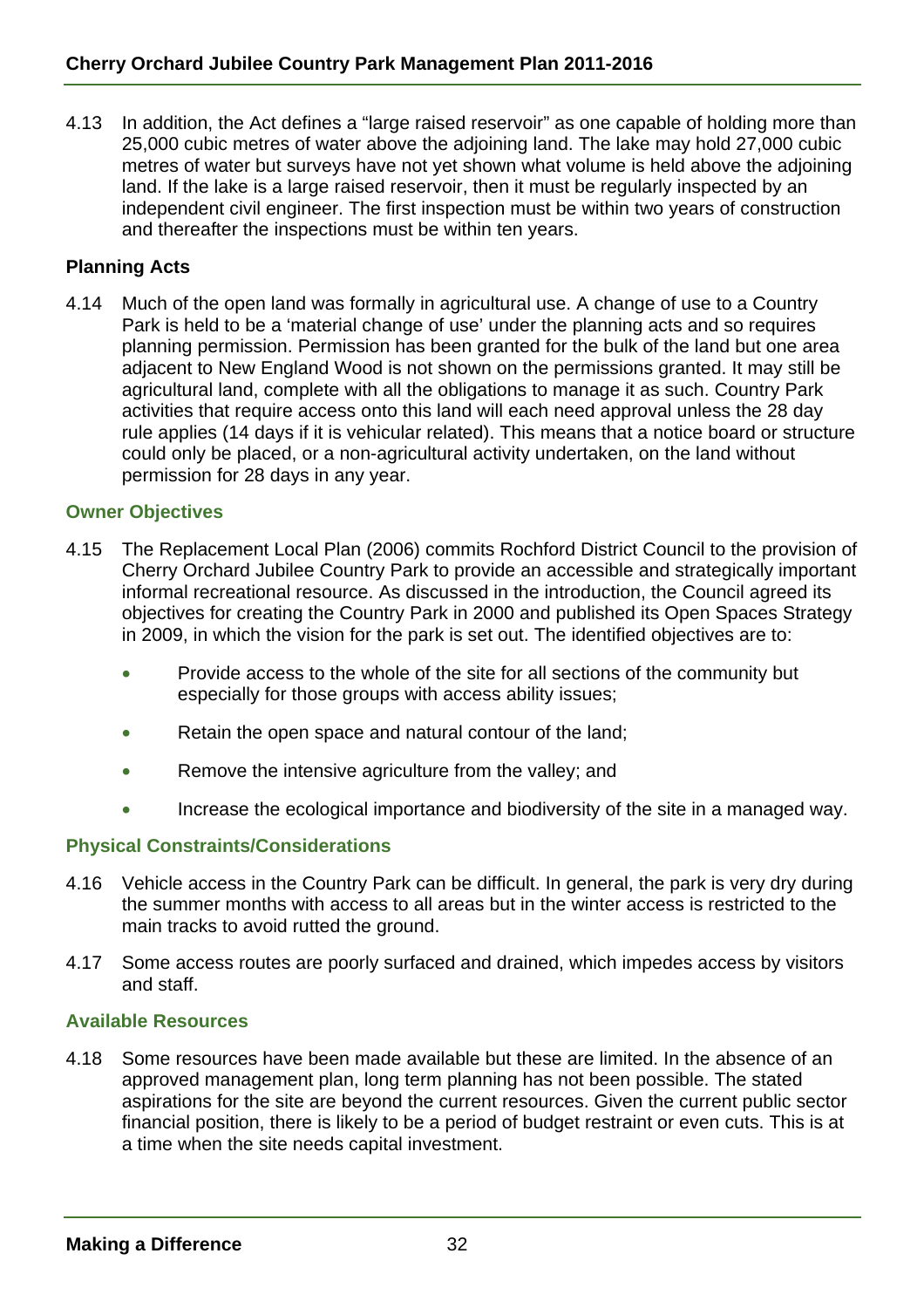- 4.19 There may be opportunities to link into regional initiatives, such as the Thames Gateway (perhaps linked to the Greengrid Strategy<sup>7</sup> or the Stonebridge Park vision, a sub regional park in the Terry Farrell Parklands Vision $^8$ ).
- 4.20 In the current economic climate, new grants from either of the two main sources (Defra and Natural England) are unlikely. Natural England is the normal partner in the development of a Country Park and will offer assistance but the majority of its grant aid streams are currently closed to new applications. Some additional national funds may be available through the Environmental Stewardship Scheme, England Woodlands Grant Scheme and the Heritage Lottery Fund. It may still be possible to extend the existing Countryside Stewardship Schemes.
- 4.21 It may be possible to access the Rural Development Programme for England funding, known as LEADER. LEADER is aimed at promoting economic and community development within rural areas. It is a bottom-up method of delivering support for rural development through implementing a local rural development strategy. Support is aimed primarily at Local Action Groups; community driven projects implemented within local strategies that show an element of originality or experimentation and complement other activities.
- 4.22 Volunteers and charitable bodies working in partnership with the Council may be able to access small pockets of grant aid. Sources of funding vary over time and the opportunity should be taken to monitor the online reference pages $^9$  .

# **Environmental and Other Relationships which may Influence the Features**

- 4.23 The broad prediction for climate change effects are warmer, drier summers and warmer, wetter winters. The river valley may become more prone to flooding in the winter and early spring. This may cause increased erosion to the bank with the potential to harm the biodiversity value; or it may increase the range of habitat types by creating additional wetlands. Care will have to be taken in placing structures at risk from flooding on the land.
- 4.24 Given the current difficulties of access in winter, strategies to either improve the access infrastructure (subject to resources being available) or negate its need during wet periods will have to be considered.

l 7 The Greengrid Strategy is promoted by the Greengrid Partnership and funded by the Office of the Deputy Prime Minister's Sustainable Communities Plan put forward in 2003 for delivering growth in the Thames Gateway.

<sup>8</sup> Catherine Bickmore Associates, Southend-on-Sea: proposed countryside access scoping study, for the Land Restoration Trust Renaissance Southend Ltd July 2009.

<sup>9</sup> Natural England suggest **www.grantsonline.org.uk/**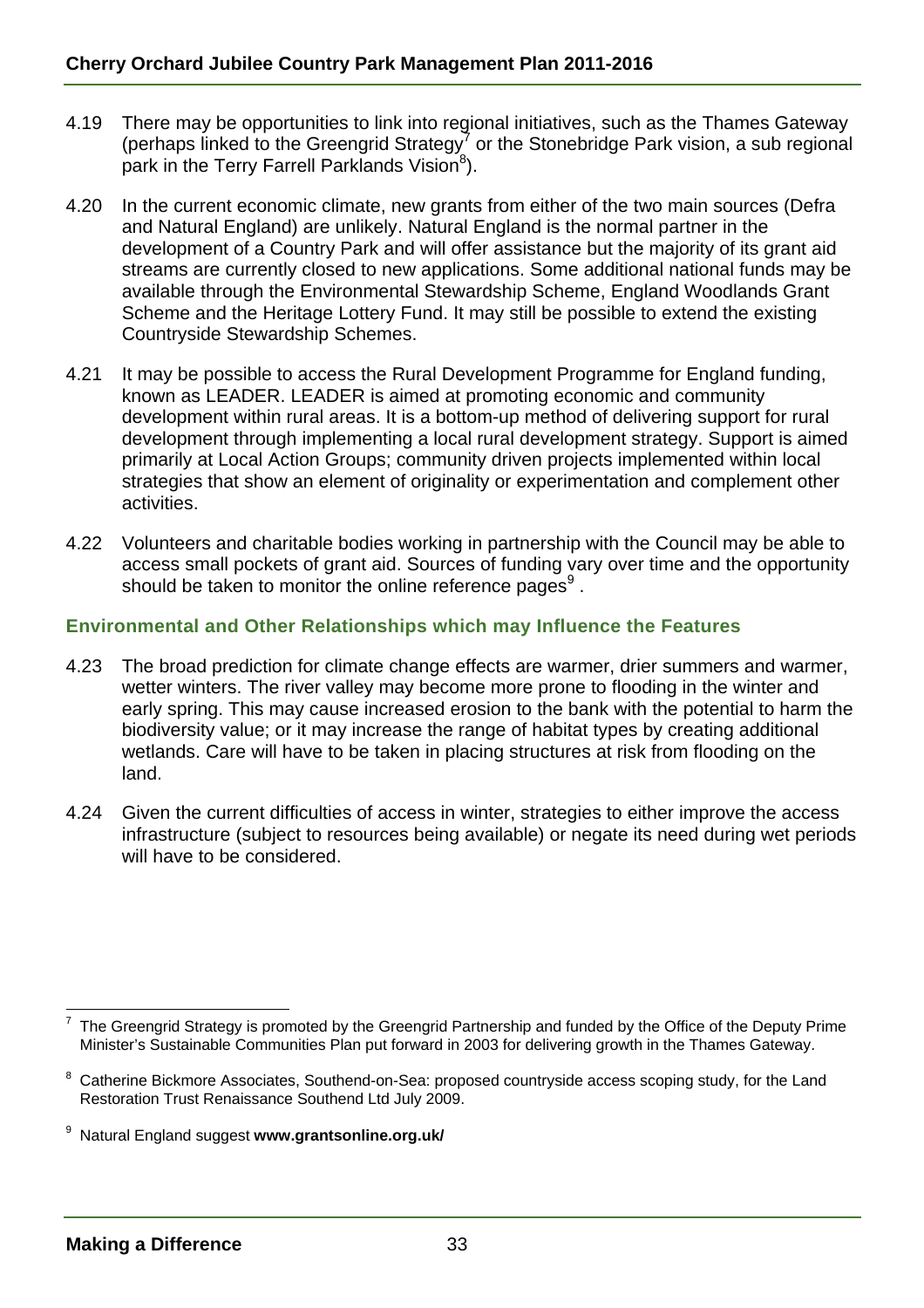| Public Right of Way network     |
|---------------------------------|
| Essex BAP habitats and species  |
| Natural succession              |
| Ground conditions in winter     |
| Policy obligations              |
| Legislative obligations         |
| Contractual obligations         |
| Financial support and resources |

# **Summary of Factors which Influence or may Influence the Features in General**

# **5 Prescriptive Plan**

#### **Country Park Vision**

5.1 The Country Park will provide for visitors of all ages, abilities and interests the Cherry Orchard Countryside Experience. Everyone will be able to see and be involved in what the living countryside is all about. This will be a living, sustainable and accessible landscape where wildlife, recreation and agriculture can all flourish.

## **Country Park Aims and Objectives**

| 5.2 | To work towards the vision, the following aims and objectives will be met: |  |  |  |  |
|-----|----------------------------------------------------------------------------|--|--|--|--|
|-----|----------------------------------------------------------------------------|--|--|--|--|

| <b>Cherry Orchard Jubilee Country Park aims and objectives</b> |                                                                                               |     |                                                                                                                                                                               |  |  |  |
|----------------------------------------------------------------|-----------------------------------------------------------------------------------------------|-----|-------------------------------------------------------------------------------------------------------------------------------------------------------------------------------|--|--|--|
| <b>Aims</b>                                                    |                                                                                               |     | <b>Objectives</b>                                                                                                                                                             |  |  |  |
| 1                                                              | To provide a welcoming, safe and<br>accessible site for all.                                  | 1.1 | That sufficient clear signage to inform the visitor is<br>provided on site and from existing right of way<br>networks.                                                        |  |  |  |
|                                                                |                                                                                               | 1.2 | That welcome and entrance areas are improved, to<br>include access from Cherry Orchard Way link road<br>and onsite car parking (which does not dominate<br>the Country Park). |  |  |  |
|                                                                |                                                                                               | 1.3 | That statutory Health and Safety obligations are<br>met.                                                                                                                      |  |  |  |
|                                                                |                                                                                               | 1.4 | That regular safety checks of site resources and<br>equipment are undertaken.                                                                                                 |  |  |  |
|                                                                |                                                                                               | 1.5 | That the site is attractive and accessible to all.                                                                                                                            |  |  |  |
| $\overline{2}$                                                 | To provide clean and well maintained<br>facilities that enhances the visitors'<br>experience. |     | That the site is kept clean and tidy.                                                                                                                                         |  |  |  |
|                                                                |                                                                                               |     | That a maintenance schedule for buildings and<br>equipment is created and used.                                                                                               |  |  |  |
| 3                                                              | To manage the Country Park in a<br>sustainable manner for informal<br>recreation.             |     | That prominent views within and from the Country<br>Park are maintained.                                                                                                      |  |  |  |
|                                                                |                                                                                               |     | That sustainable methods of design and<br>management have been employed.                                                                                                      |  |  |  |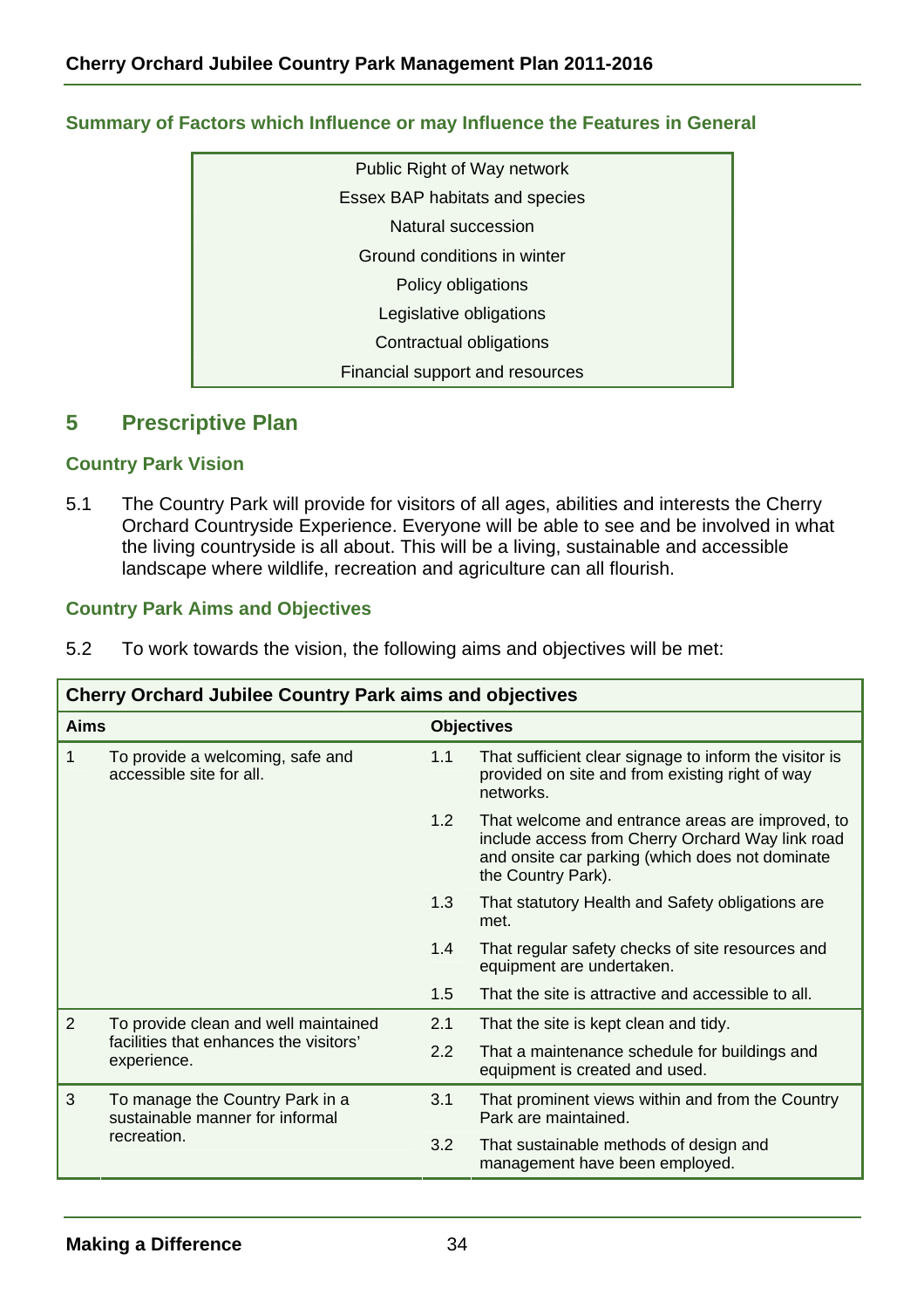|                | <b>Cherry Orchard Jubilee Country Park aims and objectives</b>             |     |                                                                                                                                                                           |  |  |  |  |  |
|----------------|----------------------------------------------------------------------------|-----|---------------------------------------------------------------------------------------------------------------------------------------------------------------------------|--|--|--|--|--|
| <b>Aims</b>    |                                                                            |     | <b>Objectives</b>                                                                                                                                                         |  |  |  |  |  |
|                |                                                                            | 3.3 | That different areas are provided for a range of<br>recreation activities.                                                                                                |  |  |  |  |  |
|                |                                                                            | 3.4 | That the rights of way and permissive network<br>within the Country Park is maintained.                                                                                   |  |  |  |  |  |
| $\overline{4}$ | To provide opportunities for community<br>involvement in the Country Park. | 4.1 | That the community is consulted and feedback<br>sought regarding the Country Park.                                                                                        |  |  |  |  |  |
|                |                                                                            | 4.2 | That, opportunities are provided for local<br>community participation in the Country Park.                                                                                |  |  |  |  |  |
|                |                                                                            | 4.3 | That the Country Park is promoted locally.                                                                                                                                |  |  |  |  |  |
| 5              | To deliver education and event<br>programmes to raise awareness about      | 5.1 | That educational facilities are developed and used<br>in conjunction with the Education Authority.                                                                        |  |  |  |  |  |
|                | the Country Park and environmental<br>issues.                              | 5.2 | That links with local youth groups are developed<br>and encouraged.                                                                                                       |  |  |  |  |  |
|                |                                                                            |     | That an events programme with activities and<br>organised walks is provided.                                                                                              |  |  |  |  |  |
|                |                                                                            | 5.4 | That a 'traditional' orchard celebrating the late 19 <sup>th</sup><br>C/early $20th$ C period (when fruit production in the<br>Rochford area was at its peak) be created. |  |  |  |  |  |
| 6              | To maintain and enhance the biodiversity<br>of the Country Park.           | 6.1 | That a diverse mixture of habitats is created and<br>maintained in a favourable condition for wildlife.                                                                   |  |  |  |  |  |
|                |                                                                            | 6.2 | That best practice land management techniques for<br>wildlife are used wherever possible.                                                                                 |  |  |  |  |  |
|                |                                                                            | 6.3 | That Biodiversity Action Plans are followed.                                                                                                                              |  |  |  |  |  |
|                |                                                                            | 6.4 | That the species distribution and abundance within<br>the Country Park is monitored and recorded.                                                                         |  |  |  |  |  |
|                |                                                                            | 6.5 | That habitat links with the wider landscape are<br>maintained and encouraged.                                                                                             |  |  |  |  |  |
| $\overline{7}$ | To promote the health benefits of using<br>the Country Park as well as the | 7.1 | That walking, riding and cycling in and from the<br>Country Park is encouraged.                                                                                           |  |  |  |  |  |
|                | surrounding countryside.                                                   |     | That a series of self-guided trails of varying lengths<br>as part of a network in the broader area is provided.                                                           |  |  |  |  |  |
|                |                                                                            | 7.3 | That the use of the local footpath and bridleway<br>network is encouraged                                                                                                 |  |  |  |  |  |
| 8              | To provide information about the Country                                   | 8.1 | That the Country Park is promoted locally.                                                                                                                                |  |  |  |  |  |
|                | Park for the visitor                                                       | 8.2 | That an environmentally sustainable<br>information/reception building is created.                                                                                         |  |  |  |  |  |
|                |                                                                            | 8.3 | That visitors are provided with relevant information<br>leaflets.                                                                                                         |  |  |  |  |  |
|                |                                                                            | 8.4 | That information about the Country Park is provided<br>through the media, internet and written articles.                                                                  |  |  |  |  |  |
|                |                                                                            | 8.5 | That an interpretive strategy for the Country Park is<br>prepared and reviewed.                                                                                           |  |  |  |  |  |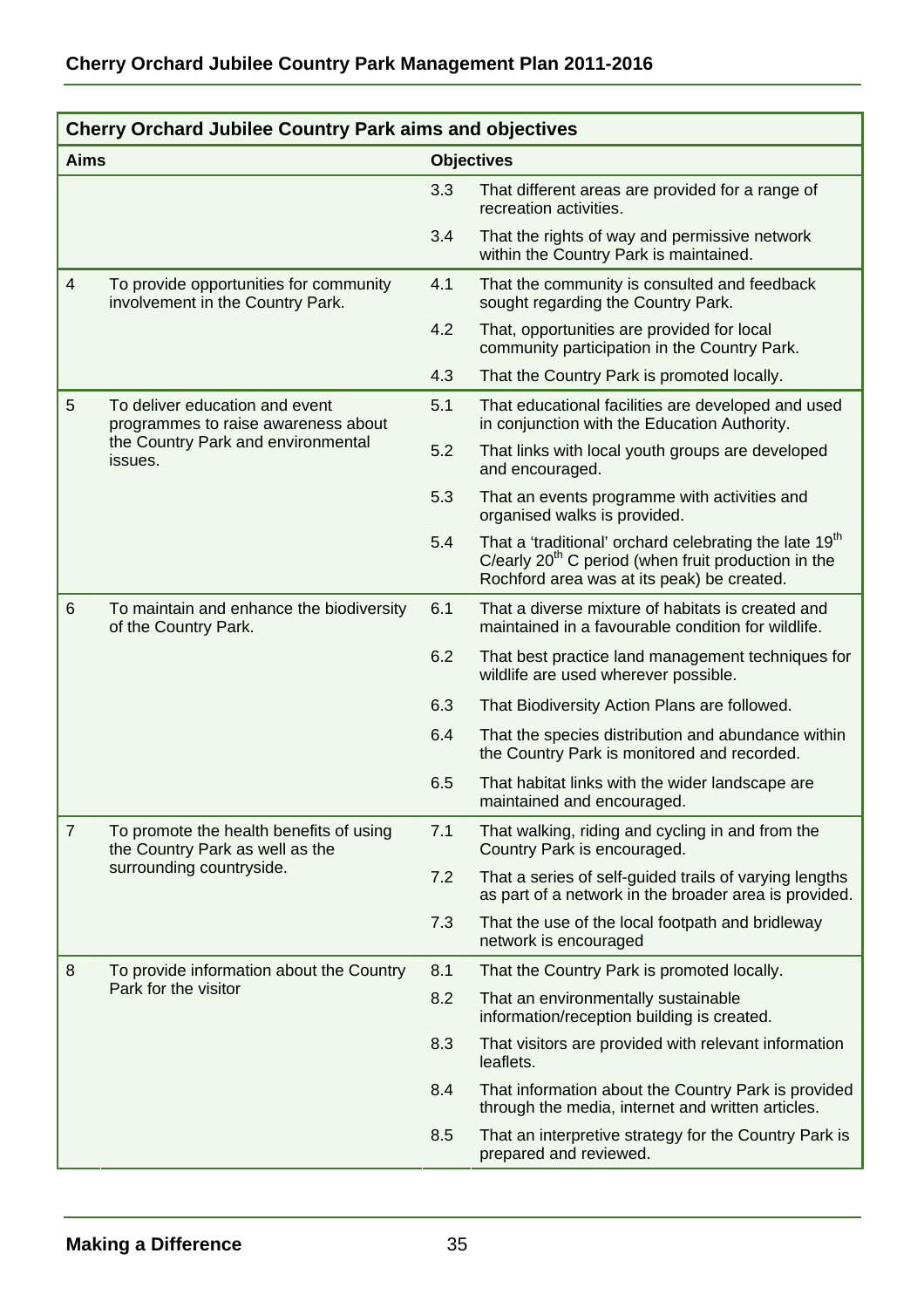|             | <b>Cherry Orchard Jubilee Country Park aims and objectives</b> |     |                                                                                 |  |  |  |  |  |
|-------------|----------------------------------------------------------------|-----|---------------------------------------------------------------------------------|--|--|--|--|--|
| <b>Aims</b> |                                                                |     | <b>Objectives</b>                                                               |  |  |  |  |  |
| 9           | To implement effective management<br>strategies.               | 9.1 | That an interpretive strategy for the Country Park is<br>prepared and reviewed. |  |  |  |  |  |
|             |                                                                | 9.2 | That feedback is sought and used in the Country<br>Park management plan.        |  |  |  |  |  |
|             |                                                                | 9.3 | That the management plan used as a working<br>document.                         |  |  |  |  |  |

## **Country Park Five Year Action Plan – 2011 to 2016**

5.3 The next five years will see the continuing development of the Country Park on the outskirts of Rochford. The aspirations for the Cherry Orchard Jubilee Country Park are discussed below and refined in the light of the current understanding of the site's condition. A series of proposals are then presented for each compartment. The aims and objectives are supported by a series of actions intended to achieve the proposals (set out in Appendix 1).

#### **General Actions**

#### **Aspirations**

- 5.4 The Council wishes create a Country Park and provide access to the whole of the site for all sections of the community but especially for those with access ability issues. The intent is to retain the open space and natural contour of the land but remove the intensive agriculture from the valley. There is a desire to increase the ecological importance and biodiversity of the site in a managed way.
- 5.5 During the acquisition phase a number of specific amenities were identified as useful elements in the Country Park. These included an increase in woodland, wetland and water cover; and car parking either in the site or immediately adjacent to its boundary. There is an ambition to develop the access links into the wider countryside and the surrounding communities, especially within Rochford District. Some specific schemes were suggested that include the creation of a lake, the planting of specimen trees and the development of an orchard or arboretum. Buildings are required to service the needs of the visitors and site staff. The need for an information centre, workshop and toilets has been anticipated in forward budget plans.

#### **Commentary on aspirations**

5.6 The aspirations must now be modified to fit in more closely to the needs of local residents during a period of budgetary constraint. Since the year 2000, when the project was first discussed, a number of actions have been taken. There has been significant tree planting and the reversion of arable land into conservation / amenity grassland. A lake has been excavated and a number of specimen trees and a memorial avenue planted. The opportunity has also been taken to survey the land and review its contribution to the region. The landscape assessment and ecological surveys enable decision making to be built upon sound foundations.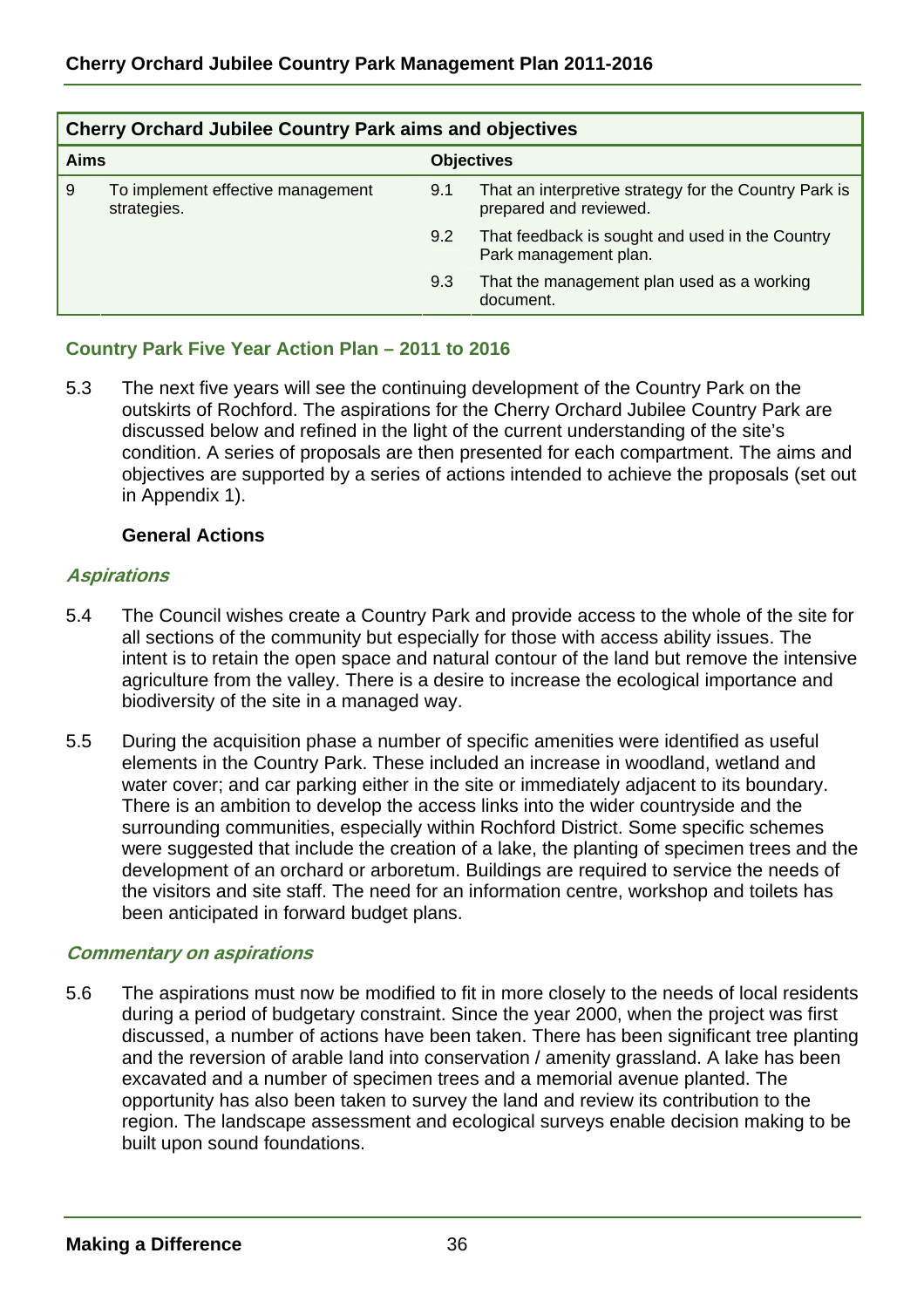- 5.7 The landscape character of the valley is an important part of the region's heritage. All actions should strengthen this character and not detract from it. Some of the aspirations have the ability to harm the landscape character, as discussed in the sections that follow. The need to improve access to and within the site is clearly proven. The wish to add facilities and feature has not been born out of any proven need. The desired schemes need testing.
- 5.8 The aspiration to increase wetland areas needs to be approached with caution for three reasons. Firstly, wetland areas are not a feature of this medieval landscape. Its introduction could detract from the landscape character and, not being a natural element, prove costly to build and maintain. Secondly, such a construction could significantly upset the ecological balance of the river with its potential to support the otter and vole. Thirdly, a lake has already been constructed in an area where it would not naturally form. Over time it is very likely to revert to a wetland area.

# **Opportunities**

- 5.9 The site is owned by the Council without any constraint. The site is close to a large local population who will clearly benefit from access to open land. The surrounding area is well served by the rights of way network. There could be opportunities arising from the redevelopment of the London Southend Airport, the Stonebridge Park vision and the site lies within the Thames Gateway 'Greengrid' area
- 5.10 An option to address the desire to increase the ecological importance and biodiversity of the site is to manage the Country Park as a wildlife receptor site. This would need the agreement of English Nature. There is a presumption in law that protected species will not be disturbed when development is proposed. On occasion, English Nature will determine that there is an 'imperative reason of overriding public interest' to allow a protected site to be damaged<sup>10</sup>. In such circumstances, mitigating action must be taken to aid the protected species and one option is to move them to a new and safe (in the long term) site. The habitat must be established before such agreements will be contemplated but the opportunity exists to create new habitats for some protected species in the Country Park. The process requires a detailed written mitigation strategy for the safeguard of protected species to be submitted to the Local Planning Authority for approval who may grant accredited status to receive native protected species.

#### **Constraints**

l

5.11 The site is a wonderful, tranquil open valley framed, in the main, with ancient woodlands and hedgerows, apart from at its eastern end where the suburban backdrop dominates. The medieval layout of the land is still visible and should not be lost. The importance of the landscape is recognised in policy documents. The valley is prone to flooding and there is a presumption against development in such areas. The river has significant ecological potential and this will limit the use of its water and bank-side features. Vehicular access to the site is very difficult being constrained either by existing development or by heavy traffic.

 $10$  See the Habitats Regulations.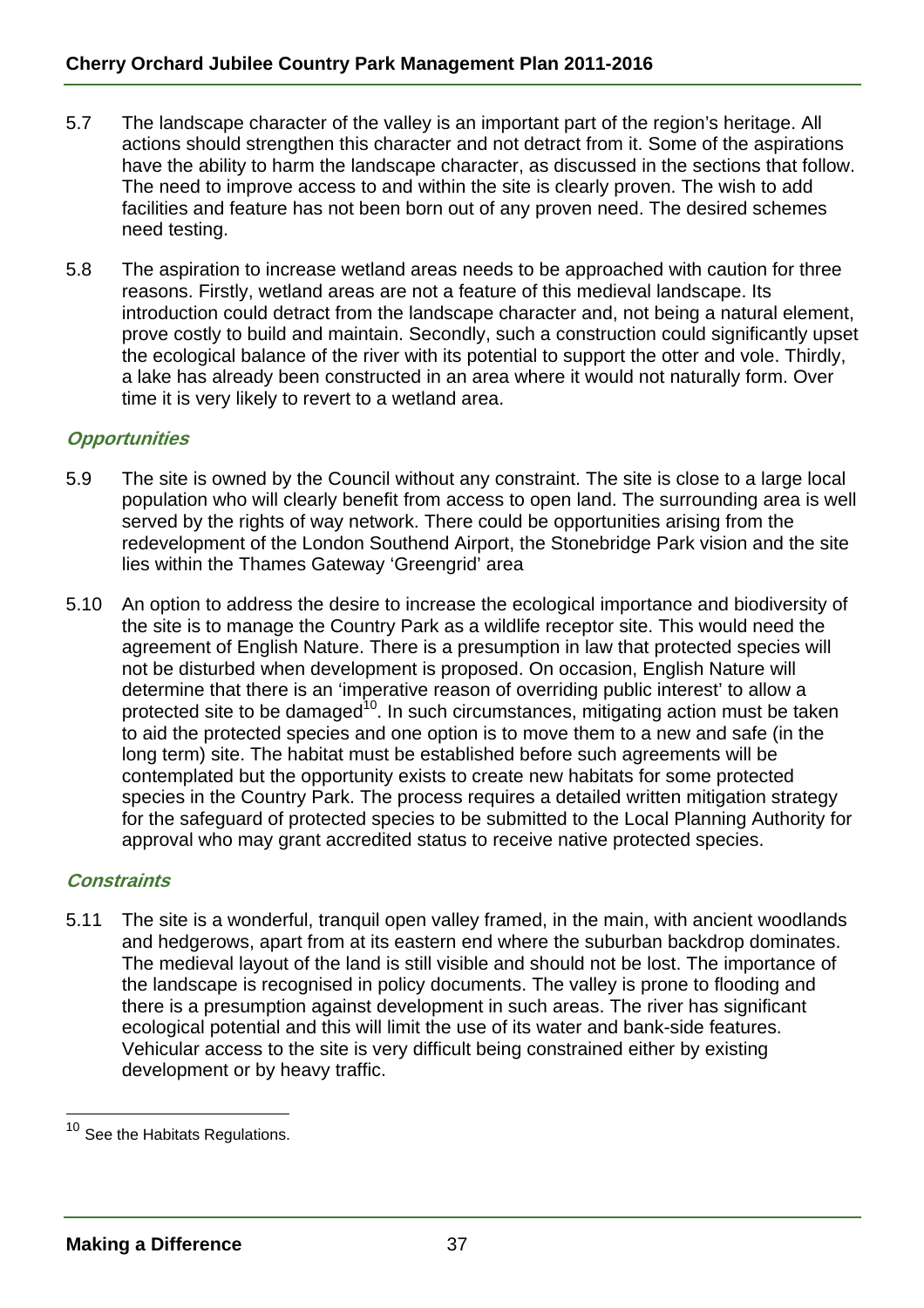5.12 The Council has entered into formal agreements with Defra, Natural England and the Forestry Commission. Those agreements have obligations attached.

# **Proposals**

Detailed proposals are set out in the compartment sections that follow but some general positions are established here:

- The contractual obligations of the Woodland Grant Schemes and Countryside Stewardship Agreement will be met. However, all tree planting scheme layouts will build on the medieval land patterns, not detract from them.
- Facilities for the public will only be introduced if they are a safety requirement or the need is established through local consultation. Information and interpretation for the site will be developed in a strategic and coordinated manner. Way marking (both on and off the site) and entrance signing will be carefully planned to enhance the environment as well as inform the public. A proliferation of signing will be avoided.
- The site will be managed in accordance with the principles of sustainability in accordance with BS8555. External accreditation will be considered in order to quide management actions<sup>11</sup>.
- Car-parking will be provided to enhance access from both the east and west of the site. But the intent is to encourage access via the rights of way network or public transport.
- The opportunities to develop partnerships associated with the site will be explored and supported. This will include links with the local community, its clubs, societies and schools. The Council will endeavour to support other agencies and councils in achieving their targets provided that a benefit to the Country Park accrues.
- Volunteering opportunities on the site will be developed and supported to ensure that local stakeholders feel able to contribute and 'own' the site.

# **Compartment 1**

5.13 'Brickearth Fields' is the most easterly section of the site, fronted by Cherry Orchard Way and formerly a mineral working site.

l <sup>11</sup> BS 8555 is the UKAS accredited Acorn Scheme for the phased implementation of an Environmental Management System. The Institute of Environmental Management and Assessment is the professional membership body for promoting best practice standards in environmental management, auditing and assessment for all industry sectors.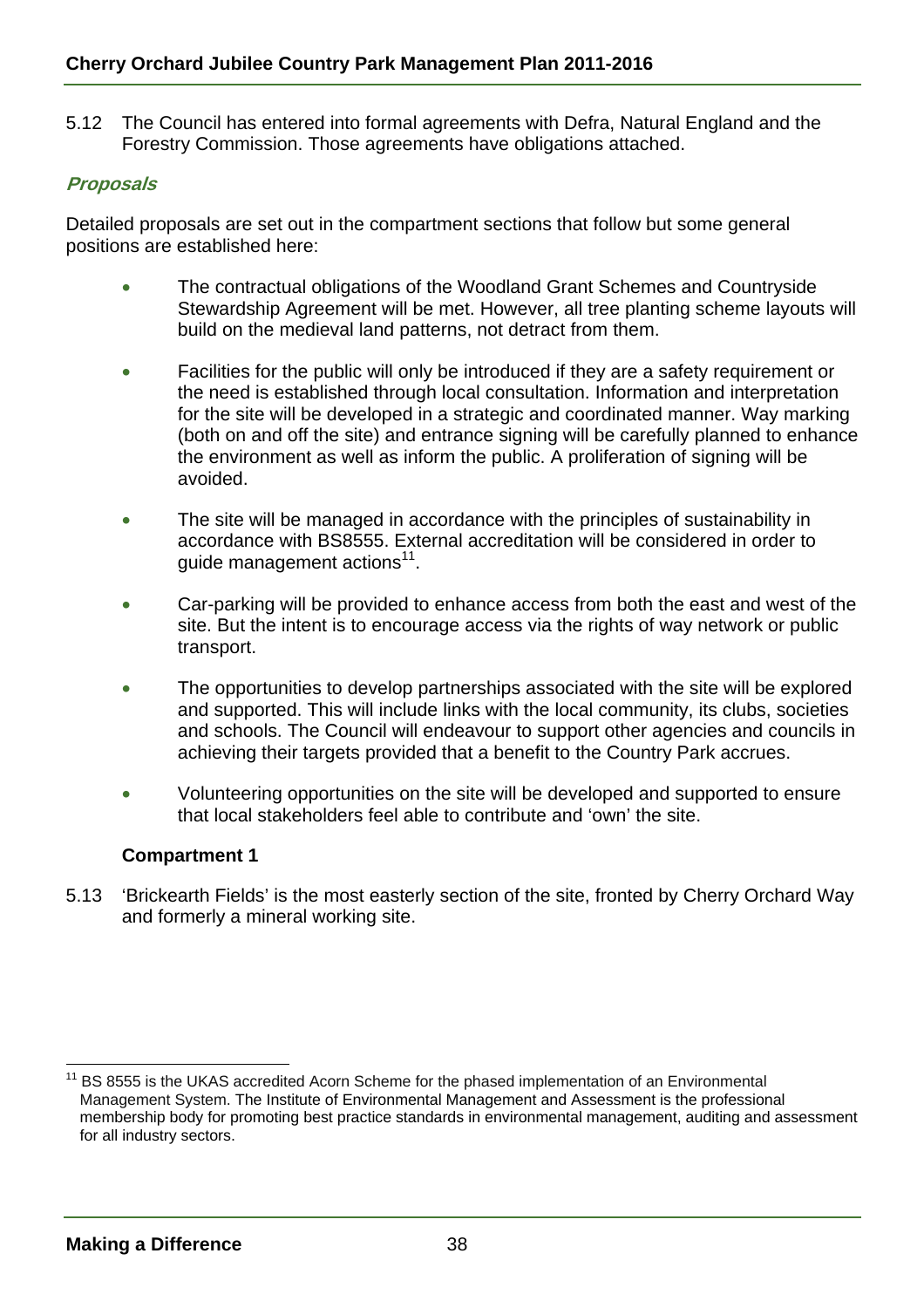# **Aspirations**

5.14 The wish is to restore the rural character to this area but also to create a 'country park gateway' for the residents of Rochford. This compartment has been earmarked for the development of a car-park and visitor facilities, which might include a children's playground. The electricity cables and poles are to be removed by EDF, as the power lines no longer carry electricity. This work is planned to be carried out in 2011.

## **Opportunities**

- 5.15 The landscape character assessment states that this compartment has the least sense of place and the most urban feel. Management actions are less constrained by the need to preserve tranquillity and rural character. The site has had an interesting industrial history and is close to centres of business enterprise. Developments of neighbouring land may provide knock-on benefits to the Country Park.
- 5.16 This compartment is the most suited for siting buildings. It has the least valuable landscape character and is close to the road network and centres of population. An education centre, cafe, toilet block and/or an events area could be constructed; there may be an opportunity to use the old shooting range for some form of adventure activity, such as archery.
- 5.17 An educational or historical orchard/arboretum could be planted in this compartment without harming the medieval character of the wider landscape. The design and makeup of any orchard should take clues not only from the cultivars that were once grown in the District but also other aspects of former orchards of the area. New planting should be consistent with 'traditional' orchards of late 19<sup>th</sup> C/early 20<sup>th</sup> C; a period when Rochford had a history of top fruit production.
- 5.18 There is an opportunity to develop interpretation on the ancient and industrial archaeology present on/under/adjacent to the site.
- 5.19 The compartment lies within the Thames Gateway Green Grid and its restoration will support the economic regeneration initiatives that surround it.
- 5.20 There are plans, as part of the expansion of Southend Airport, to form a new roundabout in Cherry Orchard Way, creating access to the Country Park and to a new commercial zone (this is likely to be started in 2012).

#### **Constraints**

- 5.21 There are Scheduled Ancient Monuments on the site which must be preserved. This limits some management actions. Similarly, power cables pass over the land that must remain accessible to the utilities company and in a safe condition though it is understood that these lines are redundant and will be removed by the utility company.
- 5.22 Current visitor use of the site is low, as the area has been in private use until recently. Investment in formal facilities for the public is expensive and must be justified before commitments are made. Some facilities can attract the public and generate an income, such as a cafe and sales outlet; or are valued by the public, such as toilet facilities. Others may be seen as a luxury at a time of budget restraint, such as a visitor centre. A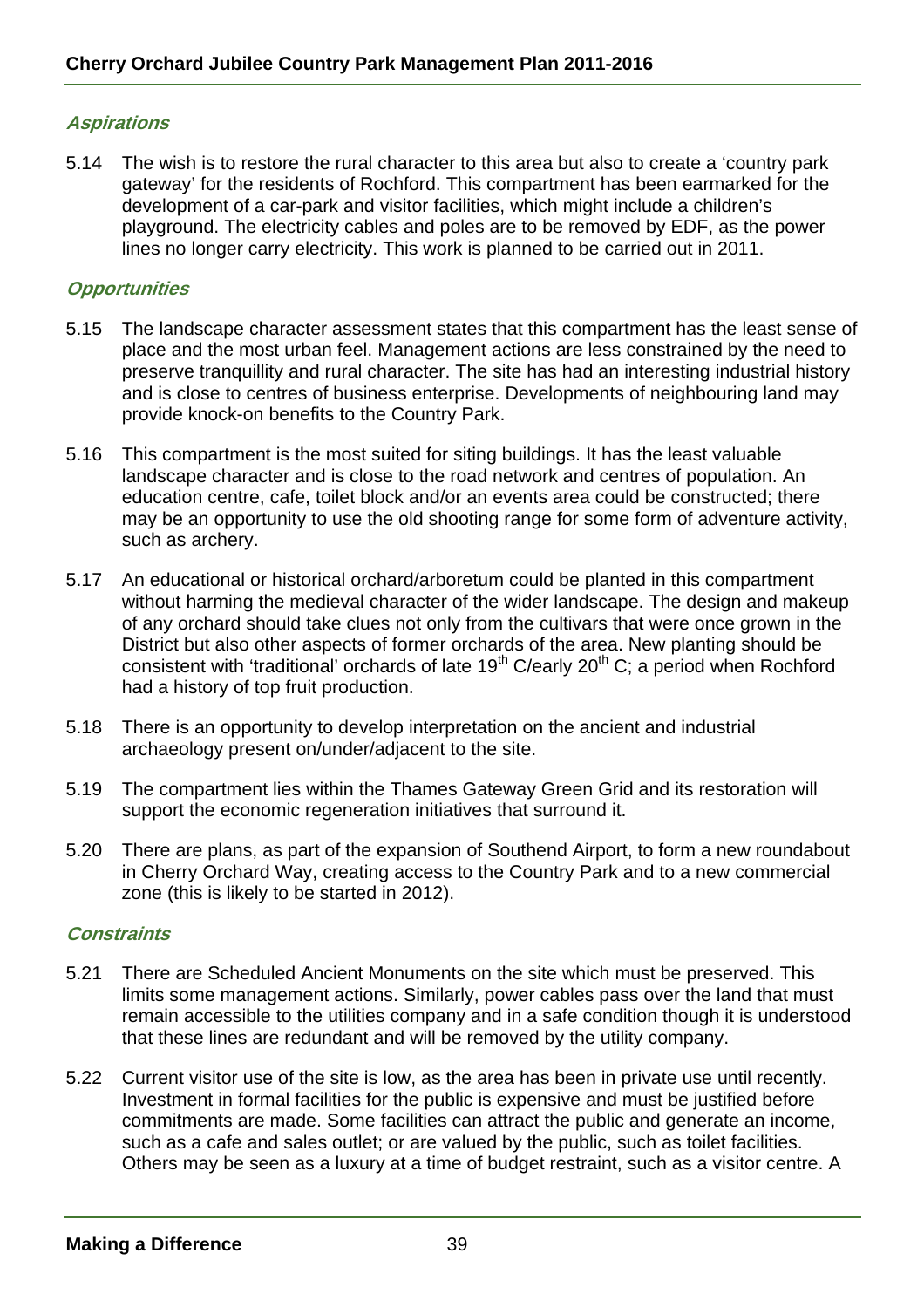cafe or shop will ensure that staff or contractors are on site and able to monitor public use around them. Care will be needed to undertake development at an appropriate and acceptable scale. Multi-use facilities are likely to give the best value for public funds, especially if private investment can also be attracted.

- 5.23 Vehicular access is very poor. Cherry Orchard Way is a busy road and the Highway Authority will impose a high standard of design for an improved access and egress. (**Note the action reported in paragraph 5.20**)
- 5.24 The compartment suffers from typical urban fringe issues. The views out are not the most conducive for a rural experience. Many buildings are visible during the day and there are lights at night. The roads are busy and noisy. The compartment has also recently suffered from vandalism and fly-tipping. This adds to the problems of clearing the materials abandoned by previous occupiers.
- 5.25 There is an indication that badgers are active in this compartment. They are a protected species.

## **Proposals**

- Abandoned materials will be removed from the site. The new plantations will be maintained as specified in the agreements.
- Access for a car-park (possibly temporary) will be sought. This will require the construction of new access routes for pedestrians and service vehicles into the Country Park.
- Opportunities to secure a new permanent vehicular access to the Country Park from the Cherry Orchard Way as a part of other development will be explored.
- Hard-standing, suitable for vehicles, will be constructed on the site, complete with landscaping, to allow vegetation to mature before the facility is in use.
- Opportunities to re-open the old railway tunnel under B1013 for pedestrian access will be explored.
- If the need is proven, a cafe and toilet block will be constructed. The building will be designed to provide information and interpretation of the site within the entrances to, and on the walls of, the cafe. A trading pitch will be established to gauge commercial interest.
- An adventure play-ground for youth and a trim-trail for adults will be constructed; their design will reflect the history and interest on the site. Other adventure sports, such as archery, will be examined.
- An events area will be laid out close to vehicular access points.
- Staff facilities will be constructed, to include a small public reception desk and display area. If temporary buildings are available, one will be placed sensitively on the site so as not to detract from current initiatives to improve the ambiance and setting of the Country Park, for staff to meet visitors and store materials.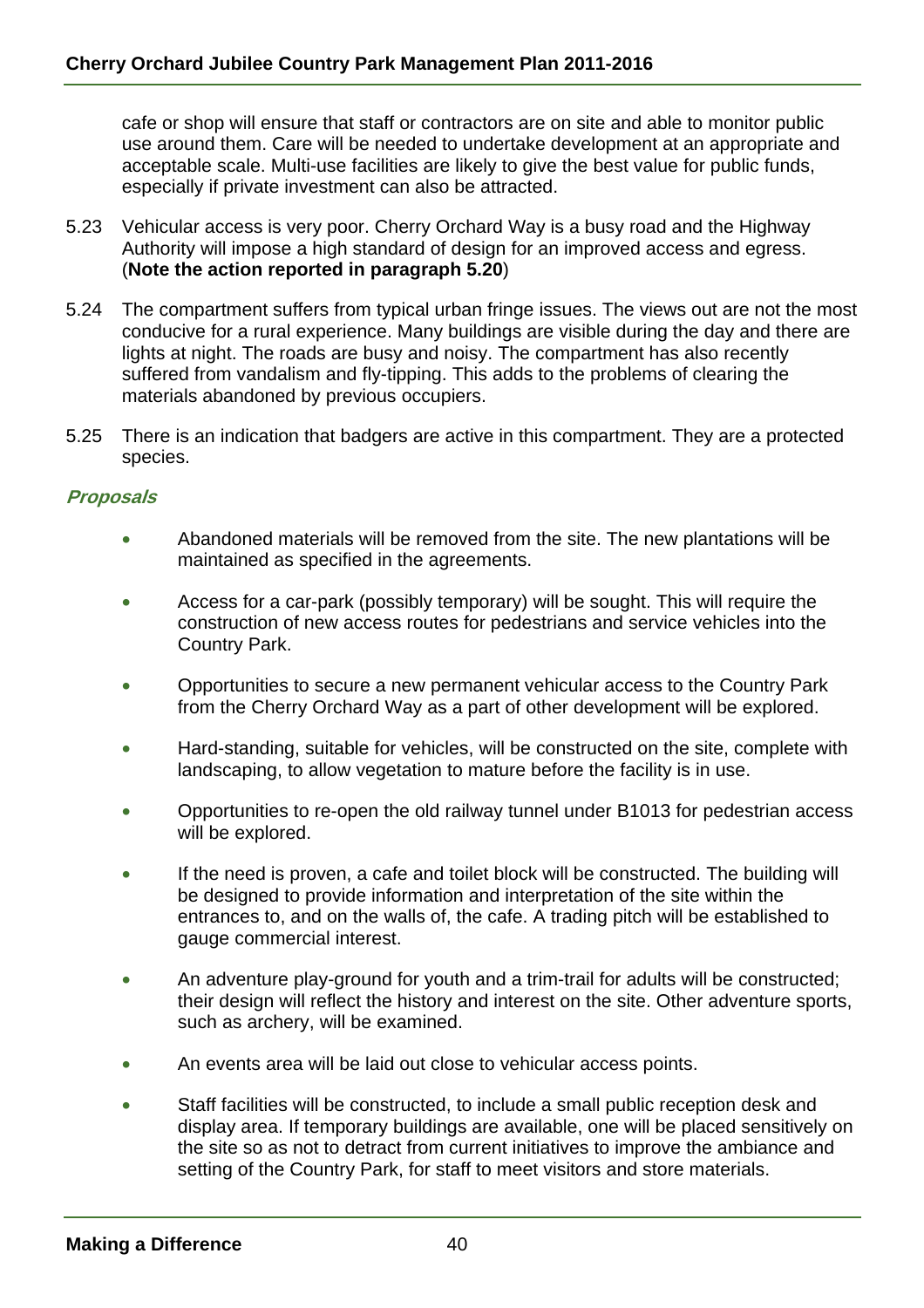- An historic arboretum strategy will be prepared and costed.
- Support application from EPN to remove redundant cables and posts.

## **Compartment 2**

5.26 'Trafalgar Fields' is a large open compartment with established plantations and newly planted specimen trees. A large housing estate lies to its south and the area is well used by the public.

## **Aspirations**

5.27 This compartment is to become an area of parkland and meadow. An Oak Avenue is to commemorate the Battle of Trafalgar and specimen trees are to form the parkland. Black Popular and other species are to reflect the ecology of the region. This large informal recreation area is to be framed with new woodland to screen off the built development but maintain the rural views to the north.

## **Opportunities**

5.28 The site is ideal for informal recreation with meadows to wander over and a river side walk. The open land can be developed for events, some vehicular access is possible. The plantations will eventually enable the development of woodland glades and shaded picnic sites. A main pedestrian access point can be developed on the southern boundary, complete with an interpretation area.

#### **Constraints**

5.29 There are private properties up against the boundary and some of those properties own access through a part of the site. The area has an 'urban-fringe' feel to the south and there is fly-tipping. There has been some 'odd' tree planting in the compartment that will look out of place in the years to come.

#### **Proposals**

- The contractual obligations of the Woodland Grant Schemes and Countryside Stewardship Agreement will be met.
- The entrance to the Oak Avenue will be upgrade to reflect the creation of the new Country Park. Interpretation and way-marking will be brought up to date and displayed in a style created for the Country Park.
- An informal events arena will be designed close to the vehicular access points.

# **Compartment 3**

5.30 'Plantations' is being developed as a woodland glade area and is the link between the more urban eastern section and the tranquil and rural western section of the Country Park.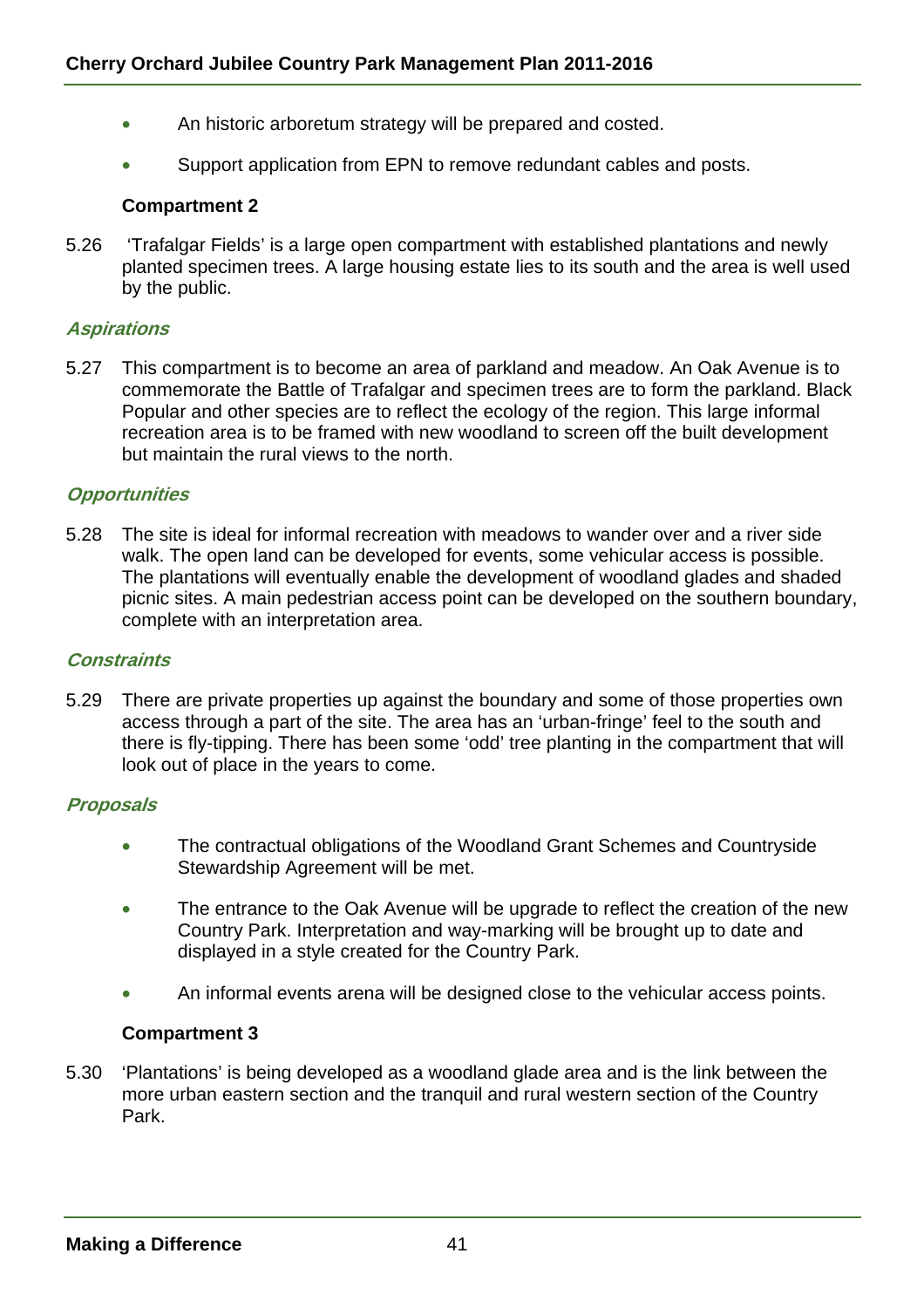# **Aspirations**

5.31 The intent is to develop a series of woodland glades and a network of access routes.

#### **Opportunities**

5.32 There are well established plantations and laid out tracks.

#### **Constraints**

5.33 The Woodland Grant Scheme obligations determine the management regime. The plantations have to be protected from 'predators' such as deer and vandals. There is a requirement to maintain deer fencing around each woodland. There are private access routes across the compartment that must be kept free.

#### **Proposals**

Meet the contractual obligations of the Woodland Grant Schemes.

#### **Compartment 4**

5.34 'Lake Fields' has been in the Council's ownership for some time. It is an area of gently sloping open grassland with a dense woodland backdrop to the south and open rural views to the north.

#### **Aspirations**

5.35 The area is to be developed as a meadow for informal recreation with a wildlife lake as the focal point.

#### **Opportunities**

5.36 The site is very tranquil and feels remote, despite being close houses in the south. It lends itself to be a meadow picnic land. An interesting riverside walk can be developed and there are good links into The Scrubs and on to Hockley Woods.

#### **Constraints**

- 5.37 The lake is artificial and may be classed as a raised reservoir. If it is, then there is a regulatory regime that must be followed. In any case, an area of deep water has been created and the public invited to enjoy it; there are management obligations associated with safety. The lake can only be maintained by active management; water is taken from the river by licence; and water flows back into the river by licence. The licences do not allow water to flow in the summer. There is a danger that evaporation and low turbidity will lead to a lack of oxygen in the water warm weather, leading to fish deaths. Slow water flow may also encourage the deposition of sediments. Without regular clearing, the lake will slowly silt up. Clearing will disturb the establishment of water plant life.
- 5.38 Southend Airport lies to the east of the Country Park and care must be taken not to increase the risk of bird-strikes within the runway approach flight path. This will need to be monitored.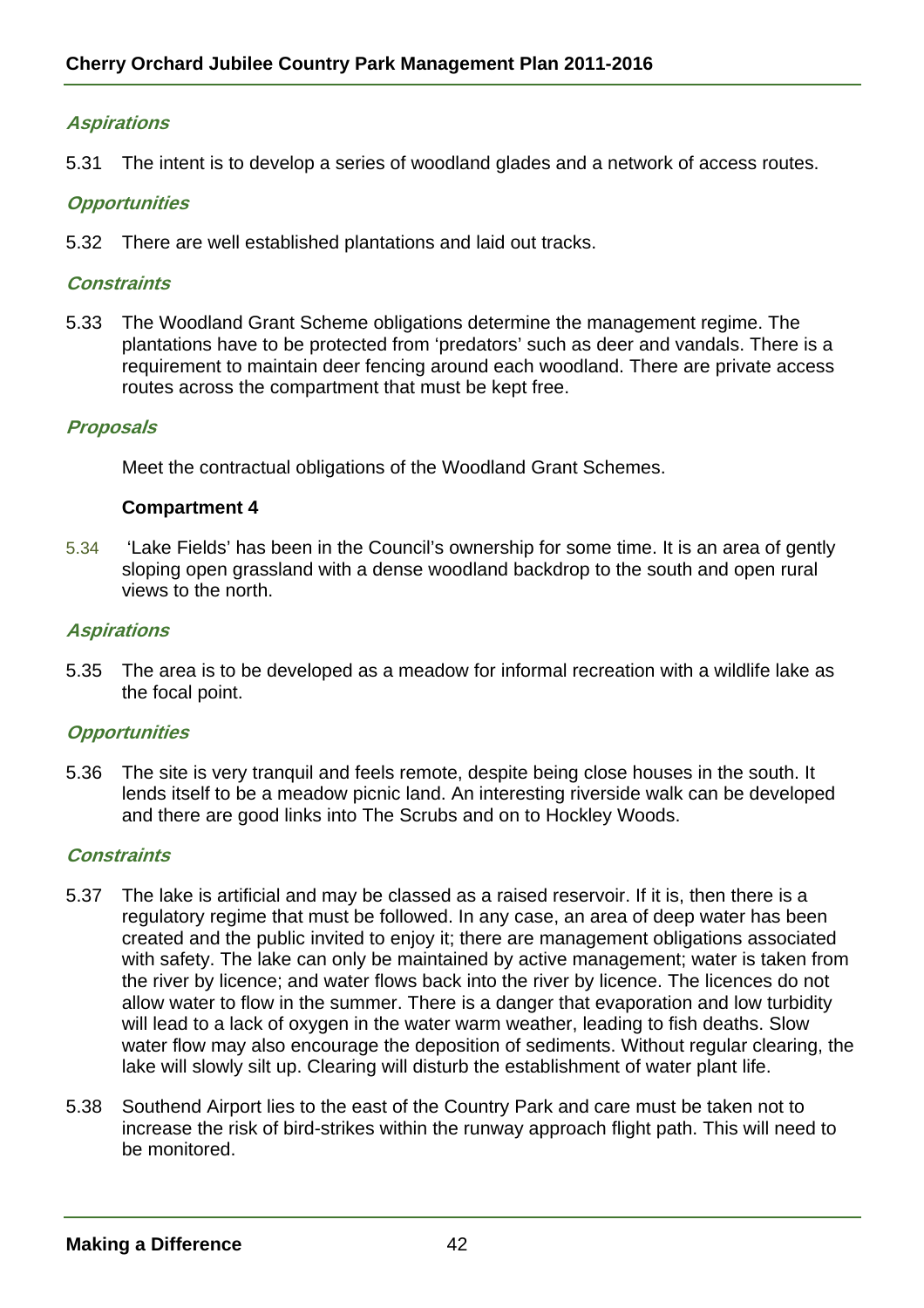5.39 Though access to the site is good it is a little remote. This restricts the ability for people to bring items with them.

# **Proposals**

- Develop the section as a quiet picnic area.
- The status of the lake will be agreed and, if required, the statutory inspection regime introduced. Strategies will be developed to maintain the quality of the water during warm periods $^{12}$ .
- The deposition of sediment into the lake will be monitored. The opportunity may be taken to allow a part of the lake to become a wildlife wetland.
- Drainage dyke to be fenced to prevent disturbance by dogs and encourage colonisation by water voles.
- Clear brambles from river banks to encourage colonisation by water voles.

## **Compartment 5**

5.40 'Arable Lands' has only recently been acquired and still clearly shows its recent arable past. The site is very remote and tranquil with woodland to the south and west. The views to the north are of rolling arable land and woodland blocks seen over the river. There is evidence of impeded drainage along the northern boundary.

#### **Aspirations**

5.41 The compartment is to be converted into a flower rich meadow and there is a desire to create an extensive marsh land along its northern boundary. There has been some woodland planting. The original intent had been to graze the land but this has not been pursued.

#### **Opportunities**

5.42 A traditional medieval landscape can be restored with meadowland and hedge and ditch management. The nature conservation potential is high, not only for wildflowers but also for river bank life, such as water vole. Provided the issue of impeded drainage is addressed, a high quality riverside walk can be created. Alternatively, the drainage issue can be exacerbated and a new marshland habitat formed; this would exclude the public from the river bank. The footpath links are good to the site. There are opportunities to improve access for pedestrians, horses and cycles. There may be opportunities to secure a Countryside Stewardship Scheme Agreement on the land.

l  $12$  The local Fire Brigade may welcome the opportunity to train with their pumps which, as a by-product, has the effect of adding oxygen into still water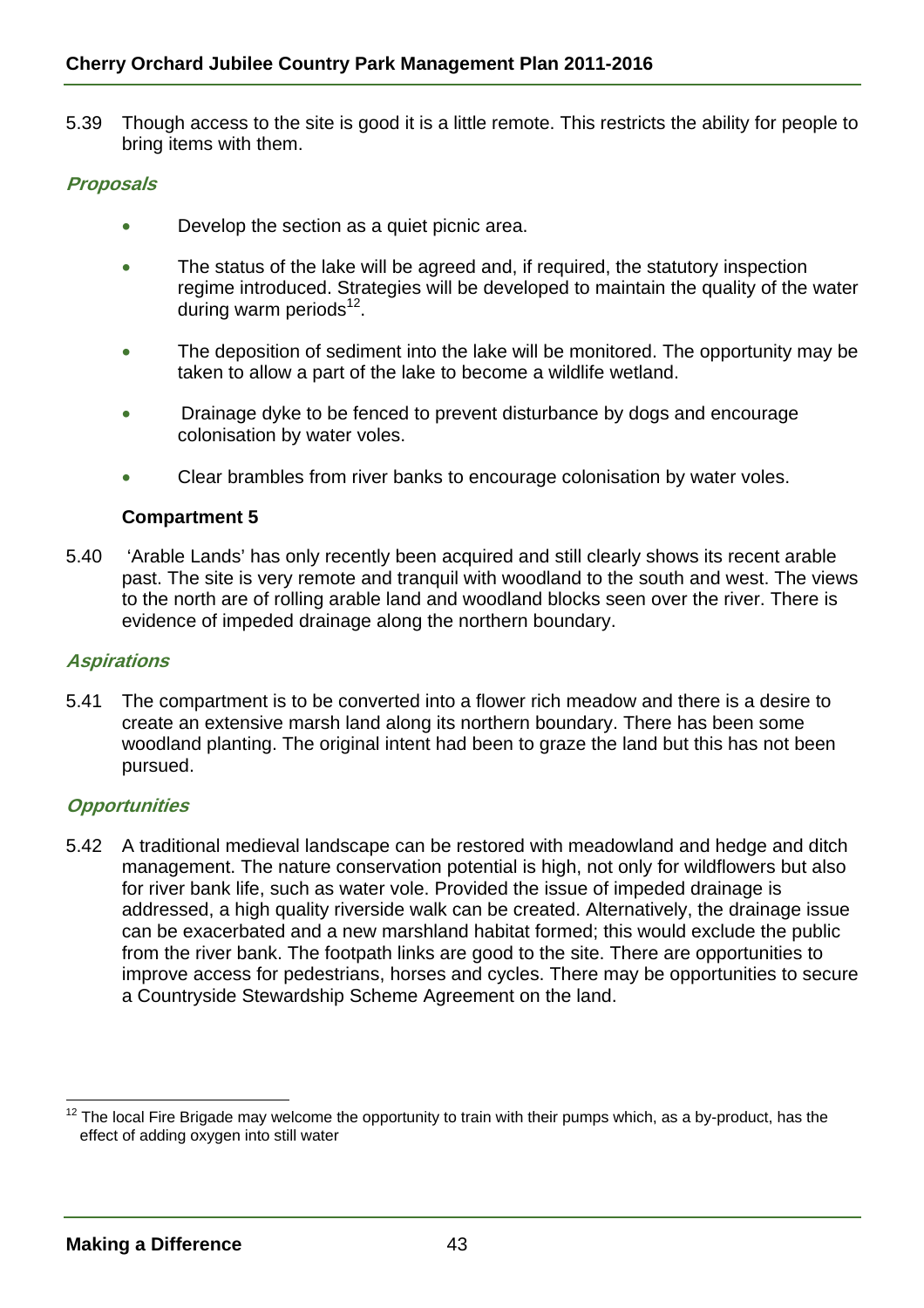# **Constraints**

- 5.43 The landscape character assessment suggests that this section is of high landscape value and care should be taken not to degrade the sense of place. Artificial features will look out of place in this compartment. The ecological surveys suggest that management actions may be constrained by nature conservation opportunities. The site is of potential value to water vole, otter and badger; all protected species.
- 5.44 The area is remote and access is poor for vehicles. The ground is wet in places and easily damaged by the passage of vehicles (it is this characteristic that suggests the development of a marsh area). There is vehicle access to the site and the neighbouring farmer may have a right to bring vehicles (including large agricultural vehicles) across the land. If a marshland habitat is to be created then strategies must be put in place to enable vehicle maintenance access to the river and its embankments.
- 5.45 It is possible that a part of the site does not enjoy the benefit of planning permission for recreational use. This limits the use of that land to 28 days for recreational activities, other than informal walking.

# **Proposals**

- Meet the contractual obligations of the Woodland Grant Scheme and explore the opportunities for further grant support to create the wildflower meadow.
- Introduce measures to remove fertility from the land so as to encourage wild flowers to establish. A hay cut in late June/early July can support this, provided no fertilizers are added to the land. The option of reseeding the land will be considered in later years if arable species persist.
- The river side bank will be managed so as to maximize the opportunities for water voles to colonize the area. There will be no attempt to create an artificial wetland area but vehicle routes will be moved away from the northern boundary. That part of the site will not be drained.
- The hedgerow and ditch to the north of the site will be managed in order to restore its integrity and wildlife value. Opportunities will be taken to gain the space to allow horses to pass, even if this means reducing the size of the woodland plantation.
- A permissive bridleway route will be created to link to Gusted Hall and potentially Hockley Woods.
- Consider the enhancement of access from Edwards Hall Park in consultation with Southend Borough Council together with a permissive route from Blatches Farm to New England Wood.
- There is an opportunity to re-route the section of Public Footpath No. 30 (Rochford Parish) that passes through Flemming's Farm with a contribution from the land owner, into the Country Park.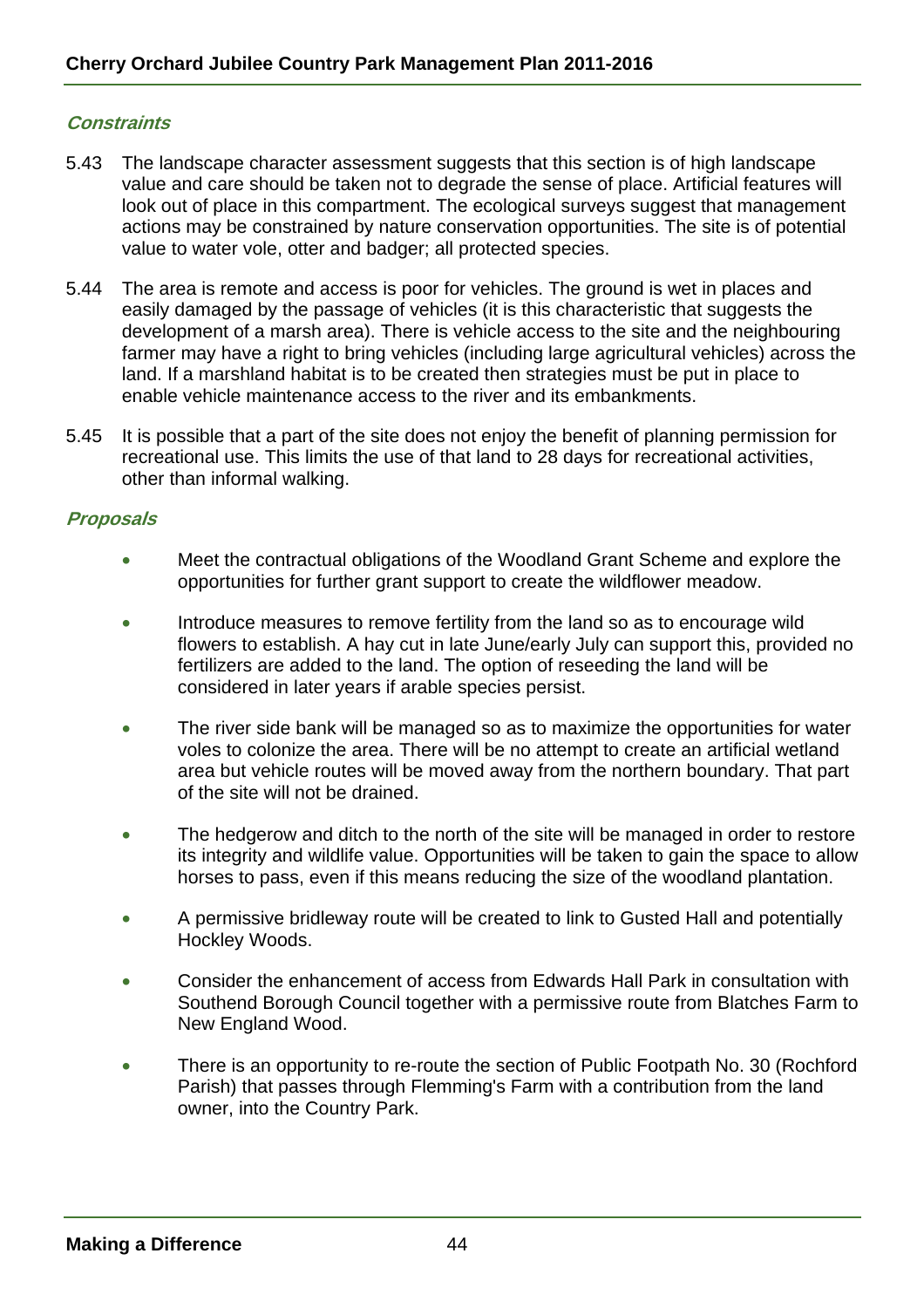## **Compartment 6**

5.46 'New England Wood' is isolated and tranquil ancient woodland of oak standards over ash and hornbeam coppice with a high ecological value. But the woodland is becoming derelict and its value is diminishing.

## **Aspirations**

5.47 To restore the woodland into a traditional management regime that includes a coppice rotation but increase public access (on foot and horse) through the compartment into neighbouring woods.

#### **Opportunities**

5.48 The restoration of medieval woodland practices. This will ensure the long-term survival of the tree species and the creation of a vibrant ground flora habitat. There is also the opportunity to introduce a timber and coppice industry. Access through the wood can be improved with horse and pedestrian links. By passing westward through Grove Woods it is possible to reach Connaught Road, where a car park is planned for construction in 2010/11.

#### **Constraints**

- 5.49 The land has a very high nature conservation value and disturbance should be avoided. The land is wet, which makes it susceptible to damage by trampling, whether by people or horses. There is the danger of over-use by horses because of the location of stables on neighbouring land.
- 5.50 Traditional woodland management is not always understood by the general public. Coppicing, in particular, can look dramatic in its early years. Good coppice management requires a wood to be divided into compartments that are cut on a rotation to match the cycle of the timber species (in this case a 20 year rotation). This means that there will always be an area of woodland either being, or recently, cleared. In addition, if timber is cut, there will need to be a means of extracting it from the site. Given that the land is wet in and around the site, the potential for damage is high.
- 5.51 If a commercially viable operation is to be introduced there will be the need to manage a range of woods in combination as there would need to be an equal area of coppice available each year, on a 20 year rotation. New England Wood is too small to be split into 20 commercially viable compartments.
- 5.52 To the west of the wood is a sewage farm. This may detract from the recreational experience.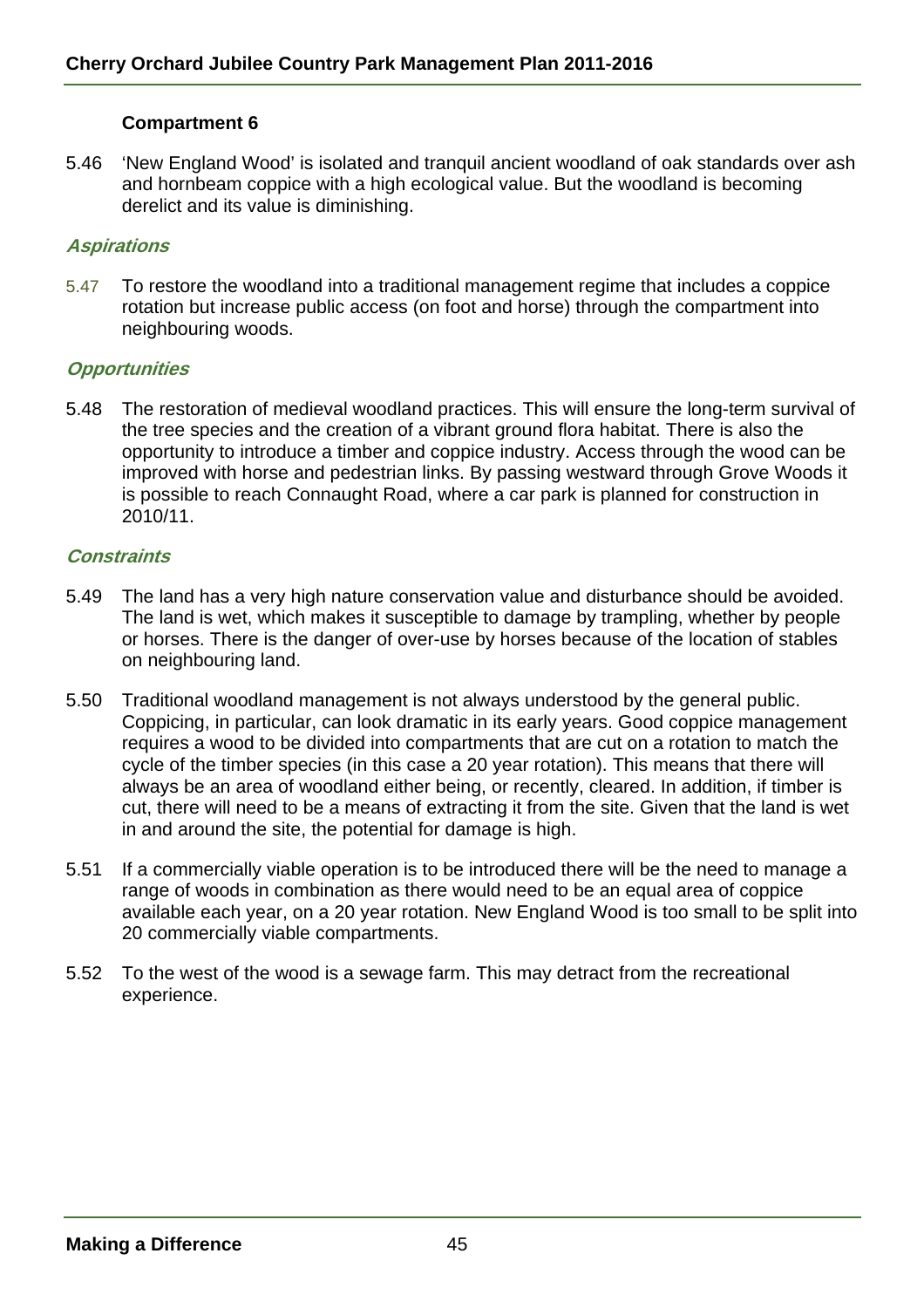## **Proposals**

- A woodland management plan will be drawn up to reintroduce coppicing. Opportunities to employ local craftsmen or train people in traditional skills will be explored. The possibility of securing the UK woodland assurance standard accreditation will be explored<sup>13</sup>.
- Interpretative material will be developed to explain the coppicing cycle.
- A raised permissive route will be constructed through the site to allow access for pedestrians and horses.
- The river side bank will be managed so as to maximize the opportunities for water voles to colonize the area.

#### **Compartment 7**

5.53 'Grove Wood' is an attractive and well used block of woodland lying between New England Wood and the Connaught Road access. Though not ancient woodland the site is listed as a County Wildlife Site.

# **Aspirations**

5.54 To increase public access (on foot and horse) through the compartment into the Country Park and restore the woodland into a traditional management regime that includes a coppice rotation.

#### **Opportunities**

5.55 The compartment's western boundary is Connaught Road, where a car park is planned for construction in 2011/12. Access through the wood can be improved with horse and pedestrian links. The restoration of medieval woodland practices. This will ensure the long-term survival of the tree species and the creation of a vibrant ground flora habitat. There is also the opportunity to introduce a timber and coppice industry. There is an opportunity to improve access through Rawreth Hall Woods to Hockley Woods.

# **Constraints**

l

- 5.56 Part of the woods is owned by the council, other sections are either not registered or are owned by neighbouring landowners.
- 5.57 The land is wet, which makes it susceptible to damage by trampling, whether by people or horses.

The UK Woodland Assurance Standard is an independent certification standard for verifying sustainable woodland management in the United Kingdom - **www.ukwas.org.uk/**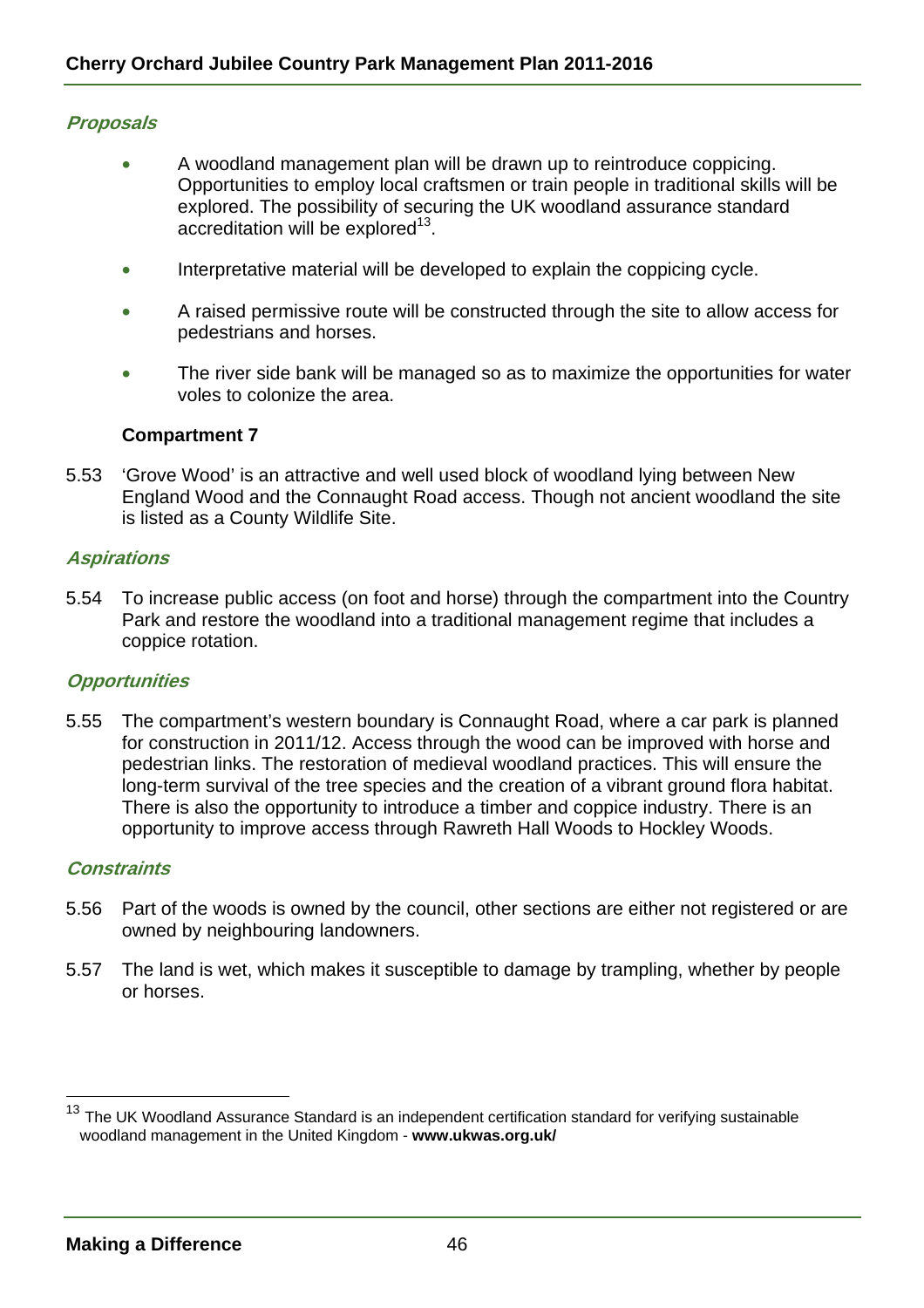- 5.58 Traditional woodland management is not always understood by the general public. Coppicing, in particular, can look dramatic in its early years. Good coppice management requires a wood to be divided into compartments that are cut on a rotation to match the cycle of the timber species (in this case a 20 year rotation). This means that there will always be an area of woodland either being, or recently, cleared. In addition, if timber is cut, there will need to be a means of extracting it from the site. Given that the land is wet in and around the site, the potential for damage is high.
- 5.59 If a commercially viable operation is to be introduced there will be the need to manage a range of woods in combination as there would need to be an equal area of coppice available each year, on a 20 year rotation.
- 5.60 To the north of the wood is a sewage farm. This may detract from the recreational experience.

## **Proposals**

- Consider the option to seek ownership of whole site through negotiation, land purchase or CPO.
- Development of bridle route and surfaced footpath linking car park in
- Grove Road recreation ground to Cherry Orchard Jubilee Country Park.
- A car park will be constructed in Connaught Road.
- Upgrading and fencing of Grove Road recreation ground play facilities.
- The route to Hockley Woods will be improved. Consideration will be given to gaining an interest in Rawrath Hall Woods.
- To protect the perimeter of Grove Woods where it abuts Grove Road and Connaught Road.

#### **Progress up to 2011**

5.61 **This is the first management plan for the Cherry Orchard Jubilee Country Park. There is nothing to report. In future revisions of the plan this section will be used to report on the implementation of the published action plan**.

#### **Country Park – Finances**

5.62 On the 25 January 2011, the Council agreed that £460,000 is to be provided as part of the capital budget in the Medium Term Financial Strategy for the Country Park.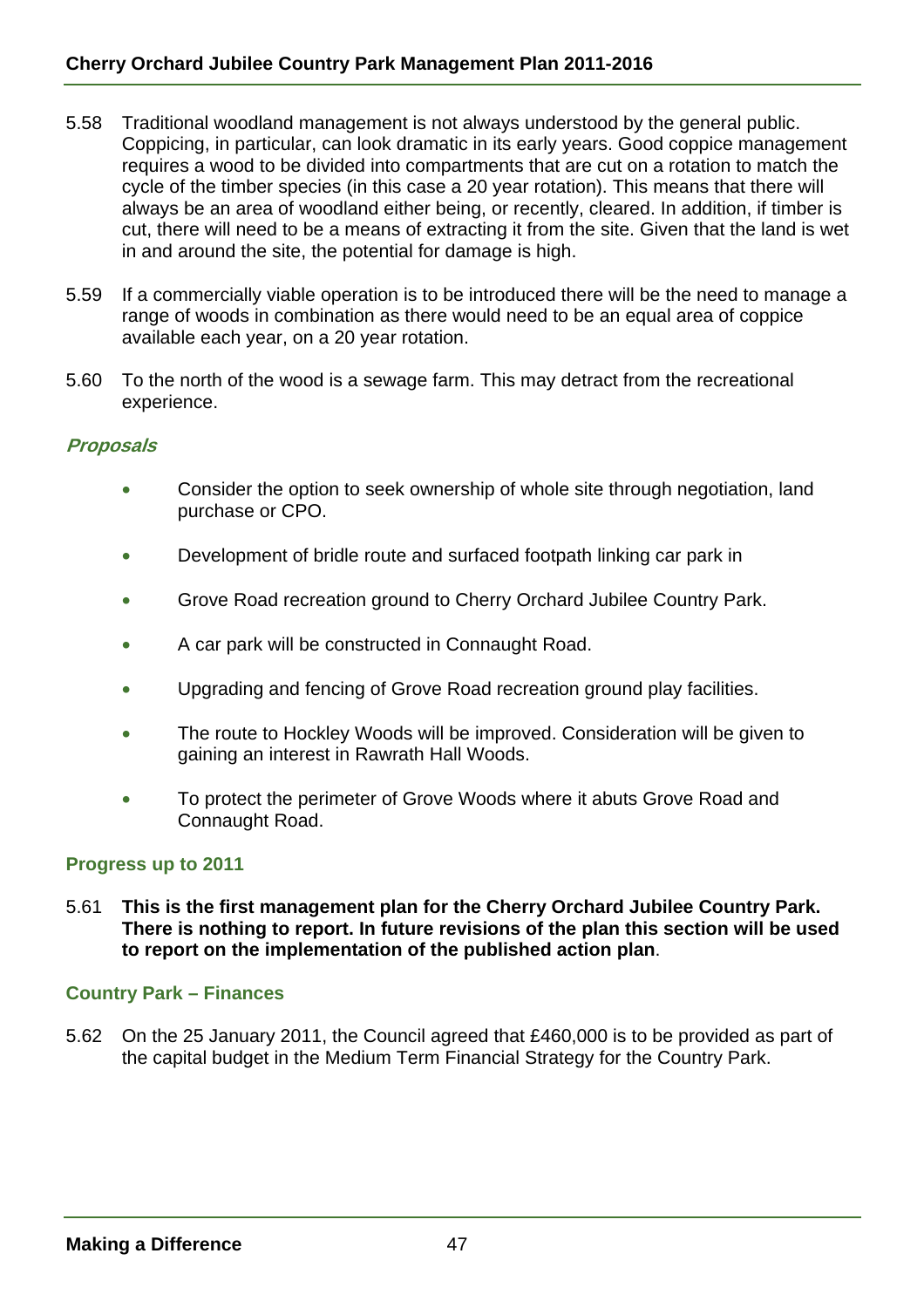| Indicative capital expenditure programme                                             |         |  |  |  |  |
|--------------------------------------------------------------------------------------|---------|--|--|--|--|
| 2010-11                                                                              |         |  |  |  |  |
| Car park and temporary roadway off Cherry Orchard Way                                | £40,000 |  |  |  |  |
| Aboretum of fruit trees year 1                                                       | £10,000 |  |  |  |  |
| 2011-12                                                                              |         |  |  |  |  |
| Service building and or other staff and public facilities                            |         |  |  |  |  |
| Permissive route for horses and pedestrian through New England Wood to Flemings Farm | £45,000 |  |  |  |  |
| Grove Woods additional car parking                                                   | £60,000 |  |  |  |  |
| Aboretum of fruit trees year 2                                                       | £10,000 |  |  |  |  |
| Provision of notice boards, signs and waymarks                                       |         |  |  |  |  |
| 2012-13                                                                              |         |  |  |  |  |
| Construction of wetland                                                              | £35,000 |  |  |  |  |
| Arboretum of fruit trees year 3                                                      | £10,000 |  |  |  |  |

A revenue budget of £8,500 pa has been established to cover routine maintenance.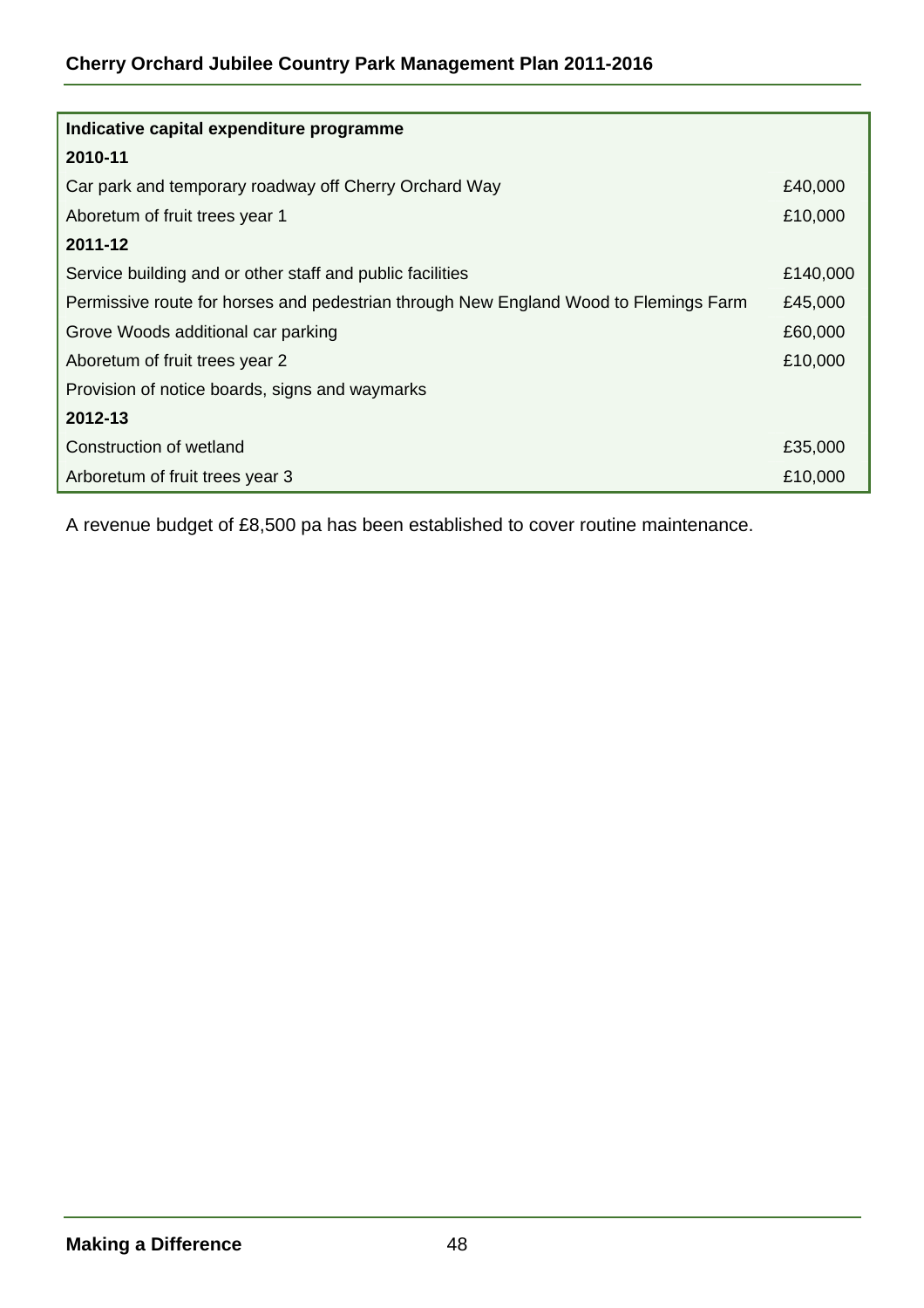# **Appendix 1**

**Table 1 – Capital Projects – Cherry Orchard Jubilee Country Park Management Plan 2011 to 2016** 

| Project |                                                                                                                                             |       | <b>Actions</b>                                                                                                           | <b>Time scale</b> | <b>Budget</b><br><b>Implications</b> | <b>Comments</b>                                                                                                                                                                                                                                                                             |
|---------|---------------------------------------------------------------------------------------------------------------------------------------------|-------|--------------------------------------------------------------------------------------------------------------------------|-------------------|--------------------------------------|---------------------------------------------------------------------------------------------------------------------------------------------------------------------------------------------------------------------------------------------------------------------------------------------|
|         | That sufficient clear<br>signage to inform the<br>visitor is provided on                                                                    | (i)   | Provide notice boards and ensure that<br>they are up to date with relevant<br>information.                               | Short             | Capital and<br>revenue               | It is intended that new signs will be installed at the entrance<br>from Cherry Orchard Way. These will be installed by the<br>end of April 2011.                                                                                                                                            |
|         | site and from<br>existing right of way<br>networks.                                                                                         | (ii)  | Provide waymark signs throughout<br>the park and on all adjacent rights of                                               |                   |                                      | A design brief will be issued to brand the park so all signs<br>will have the same logo. This will be undertaking in 2011.                                                                                                                                                                  |
|         |                                                                                                                                             | (iii) | way.<br>Provide highway signs including<br>finger posts                                                                  |                   |                                      | Install new signs where need including "Brown Signs" to<br>identify the country park.                                                                                                                                                                                                       |
|         |                                                                                                                                             | (v)   | Provide appropriate information sings<br>on historic features, habitats and<br>management regimes including<br>coppicing |                   |                                      |                                                                                                                                                                                                                                                                                             |
|         |                                                                                                                                             | (iv)  | Install new tourism 'Brown Signs' to<br>identify Cherry orchard Way, Grove<br>Woods and Edwards Hall car parks.          |                   |                                      | Negotiation with Southend Borough Council required in<br>respect of Edward Hall.                                                                                                                                                                                                            |
| 2       | That welcome and<br>entrance areas are<br>improved, to include<br>access from Cherry<br>Orchard Way link<br>road and onsite car<br>parking. | (i)   | Develop a car park next to Grove<br>Wood, complete with a permissive<br>bridleway link through to<br>compartment 6.      | Short             | Capital                              | Two new car parks will be constructed at Grove Woods and<br>Cherry Orchard Way. A temporary roadway off Cherry<br>Orchard Way will also be constructed. The work to Cherry<br>Orchard Way and the access road will be completed April<br>2011 and the car park at Grove woods by July 2011. |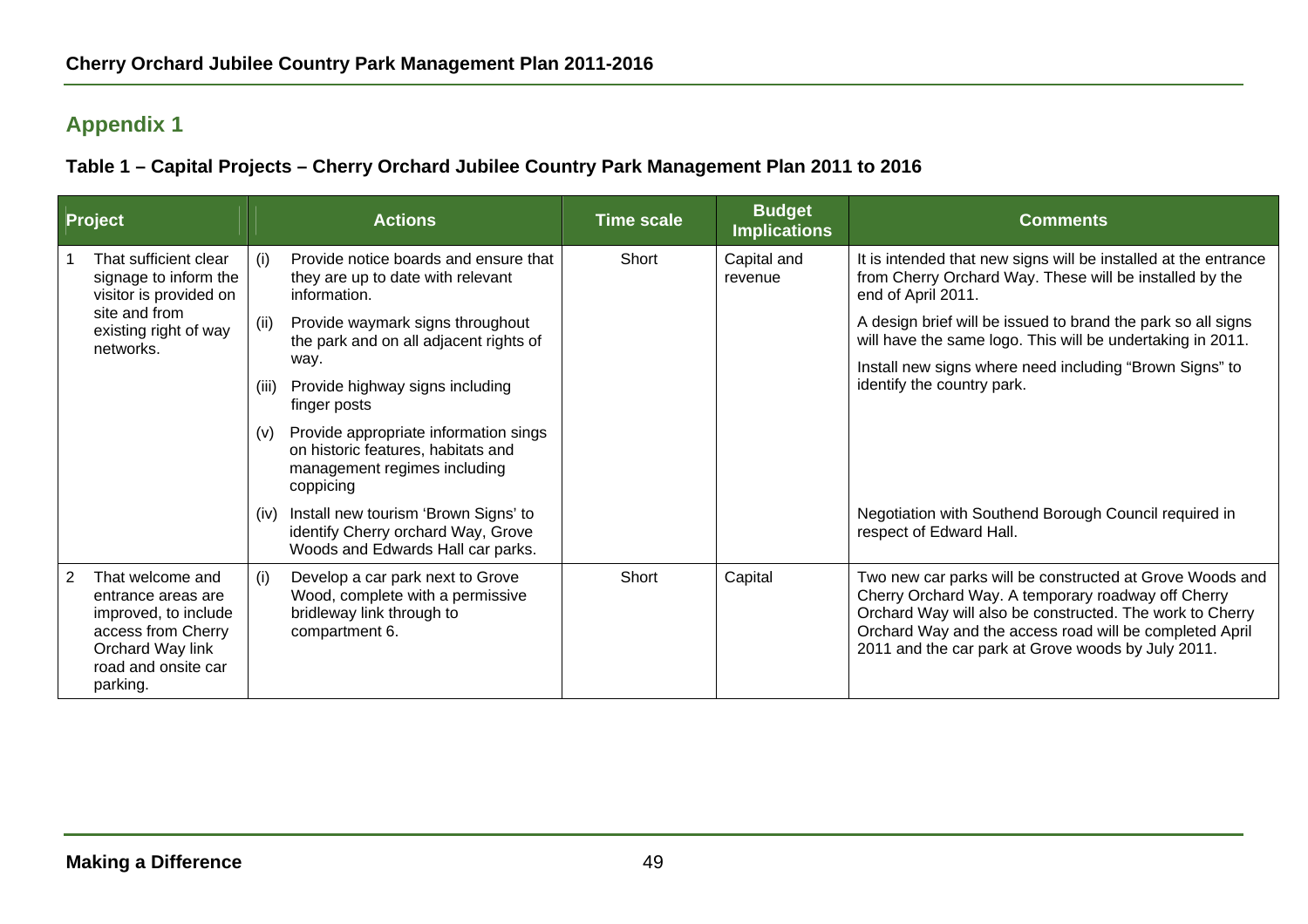| Project                                                                                | <b>Actions</b> |                                                                                                                                                                                                                          | <b>Time scale</b> | <b>Budget</b><br><b>Implications</b> | <b>Comments</b>                              |
|----------------------------------------------------------------------------------------|----------------|--------------------------------------------------------------------------------------------------------------------------------------------------------------------------------------------------------------------------|-------------------|--------------------------------------|----------------------------------------------|
|                                                                                        | (ii)           | Review the option to create a<br>permanent public vehicle access and<br>enlarged car park into compartment 1<br>in the light of development proposals<br>associated with the London Southend<br>Airport.                 | Medium            |                                      | Planning Work ongoing.                       |
|                                                                                        | (iii)          | Create a landscaped hard standing<br>area for vehicles in compartment 1.                                                                                                                                                 | Short             |                                      |                                              |
|                                                                                        | (iv)           | Explore the opportunities to re-open<br>the old railway tunnel under B1013 for<br>pedestrian access.                                                                                                                     | Short             |                                      |                                              |
|                                                                                        | (v)            | Construction pedestrian entrance<br>from public footpath to the south of<br>compartment 1.                                                                                                                               | Short             |                                      |                                              |
|                                                                                        | (vi)           | Consider the enhancement of access<br>from Edwards Hall Park.                                                                                                                                                            | Short             |                                      |                                              |
|                                                                                        |                | (vii) Commission a 'Cherry Orchard<br>Jubilee' design brief for gateways and<br>signs                                                                                                                                    | Short             |                                      |                                              |
| That sustainable<br>3<br>methods of design<br>and management<br>have been<br>employed. | (i)            | Investigate accreditation under the<br>Institute of Environmental<br>Management & Assessment Acorn<br>Scheme through the phased<br>implementation of an Environmental<br>Management Scheme in accordance<br>with BS8555. | Medium            | Capital and<br>revenue               | This under investigation and being reviewed. |
|                                                                                        | (ii)           | Commission on inspection of the lake<br>to ensure compliance with the<br>Reserviors Act 1975.                                                                                                                            | Short             |                                      |                                              |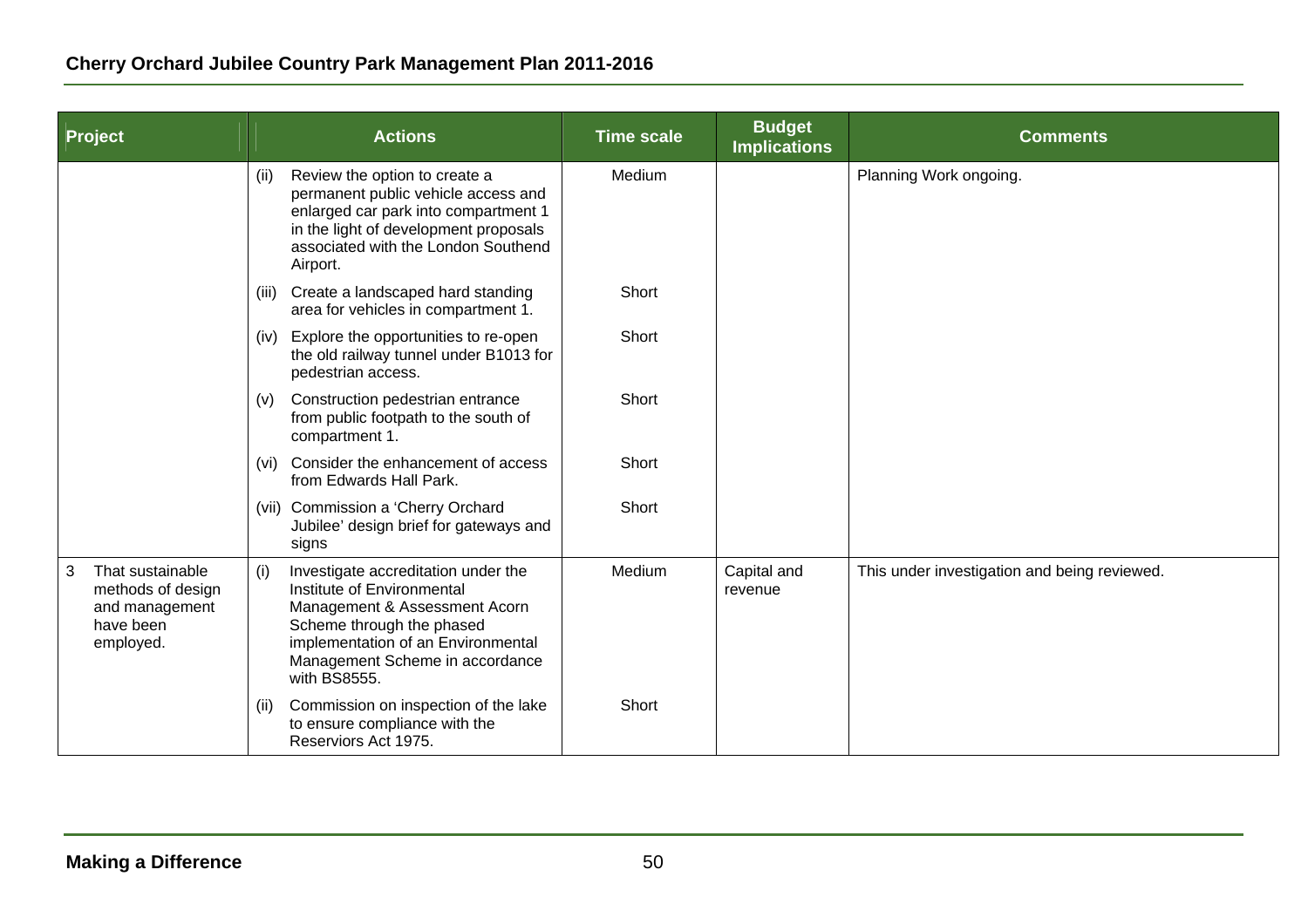|  | Project                                    |                   | <b>Actions</b>                                                                                                               | <b>Time scale</b> | <b>Budget</b><br><b>Implications</b> | <b>Comments</b>                              |
|--|--------------------------------------------|-------------------|------------------------------------------------------------------------------------------------------------------------------|-------------------|--------------------------------------|----------------------------------------------|
|  | That different areas<br>are provided for a | (i)               | Install picnic table and benches in<br>compartments 2 and 4.                                                                 | Short             | Capital and<br>revenue               | This under investigation and being reviewed. |
|  | range of recreation.                       | (ii)              | Cut informal paths through meadow<br>grassland in compartments 1, 2, 4<br>and $5.$                                           | Short             |                                      |                                              |
|  |                                            | (III)             | Create areas to walk and sit under<br>shade in the summer by developing<br>the woodland glades in<br>compartment 2.          | Medium            |                                      |                                              |
|  |                                            | (iv)              | Commission a feasibility study for the<br>introduction of an archery club in<br>compartment 1.                               | Medium            |                                      |                                              |
|  |                                            | (V)               | If need is proven, construct an<br>adventure play ground and trim trail in<br>compartment 1.                                 | Medium            |                                      |                                              |
|  |                                            | (v <sub>i</sub> ) | Develop a strategy for supporting<br>events in compartments 1 and 2.                                                         | Medium            |                                      |                                              |
|  |                                            |                   | (vii) A river side walk will be created in<br>compartments 1, 2, 4, 5 and 6.                                                 | Medium            |                                      |                                              |
|  |                                            |                   | (viii) Investigate funding opportunities for<br>such features ensuring a balance of<br>corporate and individual sponsorship. | Short             |                                      |                                              |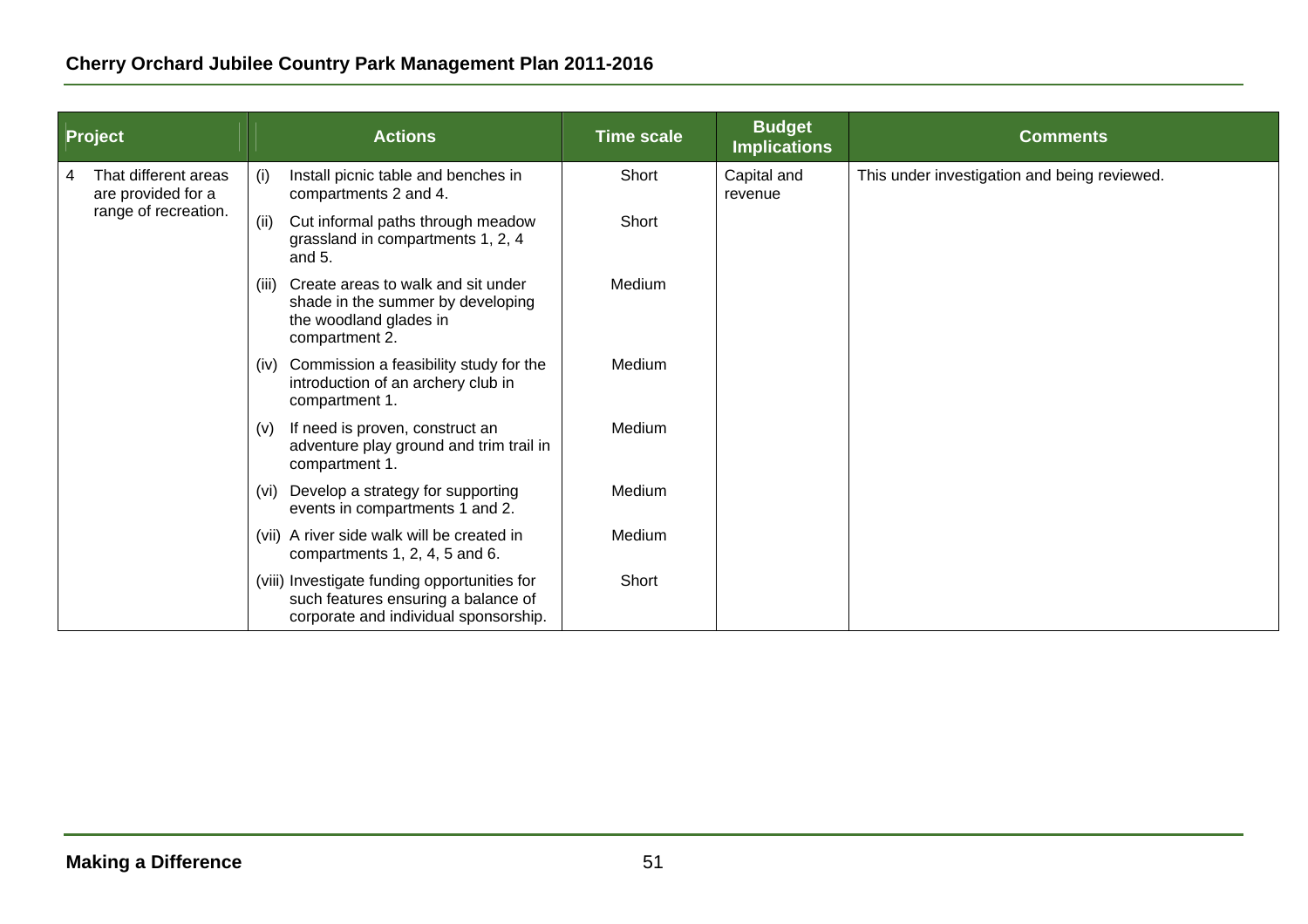| Project |                                                      | <b>Actions</b> |                                                                                                                                       | <b>Time scale</b> | <b>Budget</b><br><b>Implications</b> | <b>Comments</b>                                                                           |
|---------|------------------------------------------------------|----------------|---------------------------------------------------------------------------------------------------------------------------------------|-------------------|--------------------------------------|-------------------------------------------------------------------------------------------|
| 5       | That the rights of<br>way and permissive             | (i)            | Maintain width and height of<br>bridleways for horse and vehicle use.                                                                 | Ongoing           | Capital and<br>revenue               | Permissive route for horses and pedestrians through New<br>England Wood to Flemings farm. |
|         | network within the<br>Country Park is<br>Maintained. | (ii)           | Monitor surface degradation and wear<br>of paths against H&S check list<br>schedule and repair damage where<br>necessary.             |                   |                                      |                                                                                           |
|         |                                                      | (iii)          | Monitor the paths for flooding in winter<br>months and make appropriate path<br>improvements.                                         |                   |                                      |                                                                                           |
|         |                                                      |                | (iv) Grade the grass length alongside<br>paths to create a transition into the<br>local habitat.                                      |                   |                                      |                                                                                           |
|         |                                                      | (v)            | Re-grade surfaced paths to a 15 year<br>rotation.                                                                                     |                   |                                      |                                                                                           |
|         |                                                      | (vi)           | Where suitable, amend the position of<br>the paths to give appropriate space<br>for hedgerows.                                        |                   |                                      |                                                                                           |
|         |                                                      |                | (vii) Construct a permissive route through<br>Grove Wood and New England Wood.                                                        | Medium            |                                      | Decision from ECC on funding expected in 2012.                                            |
|         |                                                      |                | (viii) Explore the opportunities to provide a<br>link to Hockley Woods via both<br>Gusted Hall and Rawreth Hall Woods.                | Medium            |                                      |                                                                                           |
|         |                                                      | (x)            | Explore the opportunities to working<br>with Southend-on-Sea Borough<br>Council to utilise access through<br><b>Edwards Hall park</b> | Short             |                                      |                                                                                           |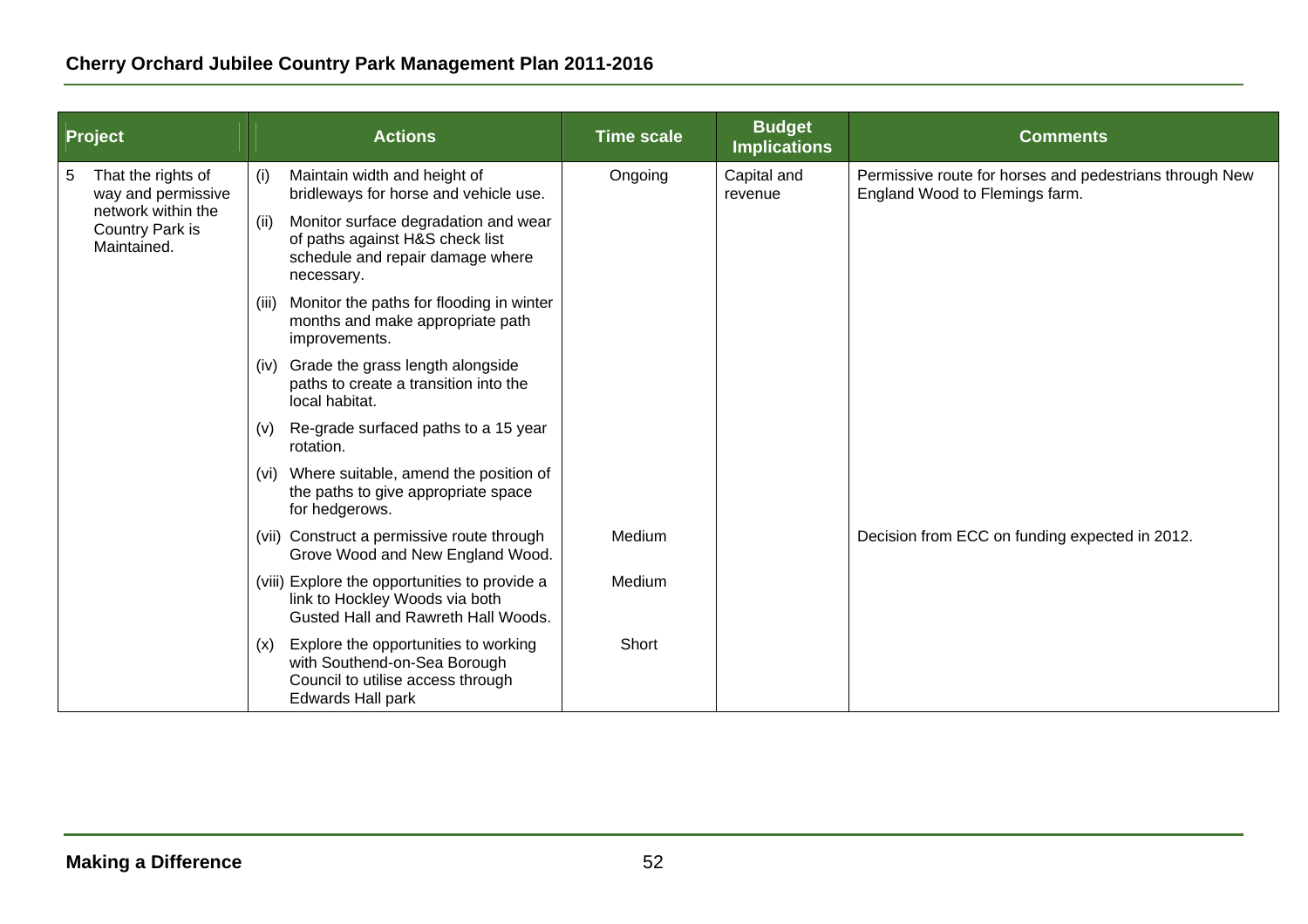| <b>Project</b> |                                                                         | <b>Actions</b>        |                                                                                                                                         | <b>Time scale</b> | <b>Budget</b><br><b>Implications</b> | <b>Comments</b>                                                         |
|----------------|-------------------------------------------------------------------------|-----------------------|-----------------------------------------------------------------------------------------------------------------------------------------|-------------------|--------------------------------------|-------------------------------------------------------------------------|
| 6              | That a 'traditional'<br>orchard be created.                             | (i)                   | Commission a feasibility study with<br>specialist advice and support.                                                                   | Short             | £10,000 in year<br>2011/12           | Arboretum of fruit trees be establish and maintained.                   |
|                |                                                                         | (ii)                  | Source orchard stock.                                                                                                                   | Short             | £10,000 in year                      |                                                                         |
|                |                                                                         | (iii)                 | Secure planting site and prepare the<br>ground in compartment 1.                                                                        | Short             | 2012/13                              |                                                                         |
|                |                                                                         | (iv)                  | Develop educational and<br>interpretative resources.                                                                                    | Short             |                                      |                                                                         |
|                | That a diverse<br>mixture of habitats is                                | (i)                   | Where possible, allow summer<br>wildflowers to set seed before cutting.                                                                 | Ongoing           |                                      | Construction of a wetland. Under technical review.<br>Work in progress. |
|                | created and<br>maintained in a<br>favourable condition<br>for wildlife. | (ii)<br>(iii)<br>(iv) | Monitor wear of ground of grassland<br>in compartments 2 and 4; section off<br>worn areas for recovery in off-season.                   |                   |                                      |                                                                         |
|                |                                                                         |                       | Fill in gaps in hedgerows with suitable<br>species rich mixture.                                                                        |                   |                                      |                                                                         |
|                |                                                                         |                       | Encourage the development of<br>woodland ground flora in new<br>plantations.                                                            |                   |                                      |                                                                         |
|                |                                                                         | (V)                   | River banks will be regularly inspected<br>and managed so as to attract water<br>vole and otter.                                        |                   |                                      |                                                                         |
|                |                                                                         | (vi)                  | Specimen trees and the oak avenue<br>in compartment 2 will be regularly<br>inspected and maintained in a healthy<br>and safe condition. |                   |                                      |                                                                         |
|                |                                                                         |                       | (vii) A woodland management plan will be<br>prepared to reintroduce coppice with<br>standards rotation management in<br>compartment 6.  | Medium            |                                      |                                                                         |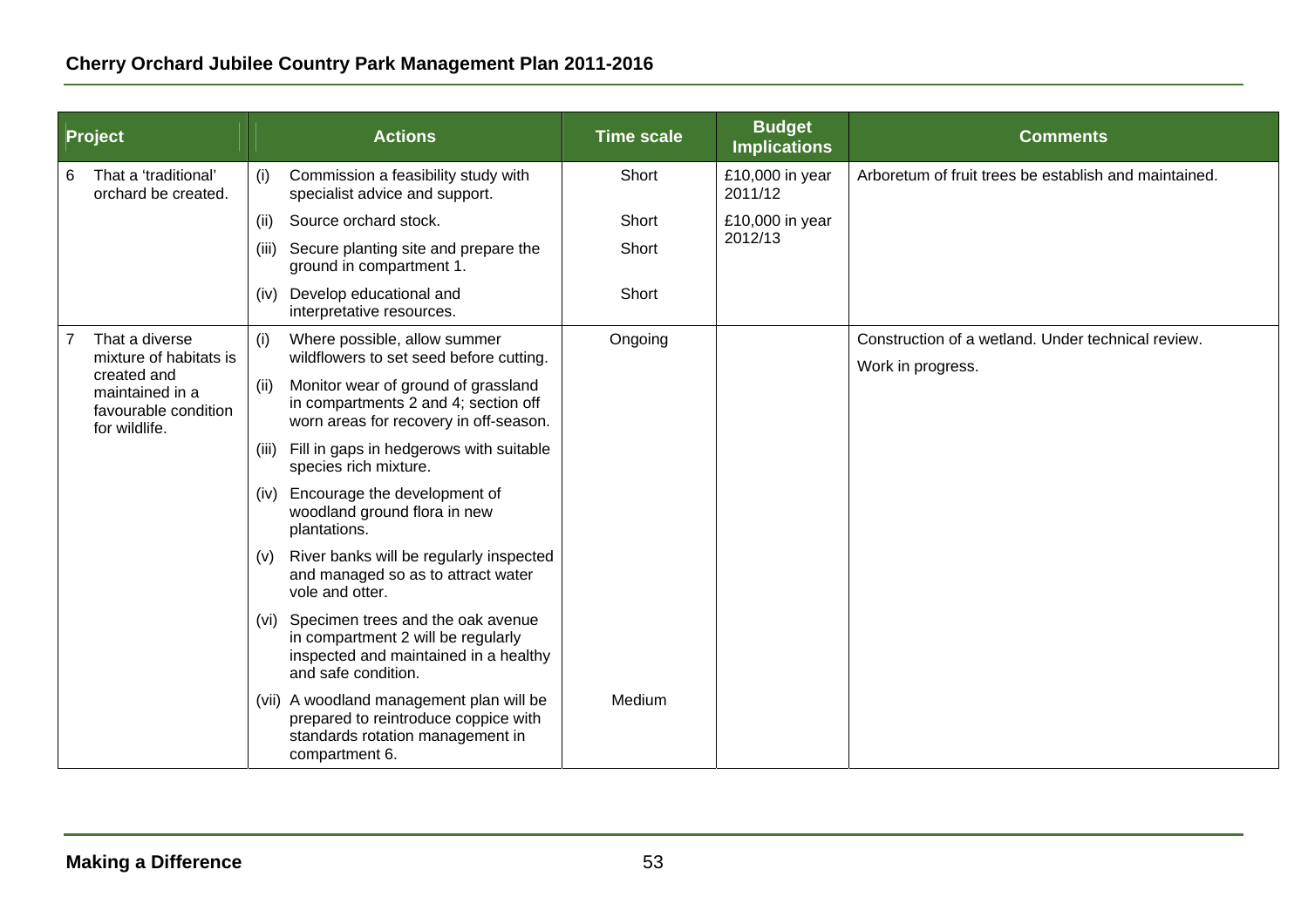| Project |                                                            |       | <b>Actions</b>                                                                                                                                    | <b>Time scale</b> | <b>Budget</b><br><b>Implications</b> | <b>Comments</b>                                                                                     |
|---------|------------------------------------------------------------|-------|---------------------------------------------------------------------------------------------------------------------------------------------------|-------------------|--------------------------------------|-----------------------------------------------------------------------------------------------------|
|         |                                                            |       | (viii) The condition of the lake in<br>compartment 4 will be monitored in<br>warm weather and oxygen added if<br>required.                        | Ongoing           |                                      |                                                                                                     |
|         |                                                            | (ix)  | Consider the provision of bee hives.                                                                                                              | <b>Medium</b>     |                                      |                                                                                                     |
|         |                                                            | (x)   | That the perimeter of Grove Wood is<br>protected where it abuts Grove Road<br>and Connaught Road.                                                 | Short             |                                      |                                                                                                     |
| 8       | Improve the visual<br>amenity in the park                  |       | Removal of power cables                                                                                                                           | Short             | Small income                         | EPN have confirmed that all overhead.                                                               |
| 9       | That environmentally<br>sustainable<br>education/reception | (i)   | Funding opportunities for an<br><b>Educational Centre will be</b><br>researched.                                                                  | 2011 and ongoing  | Capital                              | Staff and public buildings and facilities such as coffee or tea<br>rooms. To seek external funding. |
|         | facilities are created.                                    | (ii)  | Maintain an external information<br>board to act as a first point of call for<br>visitors.                                                        |                   |                                      |                                                                                                     |
|         |                                                            | (iii) | Maintain an internal notice board for<br>the Country Park and local<br>events/interests.                                                          |                   |                                      |                                                                                                     |
|         |                                                            | (iv)  | The construction of staff facilities will<br>be consider including a small public<br>reception desk and display area.                             | Medium            |                                      |                                                                                                     |
|         |                                                            | (v)   | Provide a trading pitch for a catering<br>concession. Temporary buildings will<br>only be used as a last resort and will<br>be sited sensitively. | Short             |                                      |                                                                                                     |
|         |                                                            | (vi)  | If need is proven, construct a cafe and<br>toilet block in compartment 1.                                                                         | Medium            |                                      |                                                                                                     |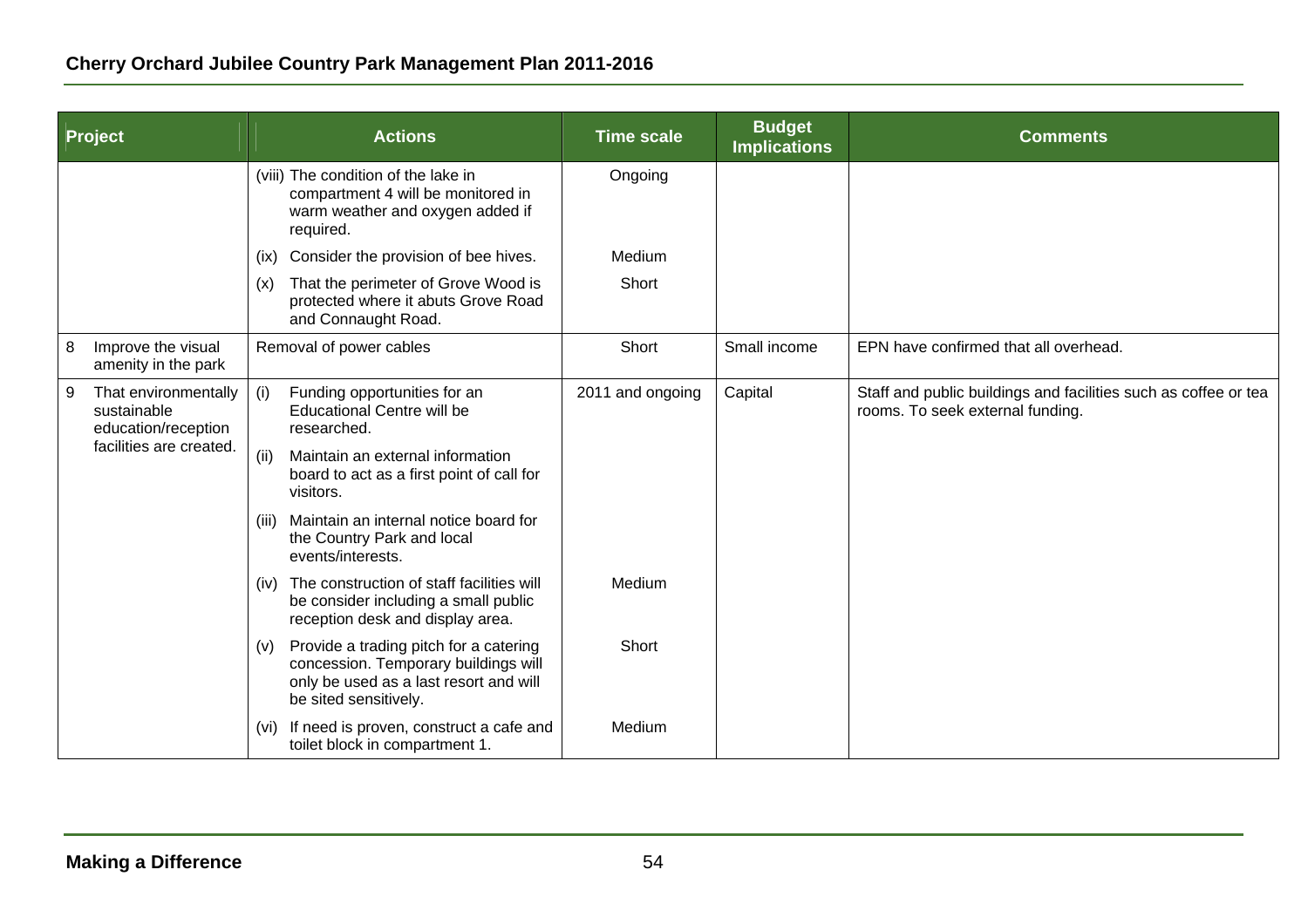|  |  | Table 2 - General Activities - Cherry Orchard Jubilee Country Park Management Plan 2010 to 2015 |
|--|--|-------------------------------------------------------------------------------------------------|
|--|--|-------------------------------------------------------------------------------------------------|

| <b>Project</b> |                                                                            |       | <b>Actions</b>                                                                                                  | <b>Time scale</b>   | <b>Budget</b><br><b>Implications</b> | <b>Comments</b>                                                                                                     |
|----------------|----------------------------------------------------------------------------|-------|-----------------------------------------------------------------------------------------------------------------|---------------------|--------------------------------------|---------------------------------------------------------------------------------------------------------------------|
|                | That the community<br>is consulted and<br>feedback sought<br>regarding the | (i)   | Set-up and run a stakeholders forum<br>to meet biannually and provide<br>opinion on Country Park<br>management. | 2011 to end of plan | Revenue                              | Work in progress and developing within existing resources.<br>Original customer consultation was completed in 2007. |
|                | Country Park.                                                              | (ii)  | Seek feedback from visitors to the<br>Country Park through internally<br>produced comment cards.                |                     |                                      |                                                                                                                     |
|                |                                                                            | (iii) | Seek feedback from visitors to the<br>Country Park through external<br>websites in Rochford and Southend.       |                     |                                      |                                                                                                                     |
|                |                                                                            | (iv)  | Encourage informal feedback to site<br>staff.                                                                   |                     |                                      |                                                                                                                     |
|                |                                                                            | (v)   | Monitor visitor numbers and report<br>monthly.                                                                  |                     |                                      |                                                                                                                     |
| 2              | That the Country<br>Park is promoted<br>locally                            | (i)   | Maintain good links with the local<br>press and inform them of all events<br>and new projects.                  | 2011 to end of plan | Revenue                              | Work in progress and developing within existing resources.<br>A dedicated resource maybe required.                  |
|                |                                                                            | (ii)  | Send out event information, posters<br>and flyers to local TICs, libraries and<br>schools.                      |                     |                                      |                                                                                                                     |
|                |                                                                            | (iii) | Issue Country Park news on<br>information boards within the Country<br>Park.                                    |                     |                                      |                                                                                                                     |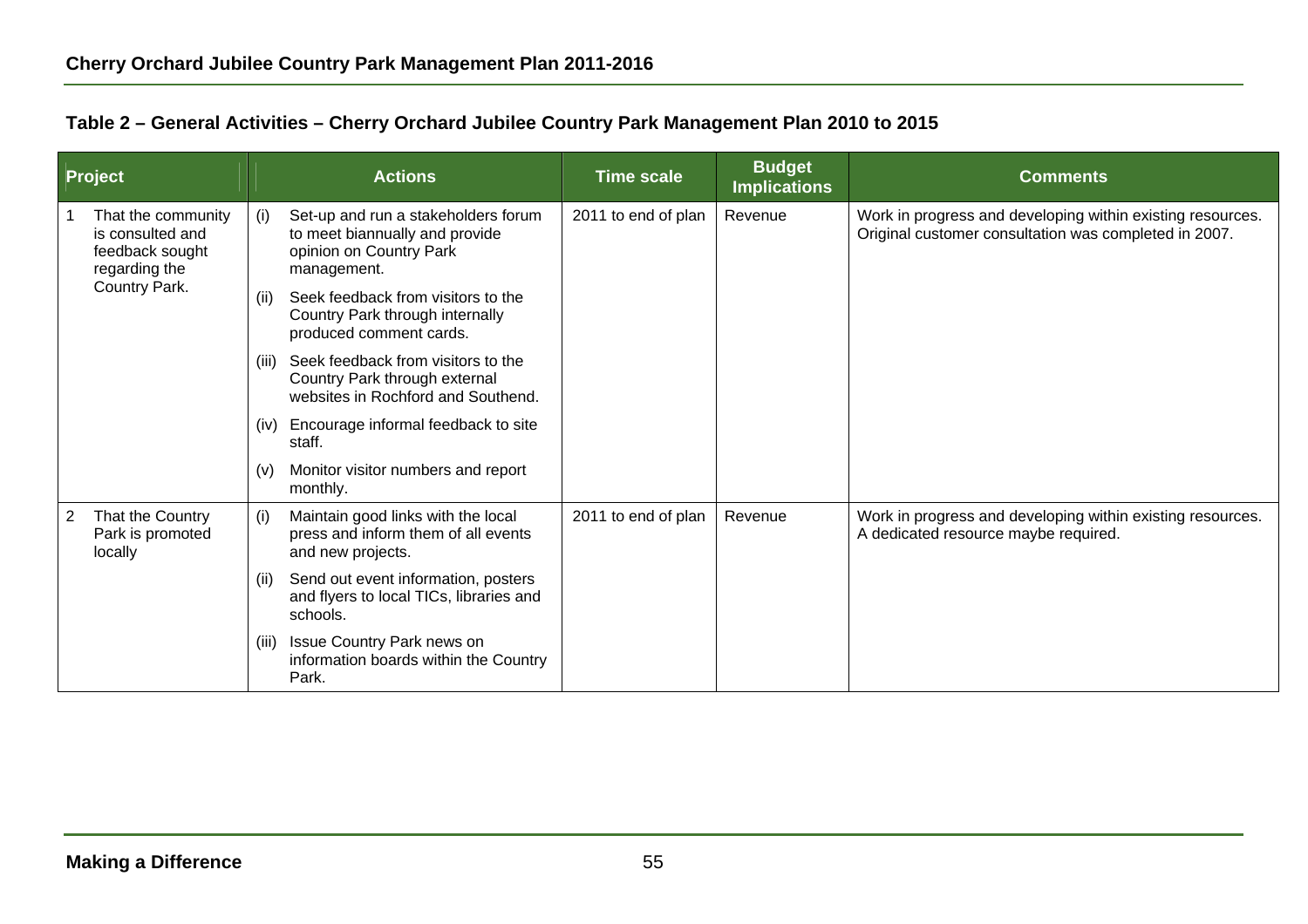| Project |                                                                                                                | <b>Actions</b> |                                                                                                                                  | <b>Time scale</b>   | <b>Budget</b><br><b>Implications</b> | <b>Comments</b>                                                                                    |
|---------|----------------------------------------------------------------------------------------------------------------|----------------|----------------------------------------------------------------------------------------------------------------------------------|---------------------|--------------------------------------|----------------------------------------------------------------------------------------------------|
| 3       | That educational<br>facilities are<br>developed and used<br>in conjunction with<br>the Education<br>Authority. | (i)            | Create and maintain a set of outdoor<br>education resources for site staff.                                                      | 2011 to end of plan | Revenue                              | Work in progress and developing within existing resources.<br>A dedicated resource maybe required. |
|         |                                                                                                                | (ii)           | Attend training days and group<br>meetings with local teachers.                                                                  |                     |                                      |                                                                                                    |
|         |                                                                                                                | (iii)          | Seek links with local schools and<br>encourage them to use the Country<br>Park.                                                  |                     |                                      |                                                                                                    |
|         |                                                                                                                | (iv)           | Run wildlife education events for<br>general public.                                                                             |                     |                                      |                                                                                                    |
|         |                                                                                                                | (v)            | Encourage university fieldwork.                                                                                                  |                     |                                      |                                                                                                    |
| 4       | That links with local<br>youth groups are<br>developed and<br>encouraged.                                      | (i)            | Promote services available and<br>appropriate events to local youth<br>groups.                                                   | 2011 to end of plan | Revenue                              | Work in progress and developing within existing resources.<br>A dedicated resource maybe required. |
|         |                                                                                                                | (ii)           | Maintain an up to date list of contacts<br>for local youth groups.                                                               |                     |                                      |                                                                                                    |
|         |                                                                                                                | (iii)          | Canvas local youth groups as to types<br>of activities they desire to do in the<br>Country Park.                                 |                     |                                      |                                                                                                    |
| 5       | That an events<br>programme with<br>activities and<br>organised walks is<br>provided.                          | (i)            | Develop and run a programme<br>including 2 large Develop and run a<br>programme including 2 large events<br>throughout the year. | 2011 to end of plan | Revenue                              | Work in progress and developing within existing resources.<br>A dedicated resource maybe required. |
|         |                                                                                                                | (ii)           | Target events (including birthday<br>parties and toddler groups) for a<br>variety interest groups and ages.                      |                     |                                      |                                                                                                    |
|         |                                                                                                                | (iii)          | Co-ordinate activities with national<br>and local events and holidays.                                                           |                     |                                      |                                                                                                    |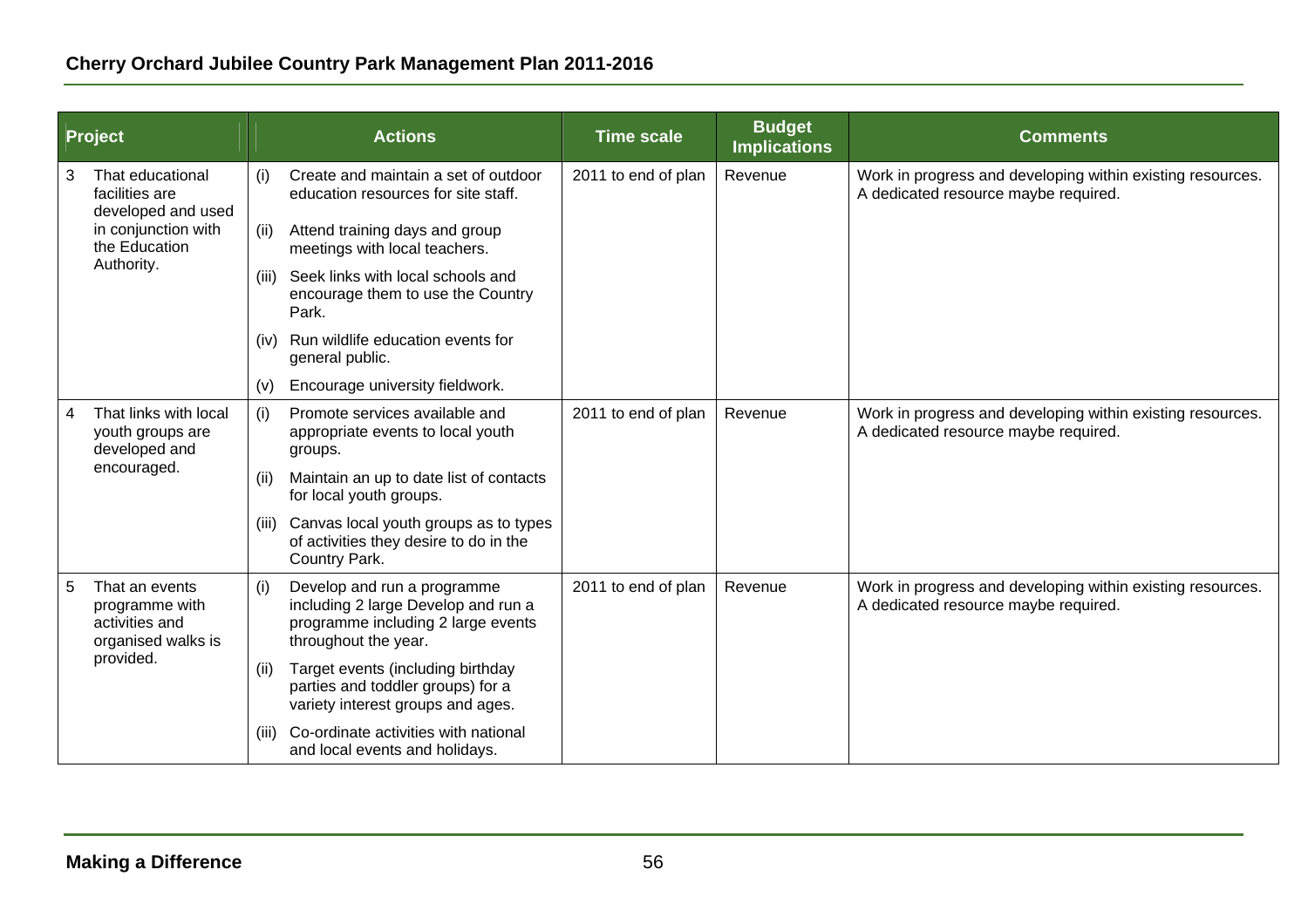|   | Project                                                                                                                      |       | <b>Actions</b>                                                                                           | <b>Time scale</b>   | <b>Budget</b><br><b>Implications</b> | <b>Comments</b>                                                                                    |
|---|------------------------------------------------------------------------------------------------------------------------------|-------|----------------------------------------------------------------------------------------------------------|---------------------|--------------------------------------|----------------------------------------------------------------------------------------------------|
| 6 | That the species<br>distribution and<br>abundance within                                                                     | (i)   | Collate records of surveys and<br>sightings.                                                             | 2011 to end of plan | Revenue                              | Work in progress and developing within existing resources.<br>A dedicated resource maybe required. |
|   | the Country Park is<br>monitored and<br>recorded throughout<br>the year                                                      | (ii)  | Dedicate staff time to surveying.                                                                        |                     |                                      |                                                                                                    |
|   |                                                                                                                              | (iii) | Encourage links with local Field<br>Clubs, recorders and enthusiasts to<br>aid in surveying              |                     |                                      |                                                                                                    |
|   | That habitat links<br>with the wider<br>landscape are                                                                        | (i)   | Provide input into future development<br>plans for the area adjacent to the<br>Country Park.             | 2011 to end of plan | Revenue                              | Work in progress and developing within existing resources.<br>A dedicated resource maybe required. |
|   | maintained and<br>encouraged.                                                                                                | (ii)  | Co-ordinate plans with Thames<br>Gateway initiatives.                                                    |                     |                                      |                                                                                                    |
|   |                                                                                                                              | (iii) | Encourage partnership working with<br>neighbouring land owners to promote<br>wildlife corridors.         |                     |                                      |                                                                                                    |
| 8 | That walking, riding<br>and cycling in and<br>from the Country                                                               | (i)   | Develop links with the NHS and local<br>health programmes.                                               | 2011 to end of plan | Revenue                              | Work in progress and developing within existing resources.<br>A dedicated resource maybe required. |
|   | Park is encouraged.                                                                                                          | (ii)  | Investigate feasibility of developing a<br>trim trail.                                                   |                     |                                      |                                                                                                    |
|   |                                                                                                                              | (iii) | Designate and provide areas to<br>secure bicycles.                                                       |                     |                                      |                                                                                                    |
| 9 | That a series of self-<br>guided trails of<br>varying lengths as<br>part of a network in<br>the broader area is<br>provided. | (i)   | Design circular trails of varying<br>lengths to take in the Country Park<br>and surrounding countryside. | 2011 to end of plan | Revenue                              | Work in progress and developing within existing resources.<br>A dedicated resource maybe required. |
|   |                                                                                                                              | (ii)  | Produce trail guides and market in<br>TICs and on site.                                                  |                     |                                      |                                                                                                    |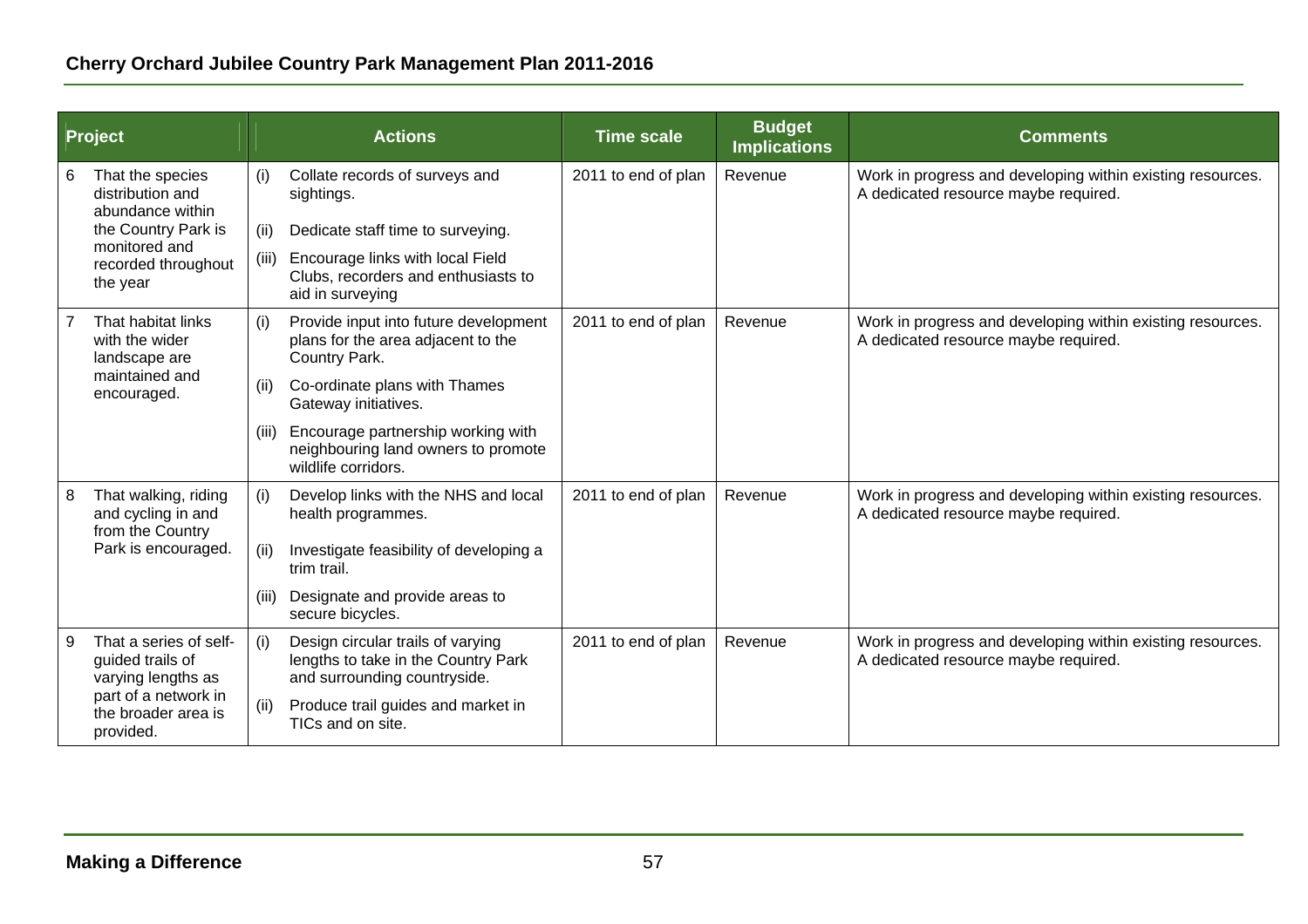| <b>Project</b> |                                                                                  |       | <b>Actions</b>                                                                              | <b>Time scale</b>   | <b>Budget</b><br><b>Implications</b> | <b>Comments</b>                                                                                    |
|----------------|----------------------------------------------------------------------------------|-------|---------------------------------------------------------------------------------------------|---------------------|--------------------------------------|----------------------------------------------------------------------------------------------------|
| 10             | That the use of the<br>local footpath and<br>bridleway network is<br>encouraged. | (i)   | Improve signage of footpaths and<br>bridleways leading out of the Country<br>Park.          | 2011 to end of plan | Revenue                              | Work in progress and developing within existing resources.<br>A dedicated resource maybe required. |
|                |                                                                                  | (ii)  | Provide information to public about<br>destinations of path network.                        |                     |                                      |                                                                                                    |
|                |                                                                                  | (iii) | Provide secure parking facilities for<br>cycles.                                            |                     |                                      |                                                                                                    |
| 11             | That the Country<br>Park is promoted<br>locally.                                 | (i)   | Produce an up to date site leaflet for<br>visitors.                                         | 2011 to end of plan | Revenue                              | Work in progress and developing within existing resources.<br>A dedicated resource maybe required. |
|                |                                                                                  | (ii)  | Publicise Country Park events in<br>accordance with the Council's<br>marketing strategy.    |                     |                                      |                                                                                                    |
|                |                                                                                  | (iii) | Keep information about the Country<br>Park up to date on in house and<br>external websites. |                     |                                      |                                                                                                    |
|                |                                                                                  | (iv)  | Provide reciprocal promotion of other<br>country parks.                                     |                     |                                      |                                                                                                    |
|                | 12 That visitors are<br>provided with<br>relevant information<br>leaflets.       | (i)   | Review the site leaflet on a regular<br>basis.                                              | 2011 to end of plan | Revenue                              | Work in progress and developing within existing resources.<br>A dedicated resource maybe required. |
|                |                                                                                  | (ii)  | Maintain stock of Country Parks<br>leaflets.                                                |                     |                                      |                                                                                                    |
|                |                                                                                  | (iii) | Provide interpretation to new-<br>work/projects.                                            |                     |                                      |                                                                                                    |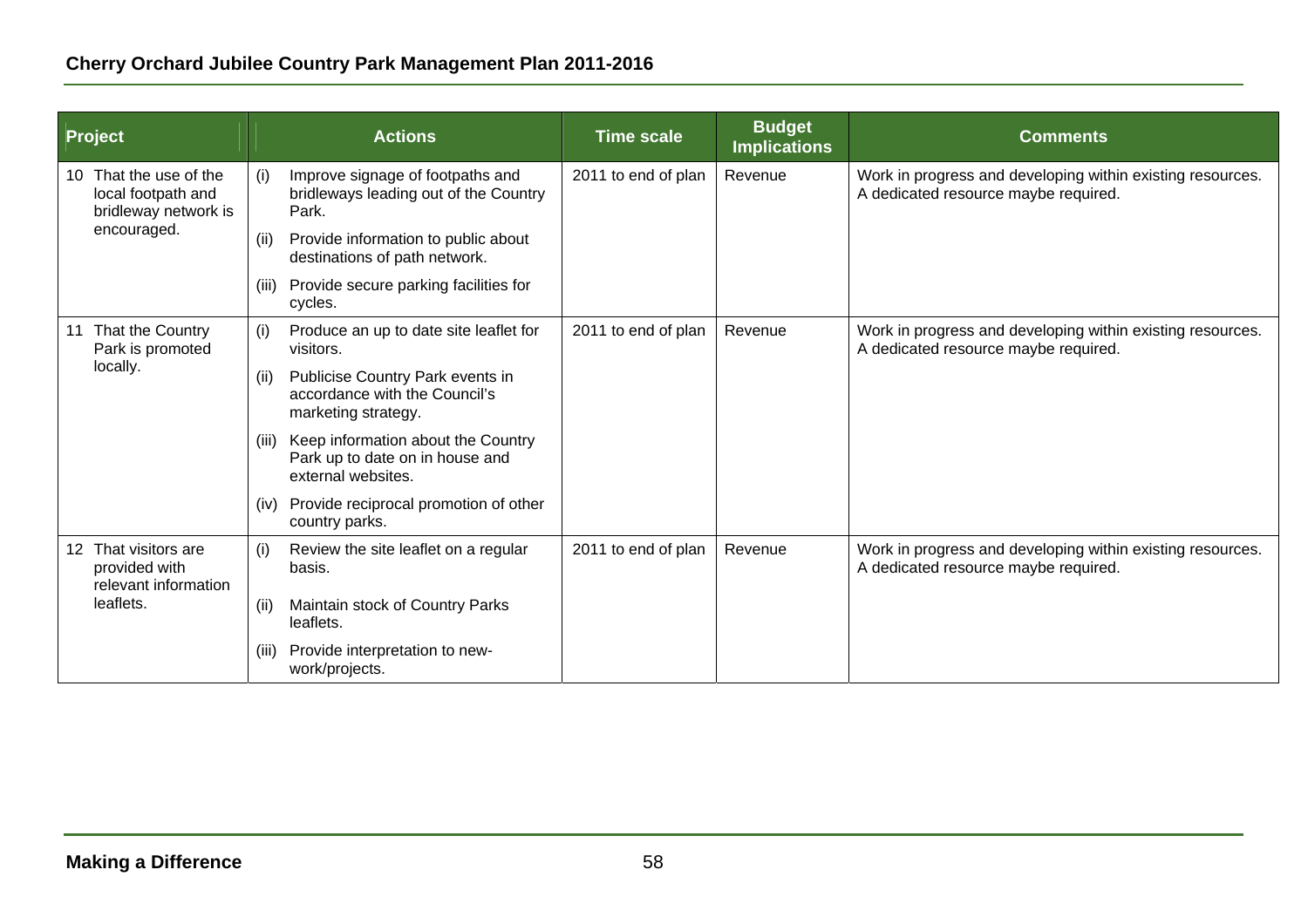| <b>Project</b>                                                  | <b>Actions</b>                                                                                     | <b>Time scale</b>   | <b>Budget</b><br><b>Implications</b> | <b>Comments</b>                                                                                    |
|-----------------------------------------------------------------|----------------------------------------------------------------------------------------------------|---------------------|--------------------------------------|----------------------------------------------------------------------------------------------------|
| That information<br>13<br>about the Country<br>Park is provided | Keep information about the Country<br>(i)<br>Park up to date on in house and<br>external websites. | 2011 to end of plan | Revenue                              | Work in progress and developing within existing resources.<br>A dedicated resource maybe required. |
| through the Media,<br>internet and written<br>articles.         | (ii)<br>Issue press releases about Country<br>Park events/stories.                                 |                     |                                      |                                                                                                    |
|                                                                 | Supply articles about the Country<br>(iii)<br>Park for journals and magazines.                     |                     |                                      |                                                                                                    |
| 14. That the site is<br>attractive and                          | Ensure access to the site and any building<br>is DDA compliant.                                    | Ongoing             |                                      |                                                                                                    |
| acceptable to all.                                              | Carry out litter patrols on a daily basis.                                                         | Short               |                                      |                                                                                                    |
|                                                                 | Establish and enforce bye-laws for the<br>Country Park                                             | Short               |                                      |                                                                                                    |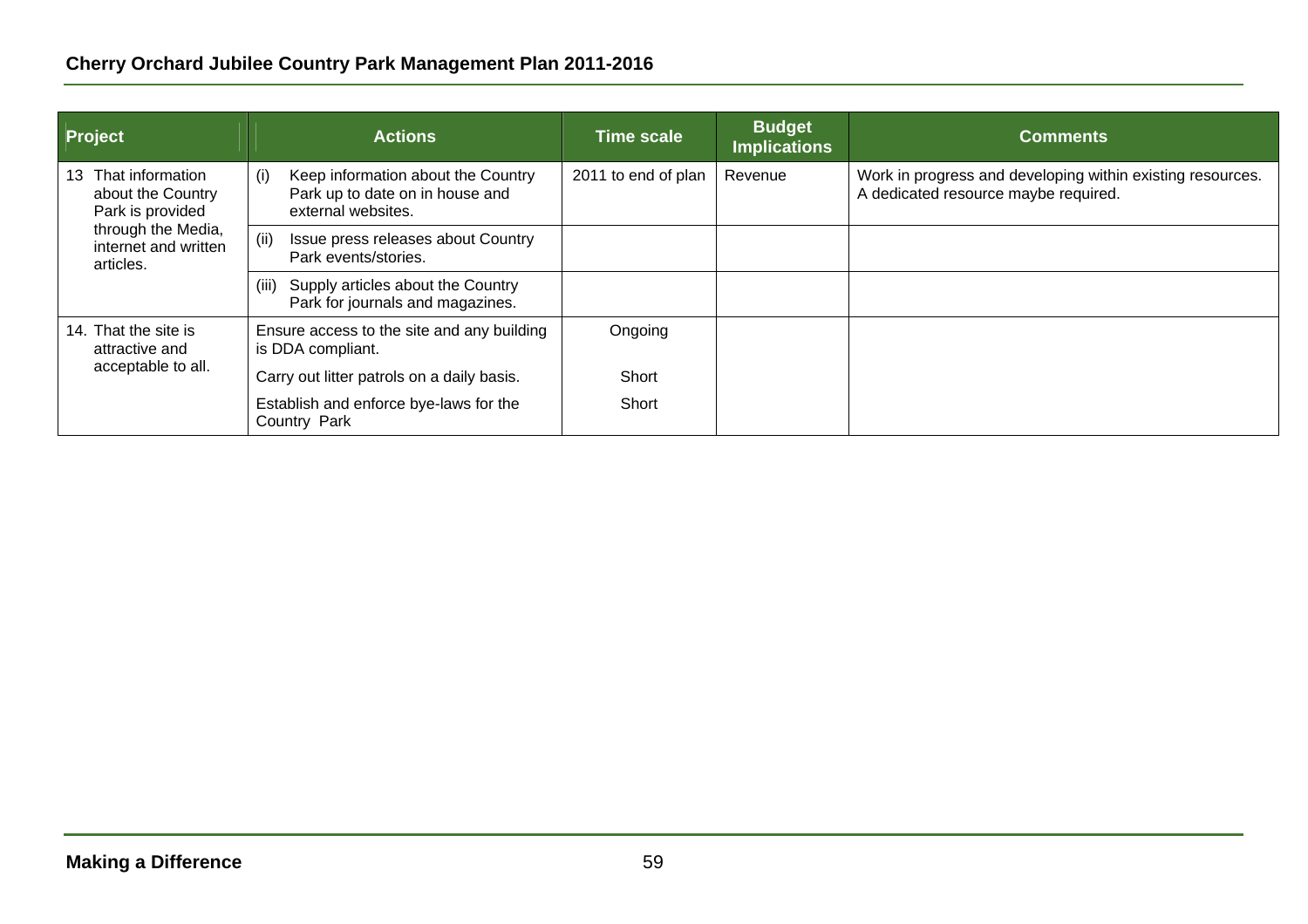# **Appendix 2 – Criteria used to assess status of bird species**

The criteria used in assessments are intended to ensure that Birds of Conservation Concern listings reflect each species' global and European status as well as that within the UK; and additionally measure the importance of the UK population in international terms.

## **The Red List Criteria**

Species that meet any of the following criteria are red listed: **IUCN** Global Conservation Status. Species listed by BirdLife International as being Globally Threatened using IUCN criteria.

HD Historical Decline. A severe decline in the UK between 1800 and 1995, without substantial recent recovery.

**BDp** Breeding Population Decline. Severe decline in the UK breeding population size, of more than 50%, over25 years (BDp1) or the entire period used for assessments since the first BoCC review, starting in1969 ("longerterm") (BDp2).

**WDp** Non-breeding Population Decline. Severe decline in the UK non-breeding population size, of more than50%, over 25 years (WDp1) or the longer-term (WDp2).

**BDr** Breeding Range Decline. Severe decline in the UK range, of more than 50%, as measured by number of10 km squares occupied by breeding birds, over 25 years (BDr1) or the longer-term (BDr2).

#### **The Amber List Criteria**

Species that meet any of the following criteria, but none of the red list criteria, are amber listed:

SPEC European Conservation status. Categorised as a Species of European Conservation Concern (SPEC 1, 2 or 3).

**HDrec** Historical Decline – Recovery. Red listed for Historical Decline in a previous review but with substantial recent recovery (more than doubled in the last 25 years).

**BDMp** Breeding Population Decline. As for red list criteria BDp1 and BDp2, but with moderate decline (by more than 25% but less than 50%).

**WDMp** Non-breeding Population Decline. As for red list criteria WDp1 and WDp2, but with moderate decline (by more than 25% but less than 50%).

**BDMr** Breeding Range Decline. As for red list criteria BDr11 and BDr2, but with moderate decline (by more than 25% but less than 50%).

**BR** and **WR** Rarity. UK breeding population of less than 300 pairs (BR), or non-breeding population of less than 900 individuals (WR).

**BL** and **WL** Localisation. At least 50% of the UK breeding (BL) or non-breeding (WL) population found in 10 or fewer sites.

**BI** and **WI** International Importance. At least 20% of the European breeding (BI) or nonbreeding (WI) population found in the UK.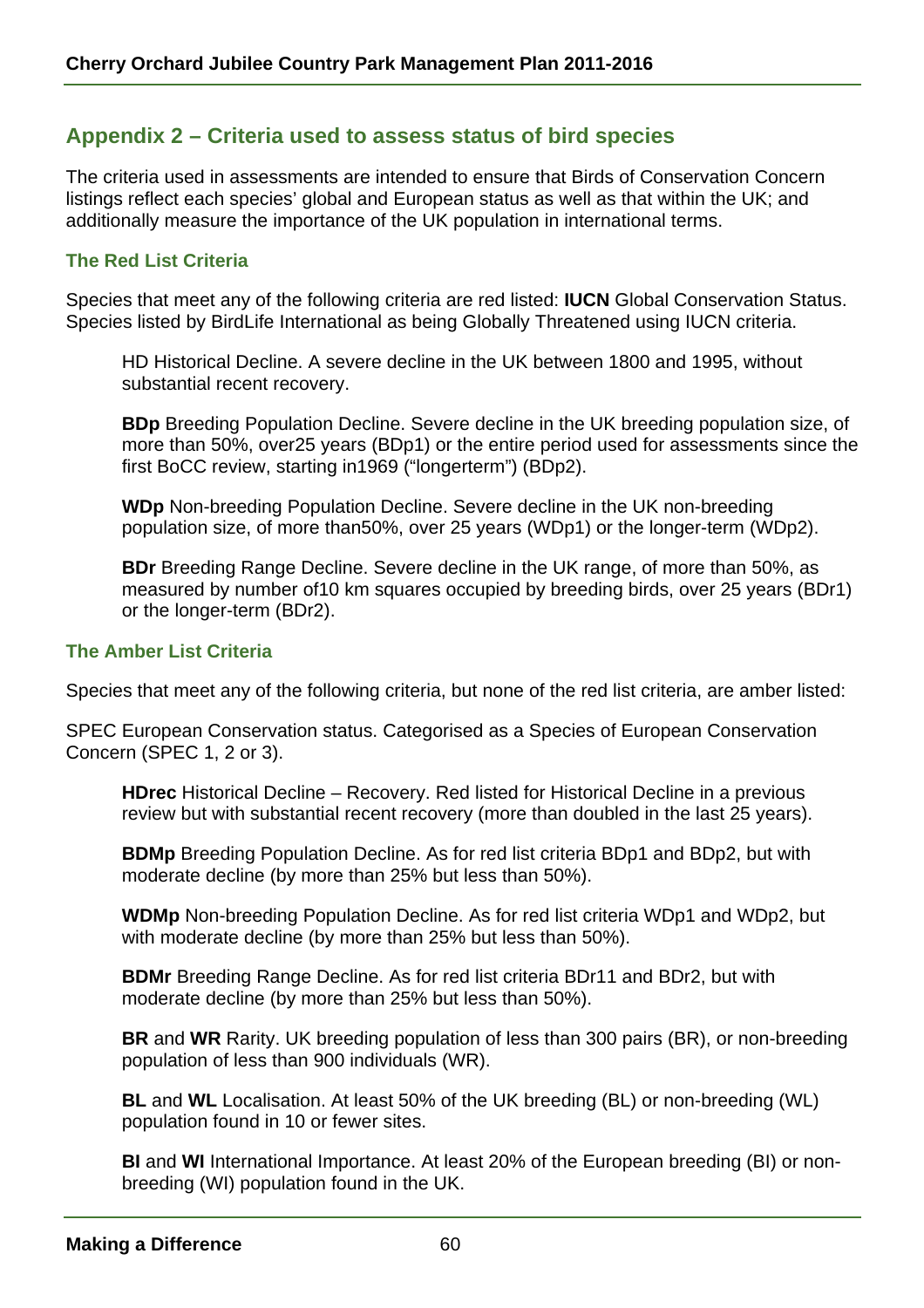## **The Green List Criteria**

All regularly occurring species that do not qualify under any of the red or amber criteria are green listed. The green list also includes those species listed as recovering from Historical Decline in the last review that have continued to recover and do not qualify under any of the other criteria.

#### **Documents**

Brooks L. (DF Clark Bionomique Ltd.), Badger Survey Report, Development at Cherry Orchard Jubilee Country Park, October 2008

Defra, Countryside Stewardship Agreement concerning land at Cherry Orchard 2004 – 2014, October 2004

Dobson J. (Essex Mammal Surveys), Survey of Bat foraging sites at Blatches Farm Country Park, June 2002

Dobson J. (Essex Mammal Surveys), Water Vole Survey of Cherry Orchard Jubilee Country Park, September 2006

Ekins G. (Essex Bird Surveys), Cherry Orchard Jubilee Country Park, Schedule 1 and Essex BAP Bird Survey, October 2006

Forestry Commission, Woodland Grant Scheme 2002 – 2009, July 2001

Forestry Commission, Woodland Grant Scheme 2009 – 2016, February 2009

Hatch P. (Essex Ecology Services Ltd.), Cherry Orchard Jubilee Country Park (Western Extension), Rochford Preliminary Ecological Assessment, February 2010

HMSO, Planning Policy Guidance 17: Planning for Open Space, Sport and Recreation, July 2002

Land Restoration Trust, Renaissance Southend Ltd., Southend-on-Sea:proposed countryside access scoping study, Catherine Bickmore Associates, July 2009

Landscape Planning Ltd., Proposed extension to Cherry Orchard Jubilee Country Park, Landscape Character Assessment, December 2006.

Rochford District Council, Local Development Framework evidence base, **www.rochford.gov.uk/planning/policy/local\_development\_framework/evidence\_base. aspx** 

Rochford District Council, Local Development Framework suite of documents, **www.rochford.gov.uk/planning\_and\_building\_control/policy/local\_development\_fram ework.aspx**

Rochford District Council, Open Space Study 2009, January 2010 **www.rochford.gov.uk/PDF/planning\_evibase\_openspacestudy.pdf**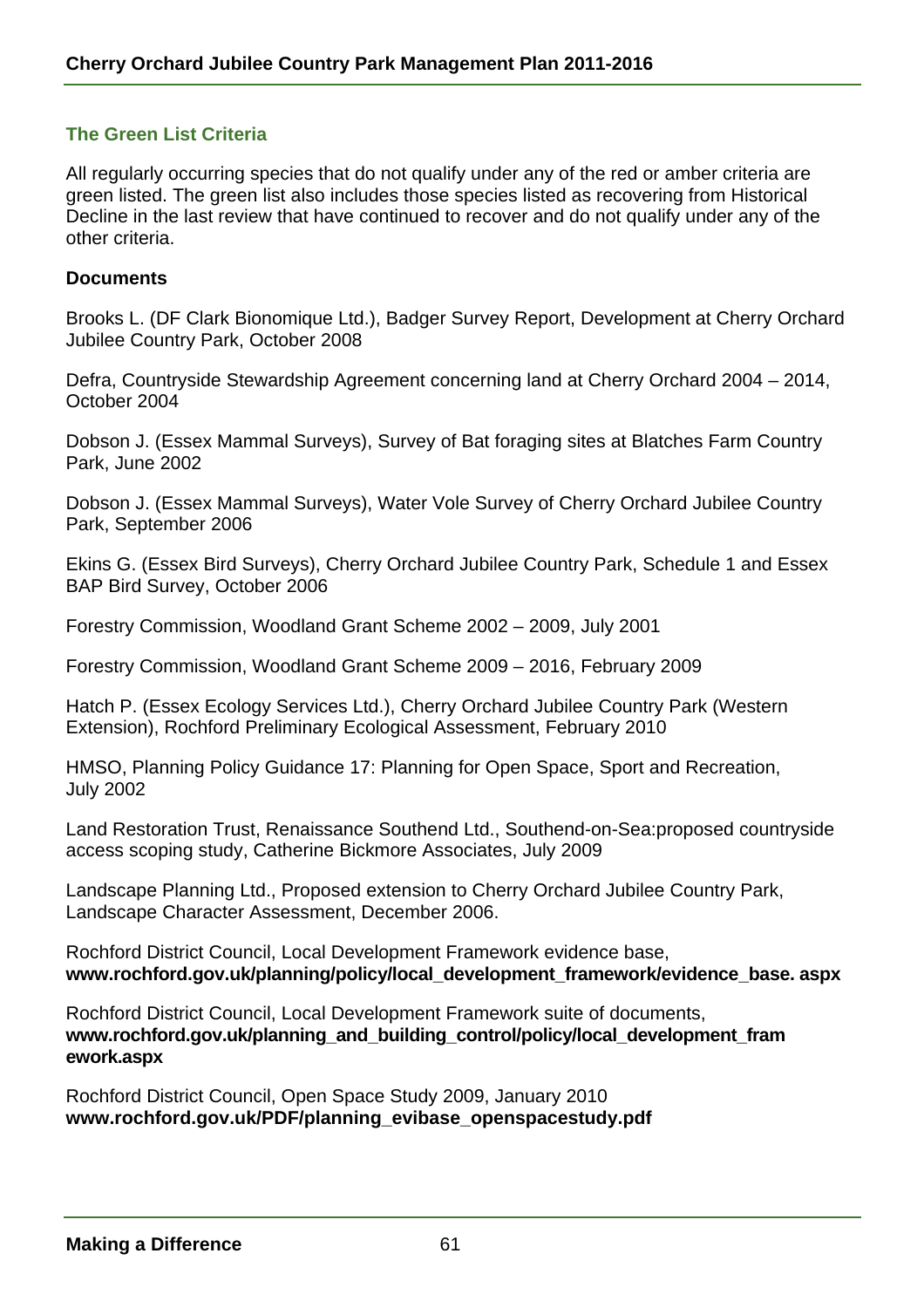Rochford District Council, The Rochford District Replacement Local Plan 2006 (saved policies) **www.rochford.gov.uk/planning\_\_building\_control/policy/local\_plan\_2006/rochford\_di strict\_replacement.asp**x

Rochford District Council, Cherry Orchard Jubilee Country Park leaflet

Rochford District Council, Cherry Orchard Jubilee Country Park, Indicative proposals, phase 2 development RSPB et al, Birds of conservation concern 3, Royal Society for the Protection of Birds, 2009

#### **Contacts for Orchards**

The industrial champion is English Apples and Pears Ltd. (Adrian Barlow), Contact details:

Forest Lodge, Bulls Hill, Walford, Ross-On-Wye, Herefordshire. HR9 5RH Phone: 01732 529781 Email: **info@englishapplesandpears.co.uk www.englishapplesandpears.co.uk** 

'Common Ground' organises and supports community run orchards. Contact details:

Gold Hill House, 21 High StreetShaftesbury, Dorset. SP7 8JE Phone: 01747 850820 Fasimile: 01747 850821 Email: **info@commonground.org.uk www.commonground.org.uk england-in-particular.info/orchards/o-corch.html** 

Brogdale National Fruit Collection – aDefra owned collection run at Brogdale by the University of Reading. Help may be avaiable with the old traditional varieties and also to run a National Apple Day. Contact details:

Brogdale Farm, Brogdale Road, Faversham, Kent. ME13 8XZ Phone: 01795 536250 Email: **enquiries@brogdalecollections.co.uk www.brogdale.org** 

Dr. Nigel Russell, Natural England's regional contact for advice on traditional orchards.Contact details:

Natural England, Eastbrook, Shaftesbury Rd., Cambridge. CB2 8DR Phone: 03000 602 101 Email: **Nigel.R.Russell@naturalengland.org.uk**

Royal Horticultural Society Fruit Group. Contact details:

80 Vincent Square, London. SW1P 2PE Tel: 0845 260 5000 Email: **fruitgroup@rhs.org.uk www.rhs.org.uk/Plants/Plant-science/Specialist/RHS-Fruit-Group**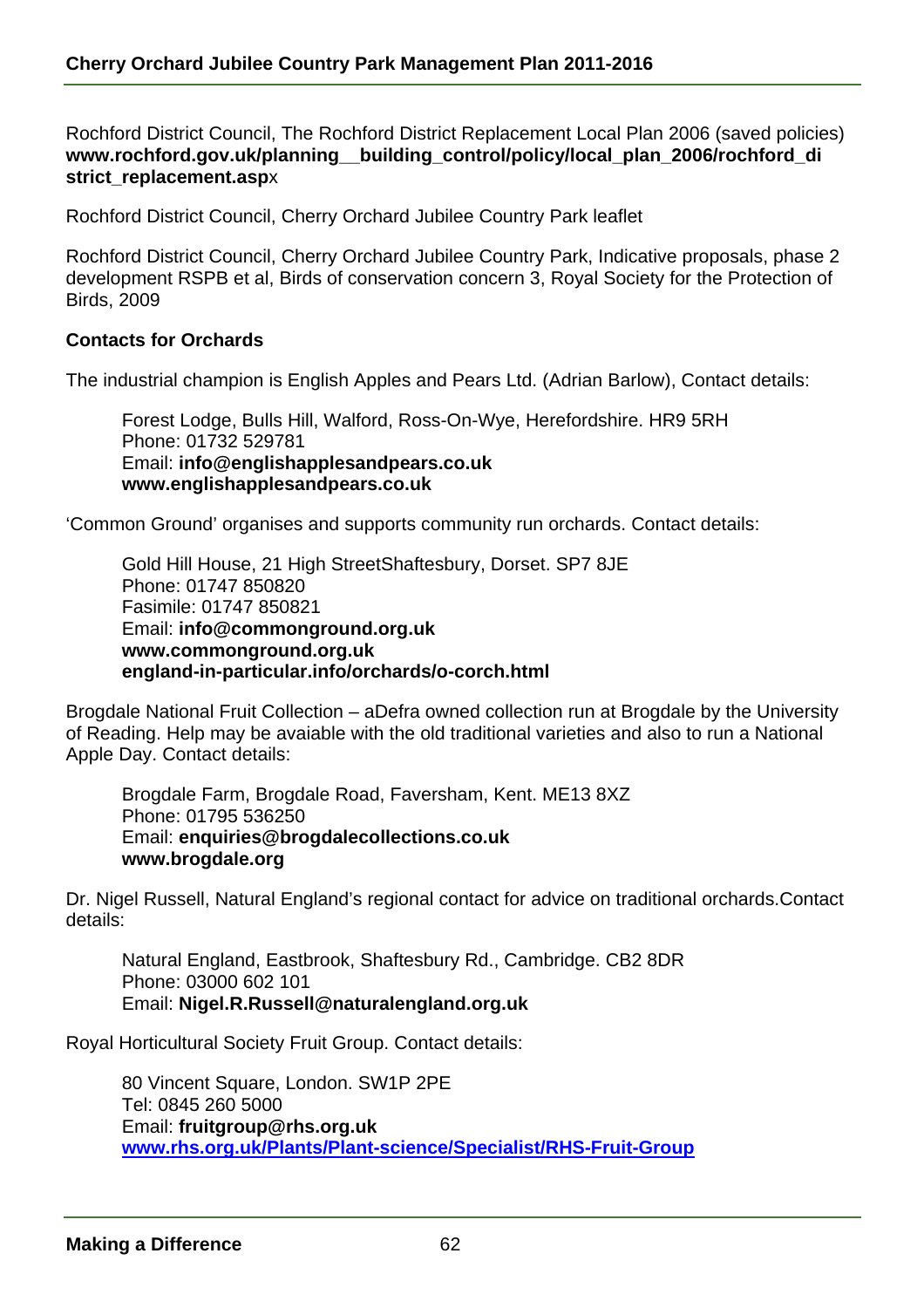

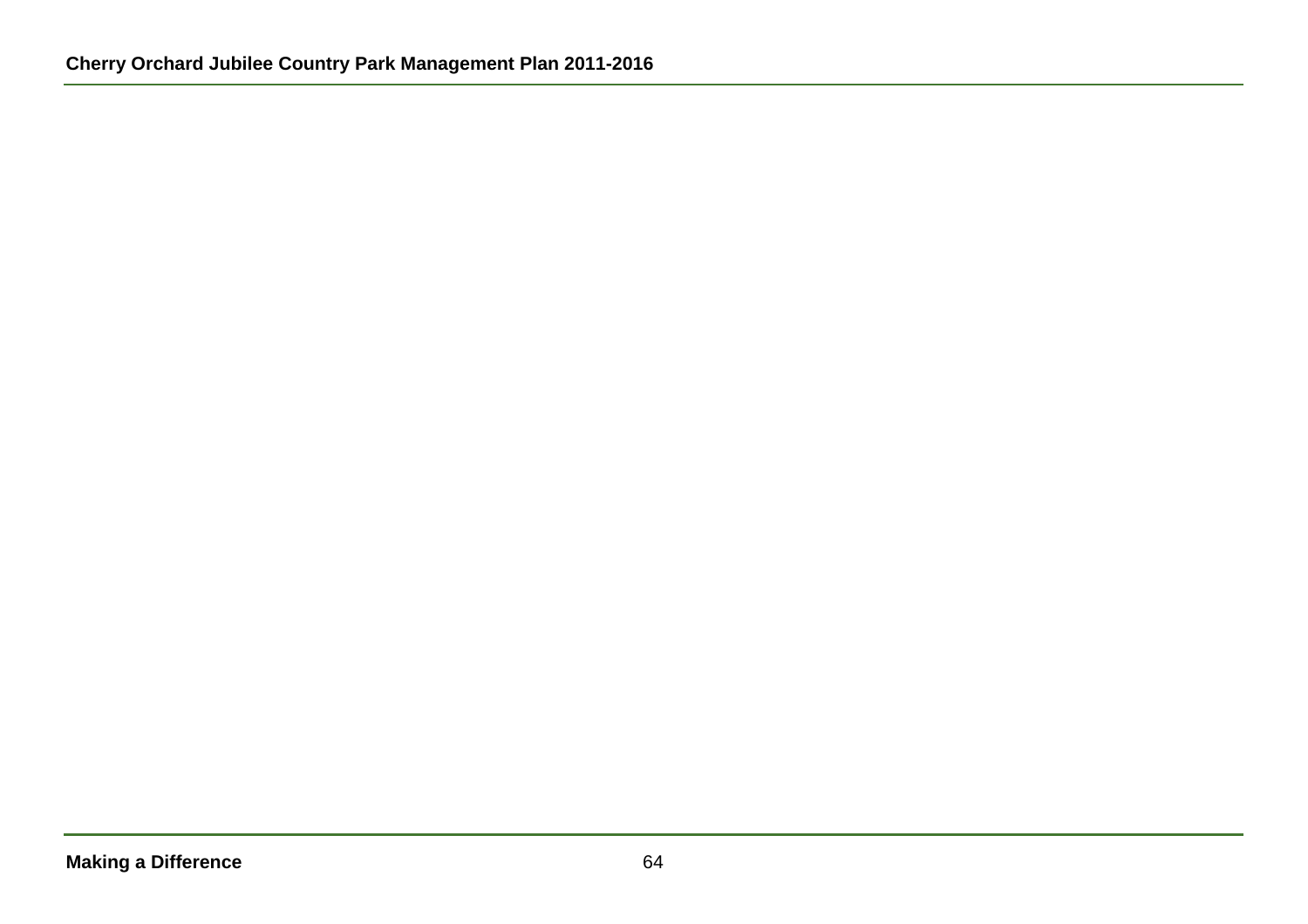

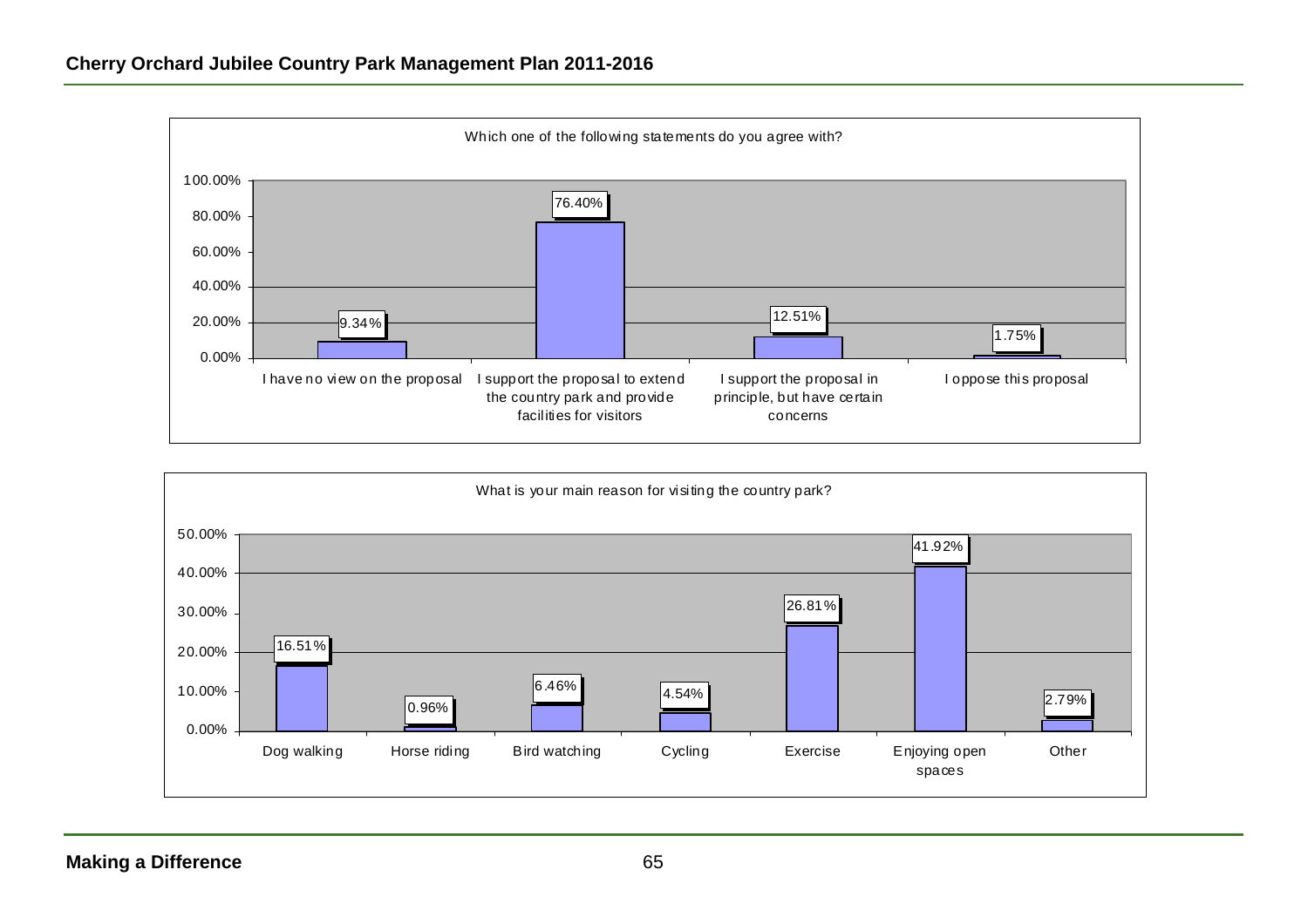

RDM and website survey Autumn 2007